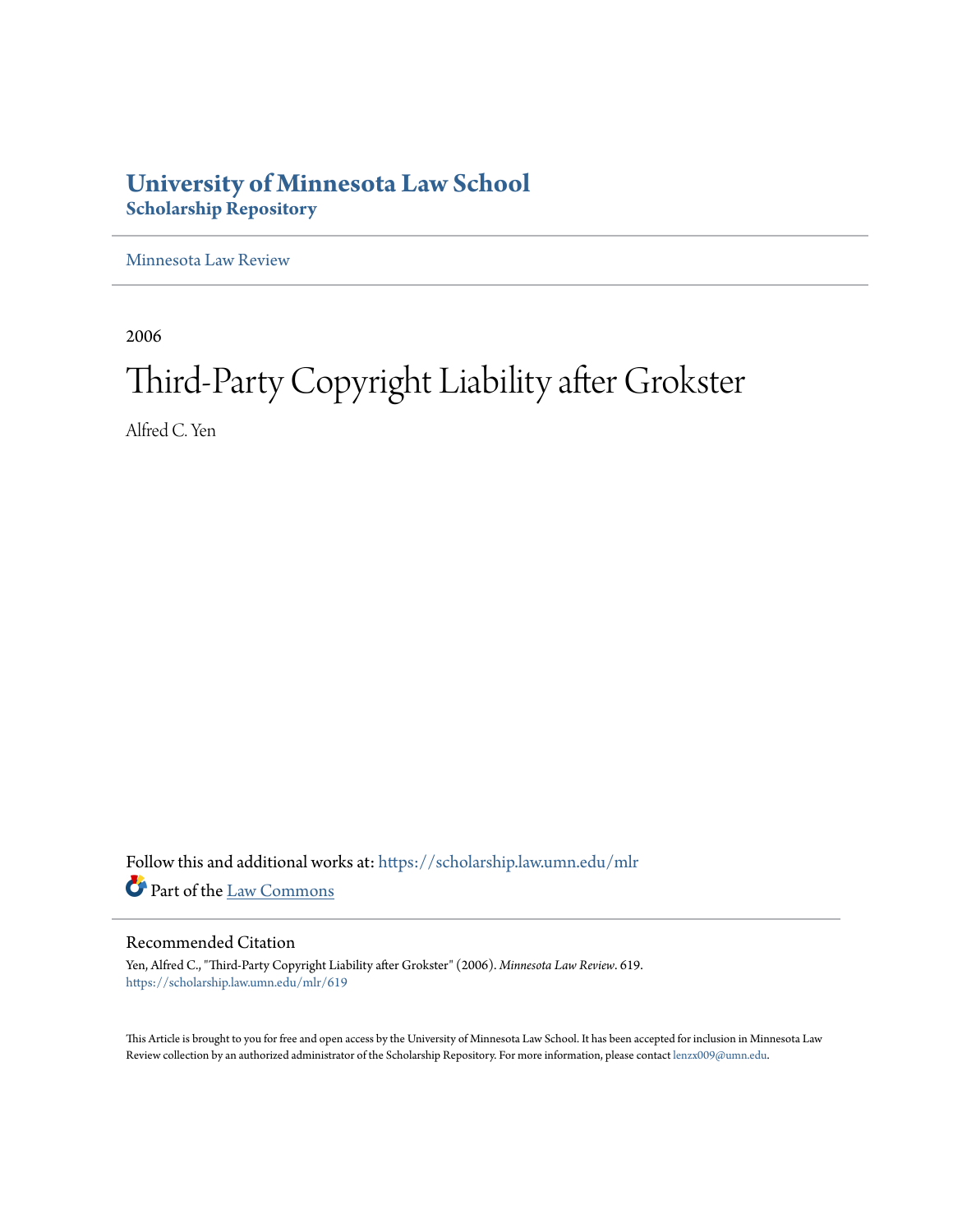## **Article**

# **Third-Party Copyright Liability After**  *Grokster*

# **Alfred C. Yen†**

| L.  | Third-Party Copyright Liability Before Grokster  193 |
|-----|------------------------------------------------------|
|     | A. The Limited Interpretation of Contributory        |
|     |                                                      |
|     |                                                      |
|     | 2. The Limited Interpretation of Vicarious           |
|     |                                                      |
|     | B. The Expansive Interpretation of Contributory      |
|     |                                                      |
| II. | Tradeoffs in the Construction of Third-Party         |
|     |                                                      |
| TH. |                                                      |
| IV. | The Construction of Third-Party Copyright            |
|     |                                                      |
|     | A. The Primacy of Fault as a Theory of Third-Party   |
|     |                                                      |
|     |                                                      |
|     | C. The Improved Construction of Third-Party          |
|     |                                                      |
|     |                                                      |
|     |                                                      |

This Article studies the construction of third-party copyright liability in light of the recent Supreme Court case *Metro-*

184

<sup>†</sup> Professor of Law, Law School Fund Scholar, and Director, Emerging Enterprises and Business Law Program, Boston College Law School. The author would like to thank Joe Liu, Stacey Dogan, and Thomas Nachbar for their helpful comments, as well as David Petrini, Esther Chang, Brian Brown, and Jesse Cook-Dubin for their research assistance. This Article was supported by research grants from the Boston College Law School Annual Fund. Copyright © 2006 by Alfred C. Yen.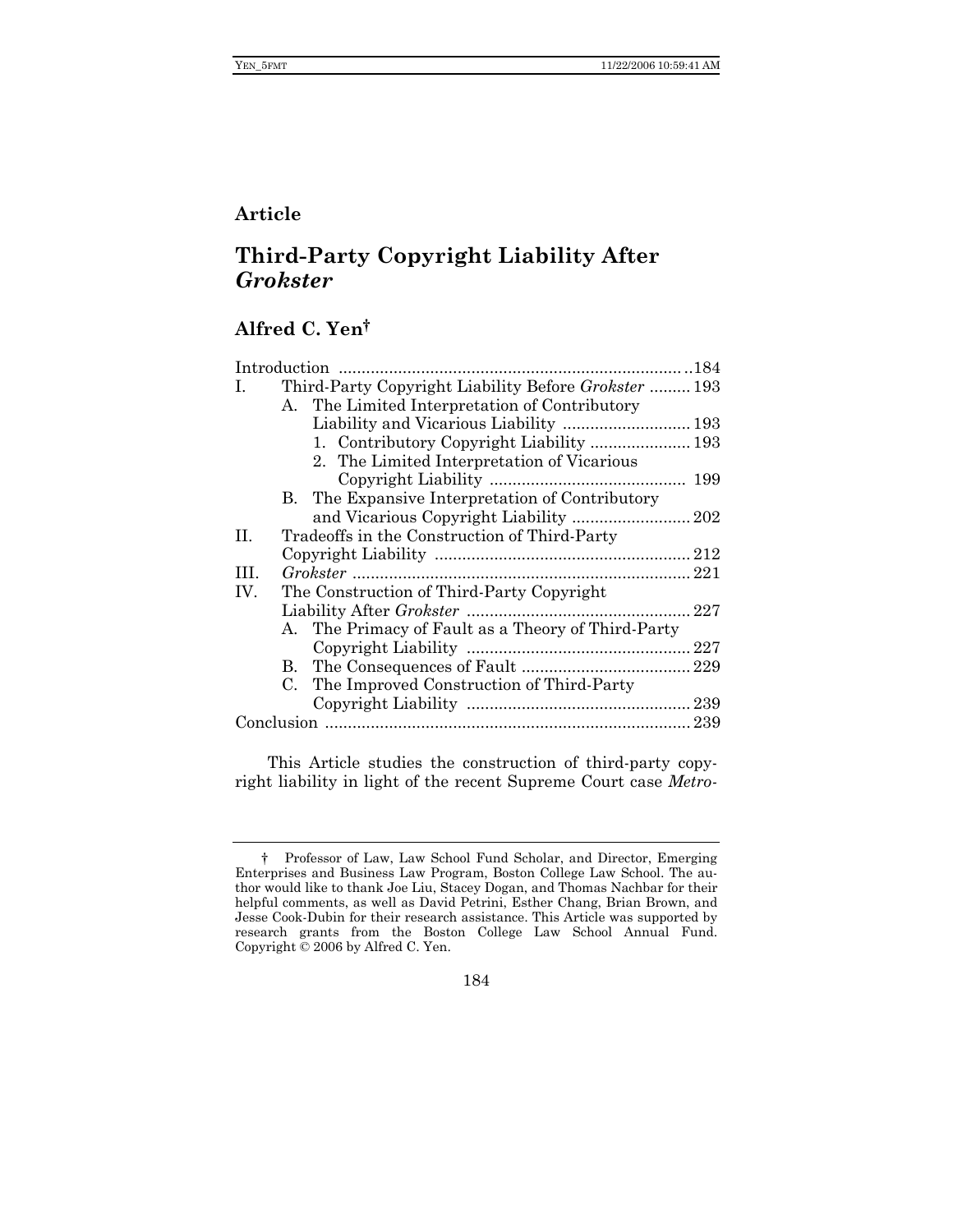*Goldwyn-Mayer Studios Inc. v. Grokster, Ltd.*1 This inquiry is important and timely because third-party copyright cases have become high stakes affairs that potentially affect the viability of entire industries. Copyright holders worry that digital technology, particularly the Internet, will destroy the value of copyrights by facilitating rampant copyright infringement. Anyone with a personal computer can make perfect copies of copyrighted works and post them on the Internet, making it possible for millions of people2 to download free copies of music and movies.3 Copyright holders believe that these free downloads

 3. The International Federation of the Phonographic Industry (IFPI) claims that the number of infringing music files available on the Internet fell slightly from 900 million in January 2004 to 870 million in January 2005. INT'L FED'N OF THE PHONOGRAPHIC INDUS., DIGITAL MUSIC REPORT 23 (2005), http://www.ifpi.org/site-content/library/digital-music-report-2005.pdf; *see also*  INT'L FED'N OF THE PHONOGRAPHIC INDUS., DIGITAL MUSIC REPORT 16–21 (2006), http://www.ifpi.org/library/digital-music-report-2006.pdf (describing file-sharing activity and industry efforts to curb it). Estimates of the impact of infringing downloads on music sales vary. *See* Stan J. Liebowitz, *Will MP3 Downloads Annihilate the Record Industry? The Evidence So Far*, 15 AD-VANCES STUDY ENTREPRENEURSHIP, INNOVATION & ECON. GROWTH 229, 240– 51 (2004) (finding that alternative theories do not explain an obvious drop in record sales); Martin Peitz & Patrick Waelbroeck, *The Effect of Internet Piracy on Music Sales: Cross-Section Evidence*, 1 REV. ECON. RES. ON COPYRIGHT IS-SUES 71, 75 (2004), *available at* http://www.serci.org/docs\_1\_2/waelbroeck.pdf (finding a twenty percent decrease in music sales due to file sharing); Rafael Rob & Joel Waldfogel, *Piracy on the High C's: Music Downloading, Sales Displacement, and Social Welfare in a Sample of College Students*, 49 J.L. & ECON. 29, 53 (2006) (finding 0.2 lost album sales for each illegally downloaded album); Alejandro Zentner, *File Sharing and International Sales of Copyrighted Music: An Empirical Analysis with a Panel of Countries*, TOPICS ECON. ANALYSIS & POL'Y, 2005, at 1, 5–6 (documenting a 6%–12% decrease in music sales due to file sharing, correcting for broadband penetration, per capita GDP, and other factors); Felix Oberholzer-Gee & Koleman Strumpf, The Effect of File Sharing on Record Sales: An Empirical Analysis 4 (June 2005) (unpublished manuscript, on file with The Minnesota Law Review), *available at* http://economics.missouri.edu/Seminars/PDF/strumpf.pdf (showing no effect on music sales). In regard to movie downloading, one source estimates that, in 2005 alone, film studios lost \$447 million as a result of illegal downloading in the United States. *See* Sarah McBride & Geoffrey A. Fowler, *Studios See Big Rise in Estimates of Losses to Movie Piracy*, WALL ST. J., May 3, 2006, at B1.

 <sup>1. 125</sup> S. Ct. 2764 (2005).

 <sup>2.</sup> Official statistics for Internet usage do not exist. The number of Internet users worldwide now exceeds one billion. Internet World Stats, Internet Usage Statistics, http://www.internetworldstats.com/stats.htm (last visited Oct. 19, 2006). According to the Computer Industry Almanac, worldwide Internet users are projected to number nearly 1.8 billion by the end of the decade. Press Release, Computer Indus. Almanac Inc., USA Leads Broadband Subscriber Top 15 Ranking (Nov. 14, 2005), http://www.c-i-a.com/pr1105.htm.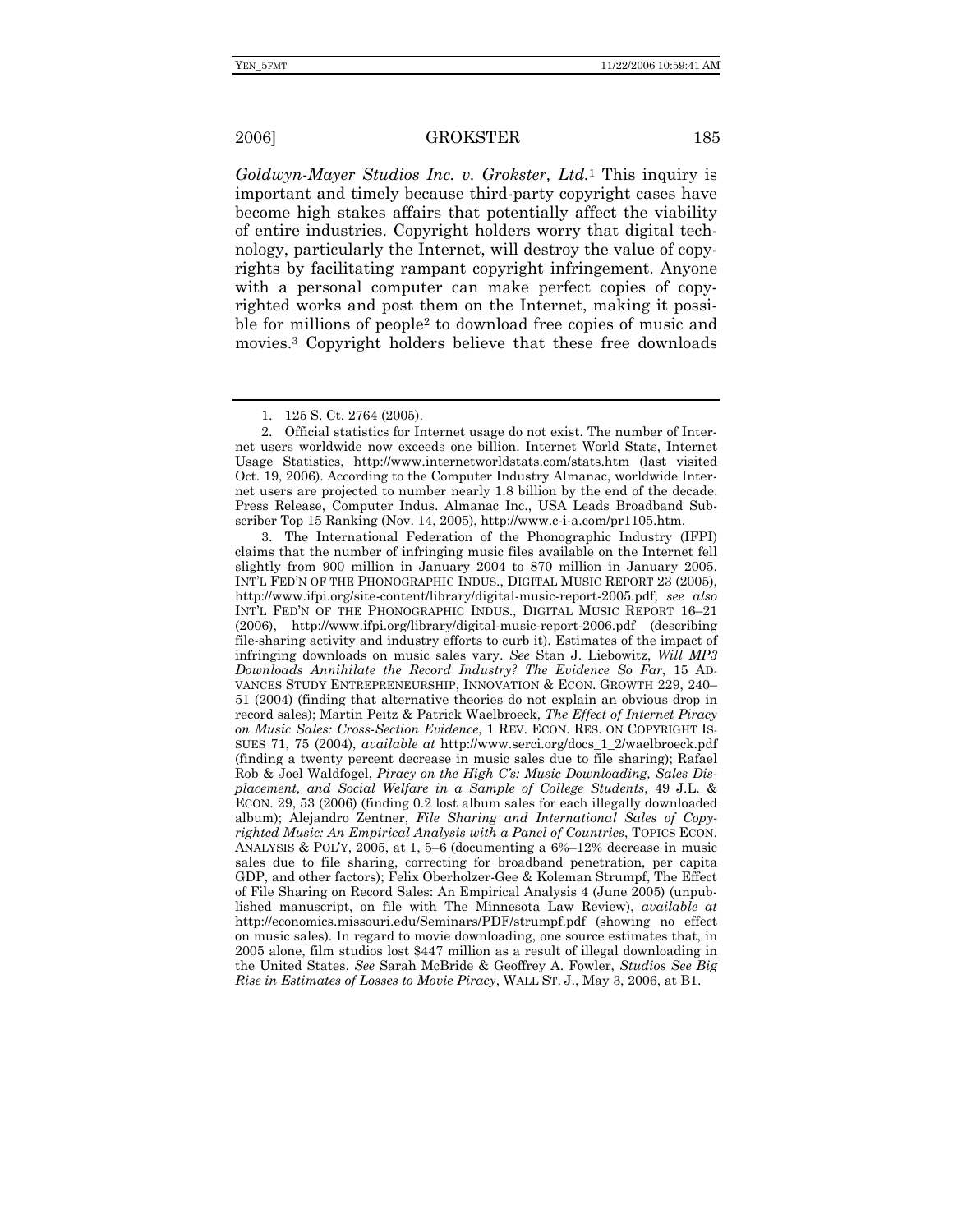represent lost sales, and they understandably worry that their businesses will fail unless the downloads are stopped.4

The normal remedy for copyright infringement is litigation against infringers. However, the number of computer-based infringers is so large that copyright holders cannot find and sue them all.5 Copyright holders have therefore sued many providers of Internet-related technologies and services in an attempt to hold these providers liable for infringement committed by others. These actions include claims against Internet service providers, creators of file-sharing technology, search engine companies, venture capitalists, and credit card companies.6 The plaintiffs in these cases have typically argued that the defendant should be held liable for someone else's infringement because the defendant supported that infringement.7

5*. See supra* note 3 (discussing the wide availability of infringing music files available on the Internet).

7*. Ellison*, 357 F.3d at 1074–75 (alleging that the defendant Internet ser-

 <sup>4.</sup> Several artists have voiced this concern, including Steve Smith, singer for Dirty Vegas ("It's having an effect on us as a new band. If you stop buying the CDs in the shops, then we don't get to make the music."), DMX ("[Piracy is] killing the industry as we know it. Stop stealing. Go in the store and buy like everybody else."), and Luciano Pavarotti ("Artists and composers particularly the younger ones—will not stand a chance of creating music in the future if their recordings are simply stolen in this way."). MusicUnited.org, What the Artists and Songwriters Have to Say, http://www.musicunited.org/ 3\_artists.html (last visited Oct. 19, 2006).

 <sup>6.</sup> *See* Ellison v. Robertson, 357 F.3d 1072, 1074 (9th Cir. 2004) (thirdparty copyright liability action brought against an Internet service provider); *In re* Aimster Copyright Litig., 334 F.3d 643, 645 (7th Cir. 2003) (third-party copyright liability action brought against a peer-to-peer network creator); A&M Records, Inc. v. Napster, Inc., 239 F.3d 1004, 1011 (9th Cir. 2001) (thirdparty copyright liability claim against the creator of a file-sharing network); Parker v. Google, Inc., 422 F. Supp. 2d 492, 495 (E.D. Pa. 2006) (action against a search engine company for, among other things, third-party copyright liability); Perfect 10 v. Google, Inc., 416 F. Supp. 2d 828, 831 (C.D. Cal. 2006) (claims of primary and third-party copyright liability against a search engine operator); Newborn v. Yahoo!, Inc., 391 F. Supp. 2d 181, 183–84 (D.D.C. 2005) (third-party copyright liability claim against the Yahoo! and Google search engines); Perfect 10, Inc. v. Visa Int'l Serv. Ass'n, No. C 04-0371, 2004 WL 1773349, at \*1 (N.D. Cal. Aug. 5, 2004) (third-party copyright liability suit against credit card companies that processed payments for businesses allegedly committing infringement); UMG Recordings, Inc. v. Bertelsmann AG, 222 F.R.D. 408, 409 (N.D. Cal. 2004) (third-party copyright liability action against venture capitalists who funded a peer-to-peer technology provider); Religious Tech. Ctr. v. Netcom On-Line Commc'n Servs., 907 F. Supp. 1361, 1365–66 (N.D. Cal. 1995) (third-party copyright liability suit against an Internet service provider); Complaint at 16, 34, 43, Perfect 10, Inc. v. Amazon, Inc., No. CV05-4753, 2005 WL 1935670 (C.D. Cal. June 29, 2005) (third-party copyright liability claims brought against a search technology provider).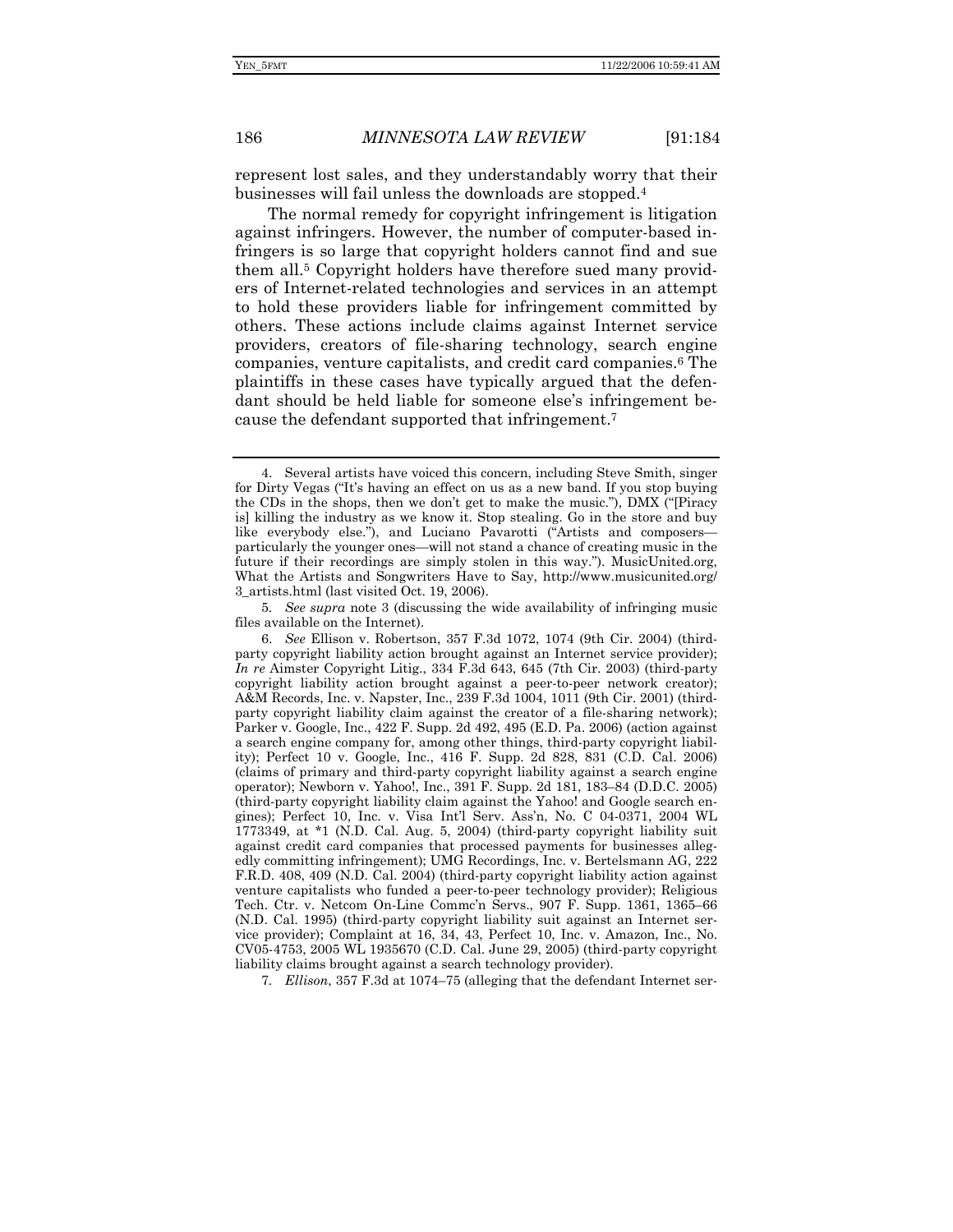These lawsuits have proven controversial. On one hand, copyright holders have legitimate interests in preventing infringement and receiving compensation for infringement. On the other hand, third-party defendants understandably wonder why they should pay for another person's misbehavior. Indeed, defendants rightfully worry that liability could drive them out of business because the costs of Internet-related infringement could be enormous. It is not even clear where society's best interests lie. Third-party copyright liability benefits society by encouraging individuals to stop others from infringing, but those benefits come at a price because third-party defendants cannot focus precautions solely on infringers.8 Accordingly, third-party copyright liability suppresses noninfringing as well as infringing behavior. Society's best interests therefore require some kind of balance between the desirable and undesirable consequences of third-party copyright liability, but it is not obvious how that balance should be struck.

To make matters worse, fundamental contradictions exist in the relevant case law. Before *Grokster*, courts took two distinct approaches to third-party copyright liability. Some applied such liability in a relatively limited way, while others applied it more expansively. This division rendered the law incoherent, and it polarized debate about third-party copyright liability because both sides could credibly claim that existing precedent supported their positions.9

8*. See infra* pp. 213–14 (discussing the undesirable consequences of holding Internet service providers liable for their customers' infringing activities).

9*. See* Craig A. Grossman, *The Evolutionary Drift of Vicarious Liability and Contributory Infringement: From Interstitial Gap Filler to Arbiter of the Content Wars*, 58 SMU L. REV. 357, 378–95 (2005) (describing the expansive

vice provider should be liable for providing subscribers with access to the USENET newsgroup, where infringing copies of the plaintiff's works were on display); *In re Aimster Copyright Litig.*, 334 F.3d at 645 (contending that the creation of the defendant's file-sharing network establishes third-party copyright liability); Perfect 10 v. Google, Inc., 416 F. Supp. 2d at 851–53 (arguing that the defendant Google should be held liable because it supports infringement by others); *In re* Napster, Inc. Copyright Litig., 377 F. Supp. 2d 796, 799 (N.D. Cal. 2005) ("[P]laintiffs allege that by investing in Napster and assuming control of the operation of the Napster file-sharing network, the named defendants contributorily and vicariously infringed plaintiffs' exclusive rights under the Copyright Act."); *Visa*, 2004 WL 1773349, at \*2 (claiming that financial services provided by the defendants to the infringers renders the defendants liable for infringement); *Religious Tech. Ctr.*, 907 F. Supp. at 1365 (alleging that the defendant Internet service provider should be held liable because the infringer gained Internet access through defendant's system); Complaint, *supra* note 6, at 34, 43 (alleging defendant's support for copyright infringement via search technology).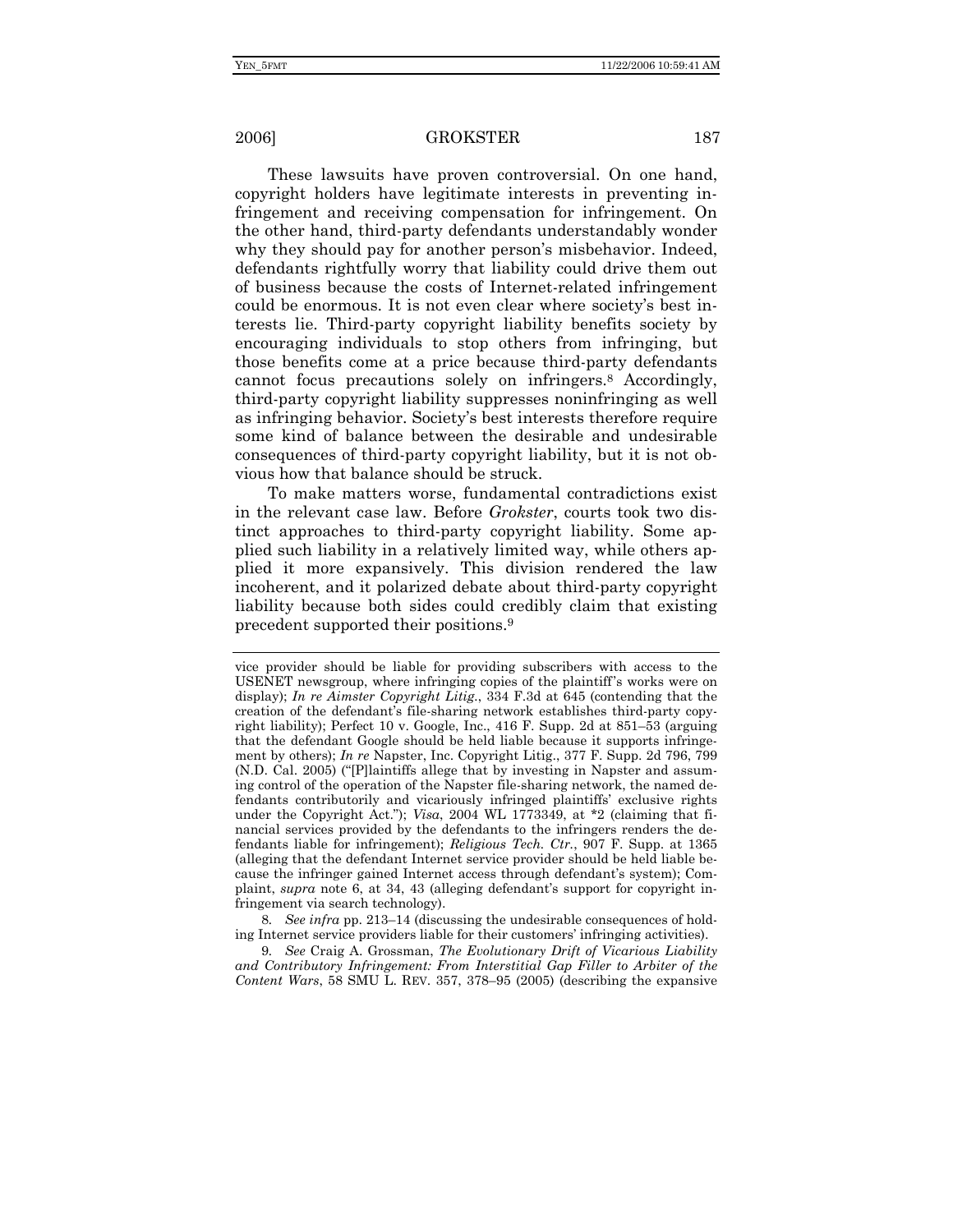*Grokster* gave the Supreme Court the opportunity to clarify third-party copyright liability law. The *Grokster* defendants distributed software that established peer-to-peer networks on the Internet.10 These networks allowed users to make any type of file available for others to download.11 The associated software also allowed users to submit search queries to locate desired files.12 In theory, the networks created by the defendants could have been used solely to exchange files that would not infringe copyright. However, the vast majority of files exchanged over the networks turned out to be infringing copies of copyrighted songs and movies.13 The *Grokster* plaintiffs owned the copyrights in many of the works most commonly shared over the defendants' networks.14 They sued, arguing that the defendants were liable for the infringement committed by the networks' users.15 The district court decided the case in the defendants' favor at summary judgment on the ground that the noninfringing uses of the defendants' network were sufficient to excuse the defendants from liability.16 The Ninth Circuit affirmed, and the Supreme Court granted certiorari.<sup>17</sup>

Predictably, both parties and numerous amici urged the Court to choose existing interpretations of law that favored their particular interests. The Court acknowledged the parties' differing interpretations of the law, but it did not resolve the case by choosing between them.18 Instead, the Justices unanimously adopted a dormant theory of third-party copyright liability—inducement—and used it to reverse the decision below.19 According to the Court, noninfringing uses could not excuse a defendant from third-party copyright liability if the

14*. Id.* at 2771.

16*.* Metro-Goldwyn-Mayer Studios, Inc. v. Grokster, Ltd., 259 F. Supp. 2d 1029, 1035–36 (C.D. Cal. 2003).

17*. Grokster*, 125 S. Ct. at 2774–75.

application of third-party copyright liability in the contributory infringement context); *infra* Part I (describing conflicting interpretations of third-party copyright liability).

 <sup>10.</sup> Metro-Goldwyn-Mayer Studios Inc. v. Grokster, Ltd., 125 S. Ct. 2764, 2770 (2005).

<sup>11</sup>*. Id.* at 2770–71.

<sup>12</sup>*. Id.*

<sup>13</sup>*. Id.* ("[A]lthough the [defendants'] networks . . . can be used to share any type of digital file, they have prominently employed those networks in sharing copyrighted music and video files without authorization.").

<sup>15</sup>*. Id.*

<sup>18</sup>*. Id.* at 2778–80.

<sup>19</sup>*. Id.* at 2779–83.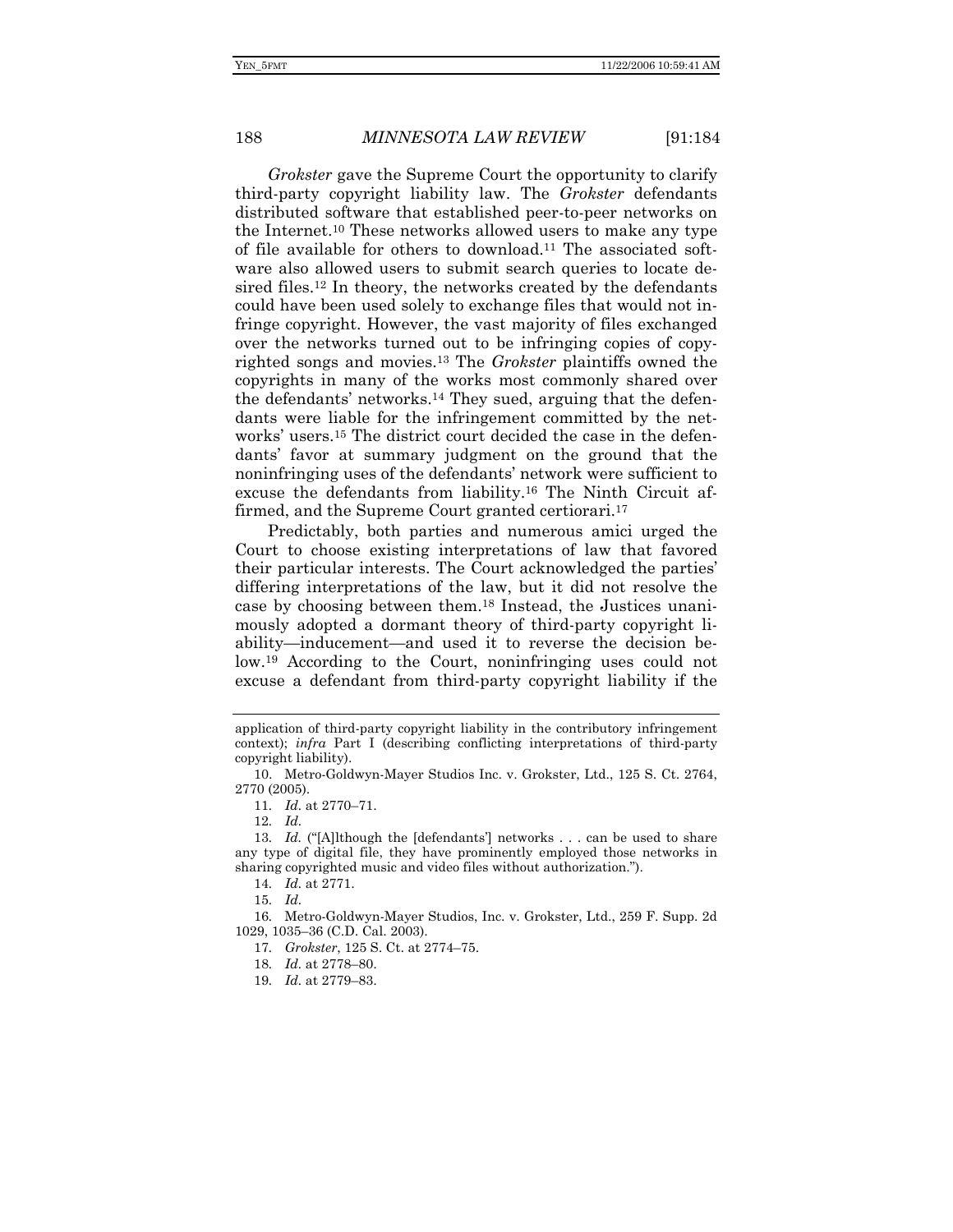defendant deliberately induced others to infringe.20 The Court identified enough evidence of such inducement by the defendants to make summary judgment inappropriate,<sup>21</sup> and remanded the case for further consideration.22

*Grokster* is not a simple case. It initially appears to complicate matters by endorsing inducement without explicitly resolving the conflicts in existing law. However, careful analysis of the conflicting theories that animate copyright liability shows that *Grokster* created an improved framework for future construction of third-party copyright liability.23

21*. Id.* at 2780–83.

 23. Not every commentator concludes that *Grokster* improved the law of third-party copyright liability. Professor Tim Wu argues that *Grokster* was wrong to introduce intent to copyright law, and that the social welfare costs and benefits of a defendant's behavior should be the only determination controlling third-party copyright liability. Tim Wu, *The Copyright Paradox*, 2005 SUP. CT. REV. 229, 249–51. Professor Wu makes a provocative point, one that is consistent with the usual refrain that copyright functions solely as an incentive for the production of creative works. *E.g.*, *Sony*, 464 U.S. at 429 (stating that the copyright monopoly exists to advance the public interest by motivating the creative activity of authors); Mazer v. Stein, 347 U.S. 201, 219 (1954) (emphasizing that the economic philosophy behind copyright law is to advance the public interest by encouraging individual effort). However, consistency with the primary justification for copyright is not, in and of itself, a sufficient reason to make considerations like a defendant's intent irrelevant to the question of third-party copyright liability. This is because such liability is not a "core" component of copyright. Third-party copyright liability entered copyright because courts analogized copyright to tort law. *See infra* note 24 and accompanying text (supporting the proposition that third-party copyright liability arose from common law tort). It therefore makes just as much sense to prefer the basic principles of tort over those of copyright when constructing third-party copyright liability. As of now, matters of intent occupy a prominent place in torts, and there is no sense that courts are about to abandon the doctrines of intentional torts. *See* RESTATEMENT (THIRD) OF TORTS: LIAB. FOR

<sup>20</sup>*. Id.* at 2779 ("[N]othing in *Sony* requires courts to ignore evidence of intent if there is such evidence, and the case was never meant to foreclose rules of fault-based liability derived from the common law." (citing Sony Corp. of Am. v. Universal City Studios, Inc., 464 U.S. 417, 439 (1984))).

<sup>22</sup>*. Id.* at 2783. All nine Justices joined the opinion of the Court. Justices Ginsburg and Breyer each wrote concurrences joined by two other Justices. Justice Ginsburg took the position that the Ninth Circuit misapplied *Sony* and that the evidence of noninfringing uses of the defendants' networks was insufficient to grant the defendants' motion for summary judgment. *Grokster*, 125 S. Ct. at 2783 (Ginsburg, J., concurring). Justice Breyer disagreed, stating that, but for evidence of deliberate inducement, the defendants should not have been held liable because their networks were sufficiently capable of noninfringing uses. *Id.* at 2787–89 (Breyer, J., concurring); *see also id.* at 2788 ("[T]he evidence now before us shows that Grokster passes *Sony*'s test—that is, whether the company's product is capable of substantial or commercially significant noninfringing uses.").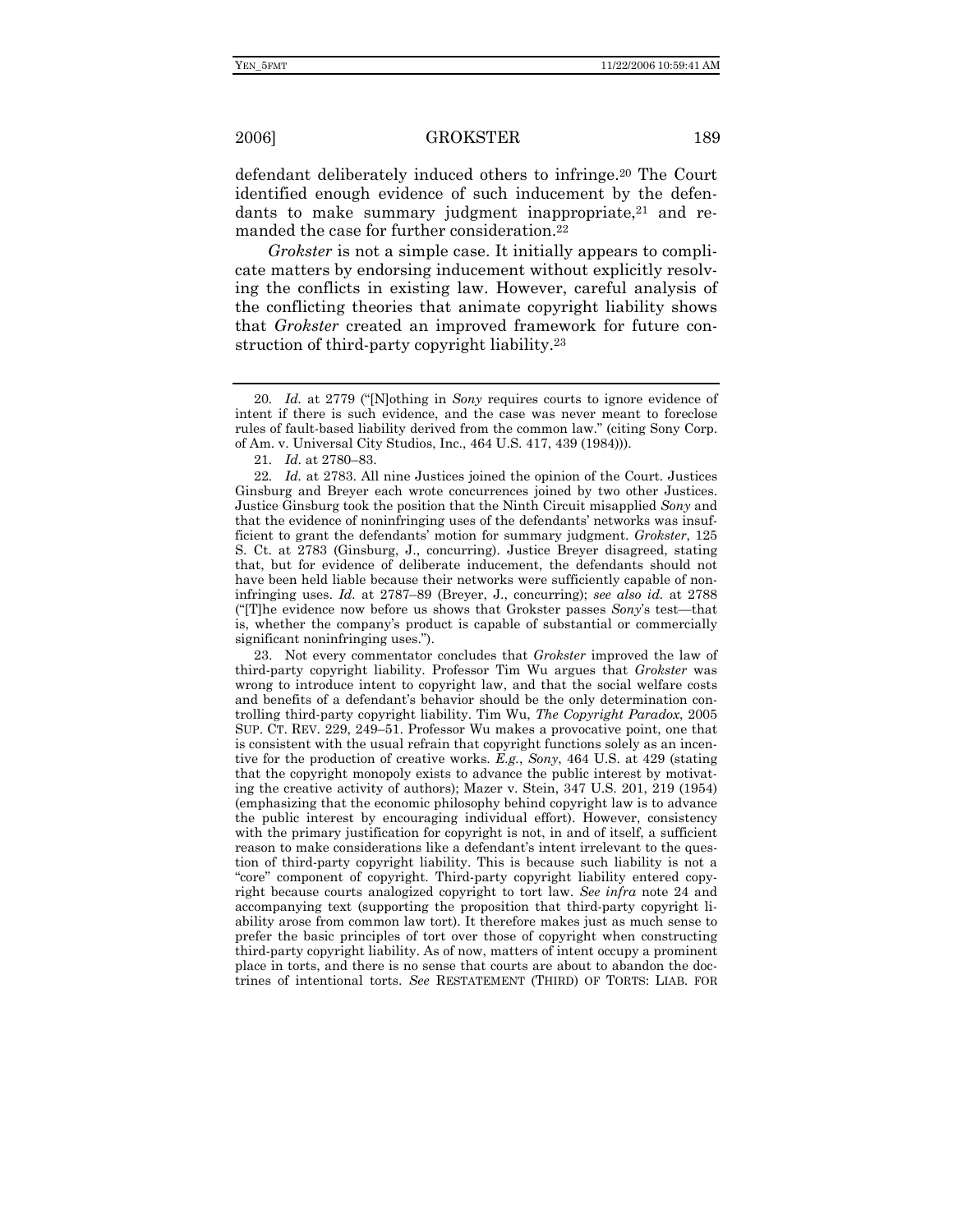Courts consistently state that the doctrines of third-party copyright liability arose from common law tort.24 It therefore comes as no surprise that the most important theories of tort, fault and strict liability, shed considerable light on the construction of third-party copyright liability.25 For example, thirdparty copyright liability could be a matter of fault. If so, liability exists because a defendant's behavior is culpable or socially

24*. See Grokster*, 125 S. Ct. at 2767–68 (stating that doctrines of thirdparty copyright liability emerged from the common law); A&M Records, Inc. v. Napster, Inc., 239 F.3d 1004, 1022 (9th Cir. 2001) ("[V]icarious copyright liability is an 'outgrowth' of respondeat superior."); Fonovisa, Inc. v. Cherry Auction, Inc., 76 F.3d 259, 261–62 (9th Cir. 1996) ("The concept of vicarious copyright liability was developed in the Second Circuit as an outgrowth of the agency principles of respondeat superior."); Faulkner v. Nat'l Geographic Soc'y, 211 F. Supp. 2d 450, 472–73 (S.D.N.Y. 2002) (referring to common law tort origins of vicarious and contributory copyright liability), *modified*, 220 F. Supp. 2d 237 (S.D.N.Y. 2002), *aff'd*, 409 F.3d 26 (2d Cir. 2005).

 25. Several other articles also explore insights derived from the connection between tort and third-party copyright liability*. See* Ronald J. Mann & Seth R. Belzley, *The Promise of Internet Intermediary Liability*, 47 WM. & MARY L. REV. 239 (2005); Alfred C. Yen, *Internet Service Provider Liability for Subscriber Copyright Infringement, Enterprise Liability, and the First Amendment*, 88 GEO. L.J. 1833 (2000); Alfred C. Yen, Sony*, Tort Doctrines, and the Puzzle of Peer-to-Peer*, 55 CASE W. RES. L. REV. 815 (2005) [hereinafter Yen, *Peer-to-Peer*].

PHYSICAL HARM § 5 (Proposed Final Draft No. 1, 2005) (imposing liability for intentional causation of physical harm); RESTATEMENT (SECOND) OF TORTS § 13 (1965) (imposing liability for intentional causation of harmful or offensive physical contact). Granted, one could argue that tort law itself should abandon questions of intent in favor of a strict social cost-benefit analysis. However, that position remains controversial. *See* Ronald M. Dworkin, *Is Wealth a Value?*, 9 J. LEGAL STUD. 191, 191 (1980) (arguing that wealth maximization alone cannot serve as an adequate governing principle for law); George P. Fletcher, *Remembering Gary—and Tort Theory*, 50 UCLA L. REV. 279, 282–89 (2002) (reviewing debates between economic and corrective justice theories of tort and criticizing the economic approach to tort theory); Mark Geistfeld, *Reconciling Cost-Benefit Analysis with the Principle That Safety Matters More than Money*, 76 N.Y.U. L. REV. 114, 146–47 (2001) (arguing that an altered cost-benefit analysis can compensate even the least compensable risks); David McCarthy, *Rights, Explanation, and Risks*, 107 ETHICS 205, 212–15 (1997) (arguing that wealth maximization can only be reconciled with individuals' rights to be free of risks imposed by others where a social good *sufficiently* outweighs the infringement of these rights); Richard A. Posner, *A Theory of Negligence*, 1 J. LEGAL STUD. 29 (1972) (proposing an economic theory of negligence); Richard A. Posner, *Utilitarianism, Economics, and Legal Theory*, 8 J. LEGAL STUD. 103, 119 (1979) (arguing that wealth maximization is the best governing principle for law); Gary T. Schwartz, *The Beginning and the Possible End of the Rise of Modern American Tort Law*, 26 GA. L. REV. 601, 607–08 (1992) (noting tension between ethical and economic approaches to tort law and the ability of the negligence standard to account for both).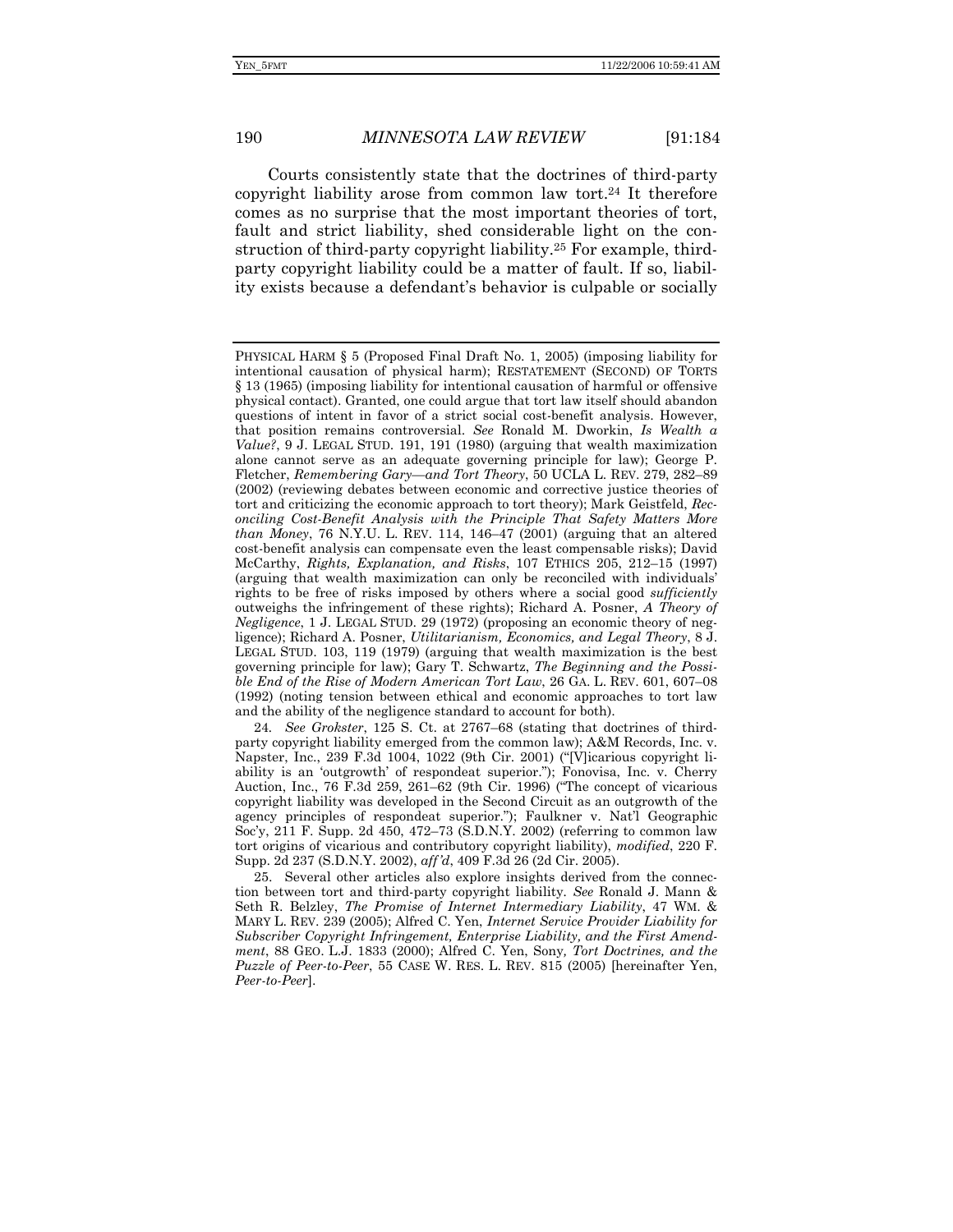costly.26 Alternatively, the same area of law might involve strict liability. If so, liability exists because it encourages defendants to stop others from infringing and to raise compensation for victims of infringement.27

Reference to tort clarifies the conflicting choices made by courts before *Grokster*. Some courts adopted a limited approach to third-party copyright liability because they were sensitive to its disadvantages.28 These courts generally preferred fault-

 27. Fruit v. Schreiner, 502 P.2d 133, 141 (Alaska 1972) (noting that respondeat superior exists to internalize costs and spread loss); Riviello v. Waldron, 391 N.E.2d 1278, 1280–81 (N.Y. 1979) (noting that respondeat superior exists out of concern for preventing injury, ensuring compensation, and spreading loss); *see also* Gregory C. Keating, *The Idea of Fairness in the Law of Enterprise Liability*, 95 MICH. L. REV. 1266, 1267 (1997) (stating that strict liability is a form of enterprise liability); George L. Priest, *The Invention of Enterprise Liability: A Critical History of the Intellectual Foundations of Modern Tort Law*, 14 J. LEGAL STUD. 461, 462–64 (1985) (connecting strict liability to enterprise liability).

 28. The leading case articulating this view is *Sony*, 464 U.S. 417. *See infra* Part I.A and text accompanying notes 185–90 (discussing *Sony* and other cases taking a similar view); *infra* note 60 (listing cases that limit the scope of thirdparty copyright liability).

 <sup>26.</sup> This Article is not the forum for surveying the extensive jurisprudence of fault or settling theoretical and doctrinal debates about the subject. Nevertheless, it is appropriate to say a few words about the way this Article uses the term "fault." Common law courts often use fault to identify the culpable behavior that justifies a defendant's legal liability for injuries suffered by another. Fault exists when the defendant's behavior is unreasonable. *See* RESTATE-MENT (THIRD) OF TORTS: LIAB. FOR PHYSICAL HARM § 3 (stating that a person acts negligently if the person fails to exercise "reasonable care"); *id.* § 5 (imposing liability for intentional causation of physical harm); *id.* § 6 (imposing liability for negligent causation of physical harm); RESTATEMENT (SECOND) OF TORTS § 13 (imposing liability for intentional causation of harmful or offensive physical contact); *id.* §§ 283, 284 (describing negligence as a form of unreasonable behavior); DAN B. DOBBS, THE LAW OF TORTS 2 (2000) ("In the great majority of cases today, tort liability is grounded in the conclusion that the wrongdoer was at fault in a legally recognizable way."). Of course, a uniform definition for unreasonable behavior does not exist. However, judgments about the reasonableness of a defendant's behavior often involve determinations about the defendant's motivation for acting, the risks and benefits associated with the defendant's behavior, and social custom. *See* RESTATEMENT (THIRD) OF TORTS: LIAB. FOR PHYSICAL HARM § 1 (stating that intent depends on the purpose of defendant's action); *id.* § 3 (noting that the primary factors in determining negligence are foreseeable likelihood of harm, foreseeable severity of potential harm, and the burden of precaution against harm); *id.* § 13 (describing the relevance of custom to the determination of negligence); RE-STATEMENT (SECOND) OF TORTS § 8A (stating that intent depends on the actor's desire to cause the consequences of her act); *id.* § 291 ("[An] act is negligent if the risk is of such magnitude as to outweigh what the law regards as the utility of the act or of the particular manner in which it is done."). This Article's use of fault encompasses all of these possibilities.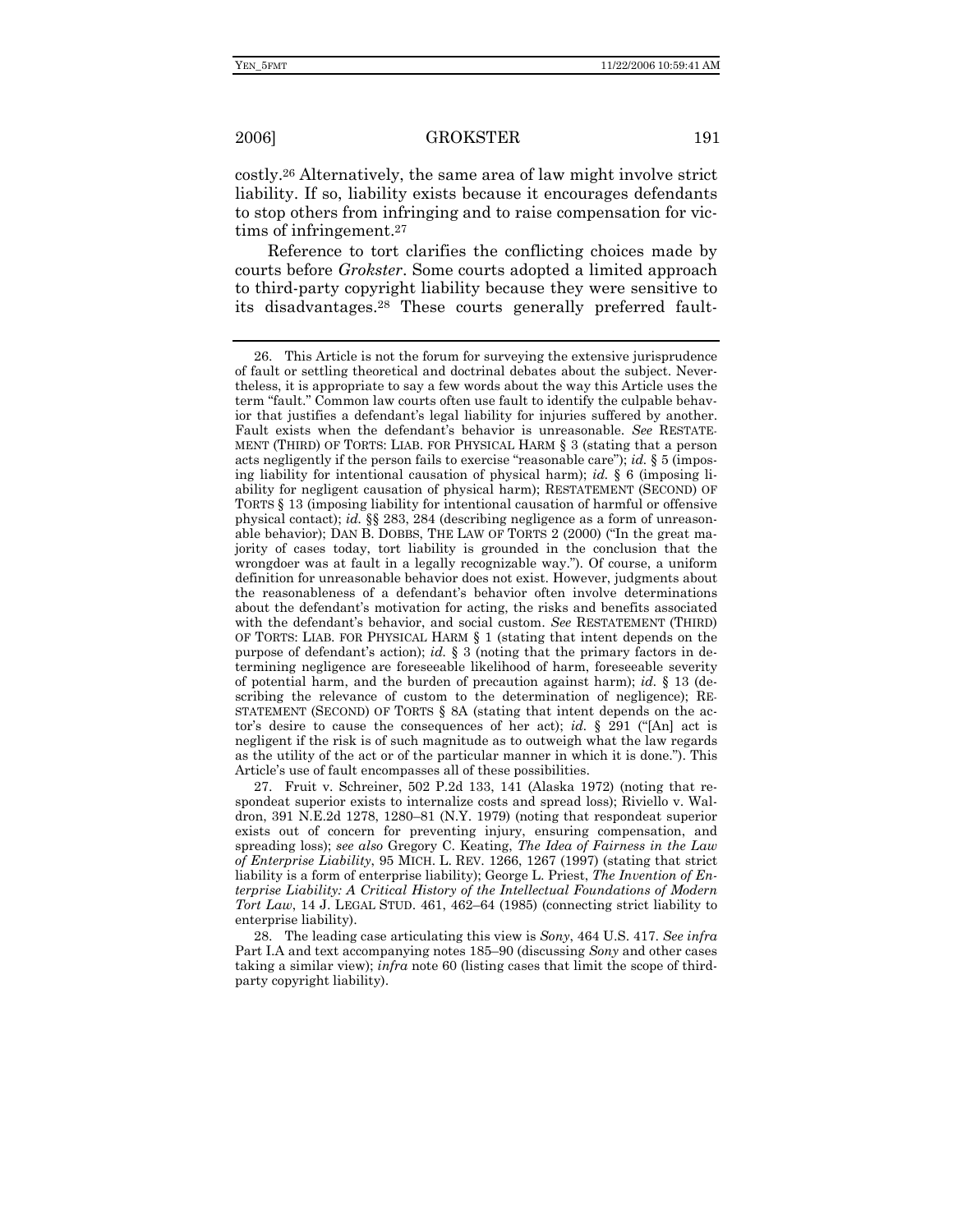based constructions of the law because determinations of fault often include a sophisticated balancing of social costs and benefits.29 This approach made it possible to protect innocent defendants from bearing responsibility for the misdeeds of others while limiting liability to situations where the benefits outweighed the costs. By contrast, other courts expansively applied third-party copyright liability because they considered the prevention of infringement paramount.30 These courts frequently adopted strict liability constructions of the law because they saw little need to balance the social costs and benefits of liability. They also expansively interpreted the law to prevent cynical, faulty defendants from exploiting doctrinal ambiguity to escape liability, even if this meant exposing innocent defendants to unwarranted liability.31

*Grokster* addressed these conflicting choices in two ways. First, Justice Souter's opinion of the Court referred repeatedly to concepts of fault, justifying inducement on the ground that those who want to cause infringement are culpable.32 Indeed, the Court's preference for fault was so strong that the Court subtly restated the formulation for vicarious liability to exclude strict liability.33 This established fault as the dominant theory of third-party copyright liability and cast doubt on strict liability interpretations of the law.

Second, *Grokster*'s adoption of inducement greatly reduced the justification for expansively interpreting pre-*Grokster* doctrines of third-party copyright liability. As noted earlier, expansive liability ensures that culpable defendants do not escape liability, but it also risks holding innocent defendants liable for the behavior of others and suppressing noninfringing behavior. This Article will show that inducement gives courts a new tool for holding culpable defendants liable while reducing the risk of undesirable side effects.34 Future courts should therefore apply

<sup>29</sup>*. See supra* note 26 (discussing fault); *infra* text accompanying notes 185–90 (discussing cases that narrowly interpret third-party copyright liability).

 <sup>30.</sup> The leading case articulating this view is *Fonovisa, Inc. v. Cherry Auction, Inc.*, 76 F.3d 259 (9th Cir. 1996). *See infra* Part I.B and text accompanying notes 191–202 (discussing *Fonovisa* and other cases taking a similar view).

<sup>31</sup>*. See infra* Part I.B and text accompanying notes 191–202 (discussing cases that expansively interpret third-party copyright liability).

<sup>32</sup>*. See infra* text accompanying notes 218–24 (analyzing *Grokster* 's references to fault).

<sup>33</sup>*. See infra* text accompanying note 235 (quoting *Grokster*).

<sup>34</sup>*. See infra* Part IV (arguing that *Grokster* 's inducement analysis offers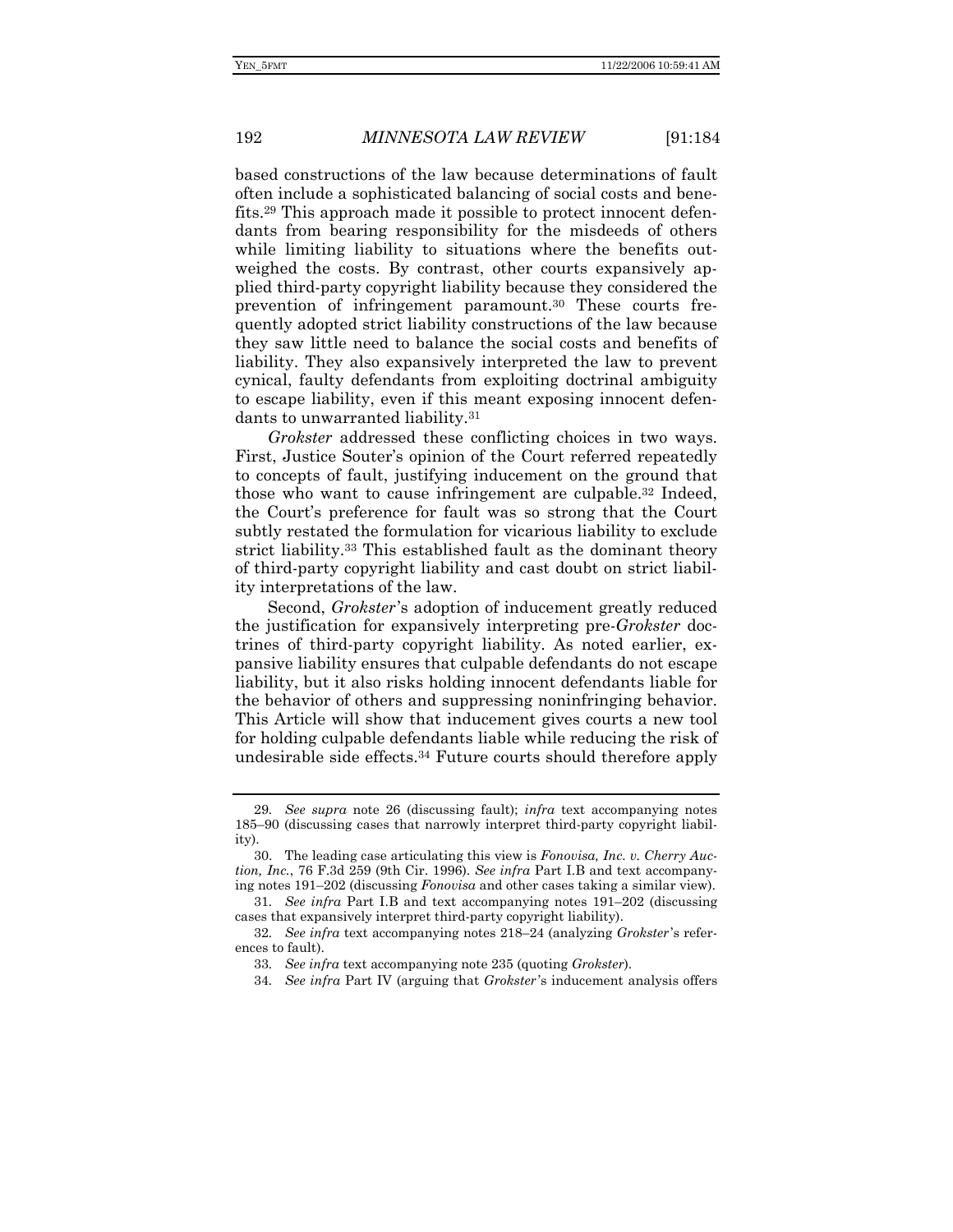pre-*Grokster* doctrines cautiously to minimize those undesirable side effects while judiciously using inducement to make sure that the most culpable defendants face liability.

The Article proceeds in five parts. Part I describes the doctrines that governed third-party copyright liability before *Grokster*. This description shows that courts generally interpreted those doctrines with fairly well-articulated limits, and that a few courts disregarded these limits in order to apply thirdparty copyright liability expansively. Part II uses fault and strict liability to expose the theoretical and practical tradeoffs implicit in these differing constructions of the law. Next, Part III analyzes the *Grokster* case and its use of fault to explain third-party copyright liability. Part IV describes the implications of *Grokster*'s reliance on fault and sets forth the general contours of an improved, post-*Grokster* construction of thirdparty copyright liability. The Article concludes in Part V with some thoughts about the future of third-party copyright liability.

### I. THIRD-PARTY COPYRIGHT LIABILITY BEFORE *GROKSTER*

Two causes of action derived from tort, contributory copyright liability and vicarious copyright liability, governed pre-*Grokster* third-party copyright liability. Courts developed these doctrines along two distinct lines. Most adopted a relatively limited interpretation of the law, imposing third-party copyright liability only on defendants who had close relationships with primary infringers. A smaller number of courts applied third-party copyright liability more expansively, imposing liability on a wide range of defendants, including those who had relatively remote relationships with copyright infringers. This Part surveys the relevant case law.

A. THE LIMITED INTERPRETATION OF CONTRIBUTORY LIABILITY AND VICARIOUS LIABILITY

### 1. Contributory Copyright Liability

Courts routinely cite *Gershwin Publishing Corp. v. Columbia Artists Management, Inc.* for the proposition that "one who, with knowledge of the infringing activity, induces, causes or

an improved construction of third-party copyright liability).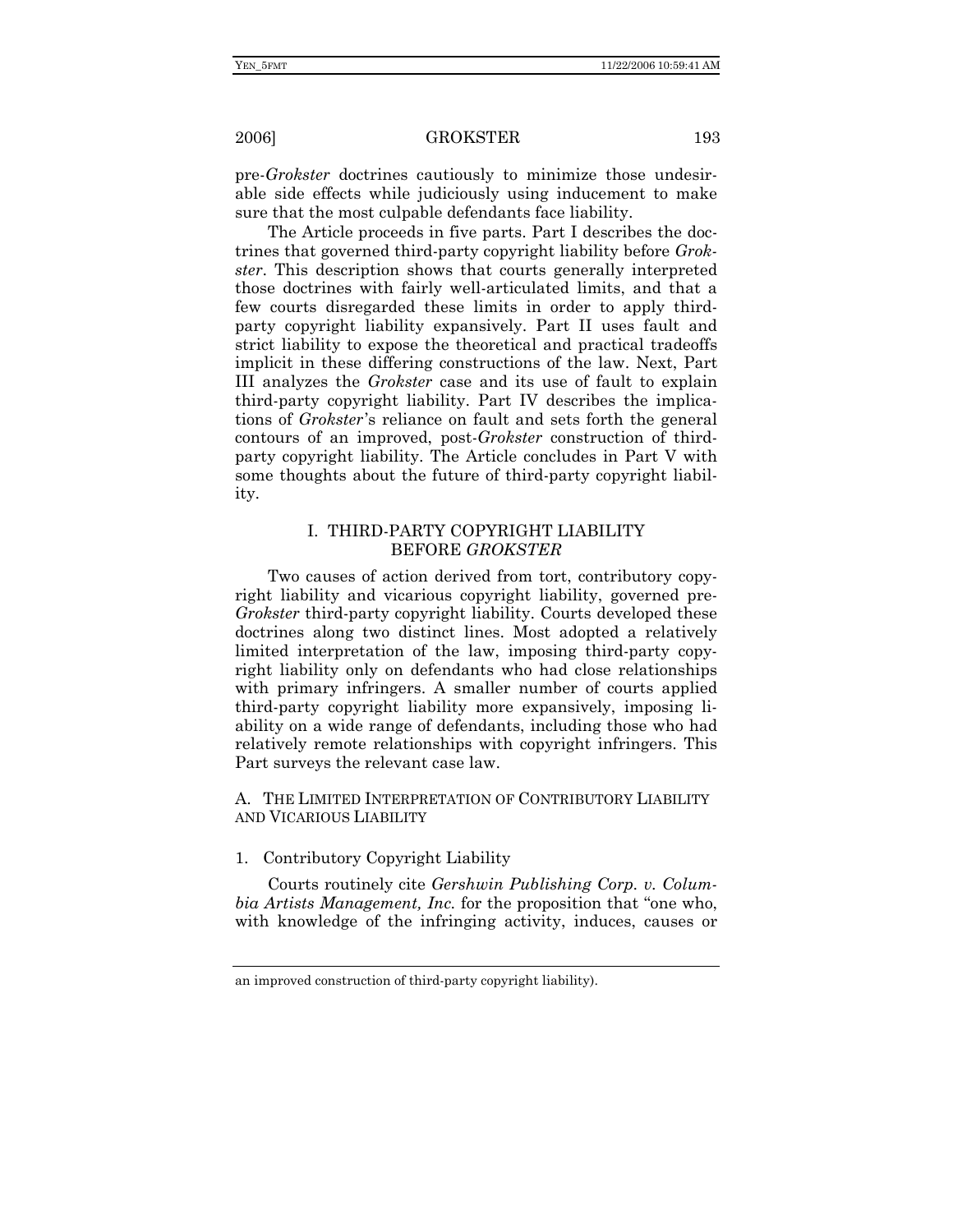materially contributes to the infringing conduct of another, may be held liable as a 'contributory' infringer."35 This definition includes the word "induces," a term which carries great significance after *Grokster*. However, the leading elaborations of contributory liability before *Grokster* did not analyze the meaning of inducement. They described instead the type of knowledge and material contribution required to establish liability.36

The intuition expressed by contributory liability is simple. If a person knows that another is committing copyright infringement, it is arguably wrong for that person to assist the infringer. That intuition does not, however, define the level of knowledge or assistance necessary to create legal liability for another's infringement, for different types of knowledge and assistance imply very different results. Consider first a defendant who sells custom-length blank cassette tapes to a person he knows will use the tapes to make unauthorized copies of copyrighted music for sale to the public.37 This seller is quite

 37. These facts are loosely based on *Abdallah*, 948 F. Supp. at 1453–55. *See infra* text accompanying notes 61–73 (summarizing *Abdallah*).

 <sup>35. 443</sup> F.2d 1159, 1162 (2d Cir. 1971) (footnote omitted); *see also* Sony Corp. of Am. v. Universal City Studios, Inc., 464 U.S. 417, 434–38 (1984); A&M Records, Inc. v. Napster, Inc., 239 F.3d 1004, 1019 (9th Cir. 2001); *Fonovisa*, 76 F.3d at 262; Casella v. Morris, 820 F.2d 362, 365 (11th Cir. 1987); Too, Inc. v. Kohl's Dep't Stores, Inc., 213 F.R.D. 138, 141 (S.D.N.Y. 2003); Costar Group Inc. v. Loopnet, Inc., 164 F. Supp. 2d 688, 696 (D. Md. 2001), *aff'd*, 373 F.3d 544 (4th Cir. 2004); A&M Records, Inc. v. Abdallah, 948 F. Supp. 1449, 1455–56 (C.D. Cal. 1996); Ez-Tixz, Inc. v. Hit-Tix, Inc., 919 F. Supp. 728, 732 (S.D.N.Y. 1996); Polygram Int'l Publ'g, Inc. v. Nevada/TIG, Inc., 855 F. Supp. 1314, 1320 (D. Mass. 1994); Demetriades v. Kaufmann, 690 F. Supp. 289, 292 (S.D.N.Y. 1988); Aitken, Hazen, Hoffman, Miller, P.C. v. Empire Constr. Co., 542 F. Supp. 252, 256 (D. Neb. 1982); F.E.L. Publ'ns, Ltd. v. Nat'l Conference of Catholic Bishops, 466 F. Supp. 1034, 1040 (N.D. Ill. 1978).

 <sup>36.</sup> A few cases base contributory liability on a defendant's encouraging others to commit infringement. *E.g.*, Intellectual Reserve, Inc. v. Utah Lighthouse Ministry, Inc., 75 F. Supp. 2d 1290, 1292–95 (D. Utah 1999). However, the vast majority do not analyze contributory liability this way, preferring instead to concentrate on the requirements of knowledge and material contribution. Faulkner v. Nat'l Geographic Soc'y, 211 F. Supp. 2d 450, 473 (S.D.N.Y. 2002) ("[T]he standard for contributory infringement has two prongs—the 'knowledge' prong and the 'material contribution' prong."), *modified*, 220 F. Supp. 2d 237 (S.D.N.Y. 2002), *aff'd*, 409 F.3d 26 (2d Cir. 2005); *Intellectual Reserve*, 75 F. Supp. 2d at 1293 (stating that knowledge and participation are touchstones of contributory infringement); *Ez-Tixz*, 919 F. Supp. at 734 ("Contributory liability requires a showing of (1) actual or constructive knowledge and (2) participation."); *Demetriades*, 690 F. Supp. at 293 ("[B]enefit and control are the signposts of vicarious liability, [whereas] knowledge and participation [are] the touchstones of contributory infringement.").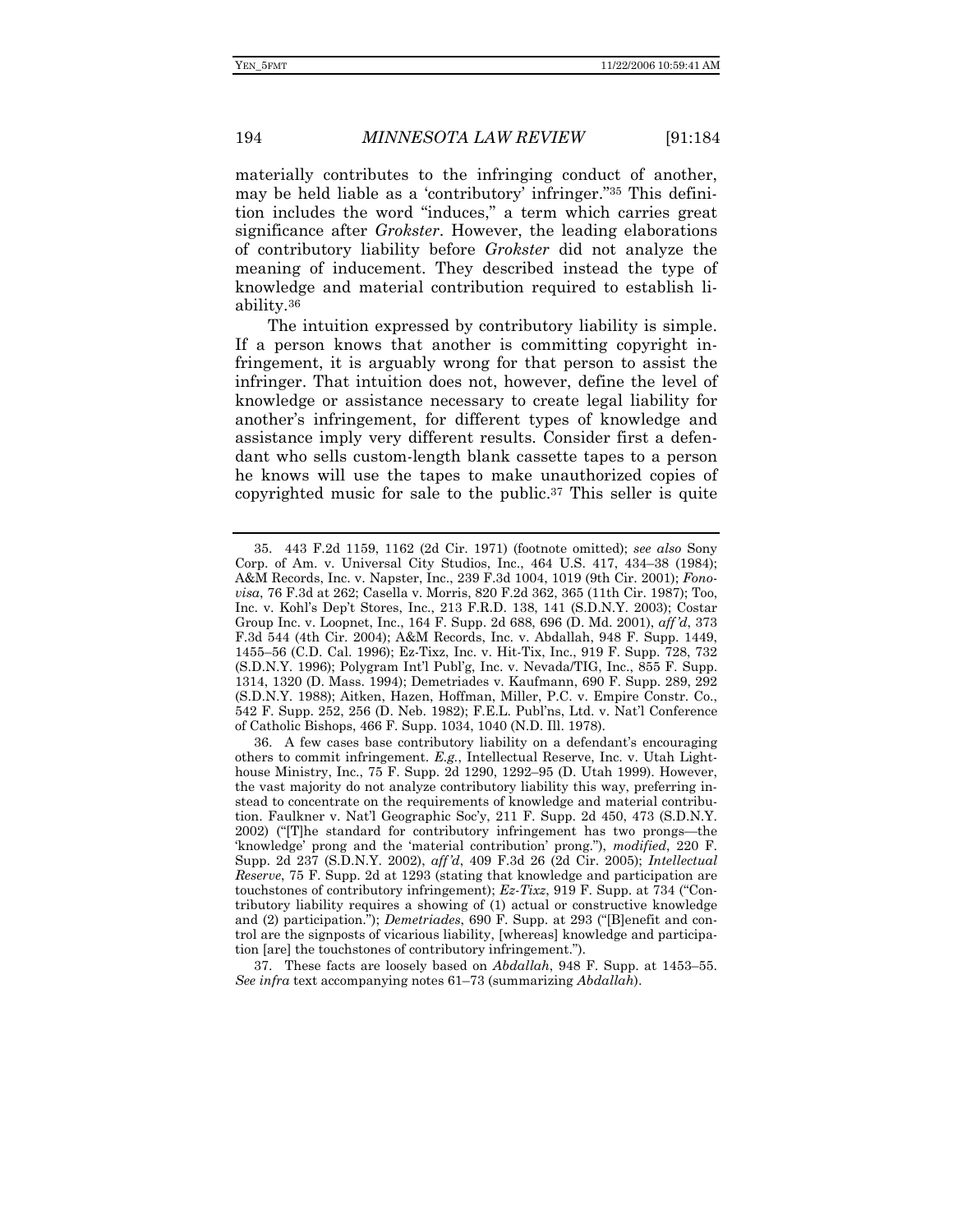culpable because he knows exactly who commits the infringement, understands the nature of the infringement, and provides assistance that directly supports the infringement. By contrast, consider a defendant who processes credit card transactions despite learning that certain unidentified customers take credit cards in payment for the sale of infringing goods.38 This defendant is less culpable than the seller of blank tapes because his knowledge of identity is less specific and his support is less directly related to infringement. Accordingly, the scope of contributory copyright liability depends on whether liability requires fairly specific knowledge and direct assistance, or whether general knowledge and indirect assistance will suffice. Courts differ in their answers to this question, but a majority of courts require relatively specific knowledge and direct assistance.39

This limited approach to contributory liability starts with *Gershwin Publishing Corp. v. Columbia Artists Management, Inc.*40 The *Gershwin* defendant was Columbia Artists Management, a company that managed concert artists and created opportunities for them to perform.41 Columbia sometimes created performance opportunities by organizing local community performance associations who would in turn sponsor annual concert series for which Columbia could book its performers.42 Columbia provided regular assistance to these local associations.43 It also contacted its artists to get the titles of the works being performed, and it printed programs for each performance.44 Unfortunately, many of these performances took place without appropriate copyright licenses, and a number of copyright holders sued Columbia.45 The district court held Columbia liable on

- 41*. Id.* at 1160.
- 42*. Id.* at 1160–61.
- 43*. Id.* at 1161.
- 44*. Id.*
- 45*. Id.* at 1160.

 <sup>38.</sup> These facts are loosely based on *Perfect 10 Inc. v. Visa International Service Ass'n*, No. C 04-00371 JW, 2004 WL 3217732 (N.D. Cal. Dec. 3, 2004).

<sup>39</sup>*. Sony*, 464 U.S. at 439 (holding that the defendant's general knowledge that users of its Betamax videorecorders might commit infringement is not enough to support a claim of third-party copyright liability); *see also infra* text accompanying notes 59–60 (concluding that a defendant cannot generally be held liable merely because it knows that others will use items sold by the defendant to commit copyright infringement).

 <sup>40. 443</sup> F.2d 1159 (2d Cir. 1971).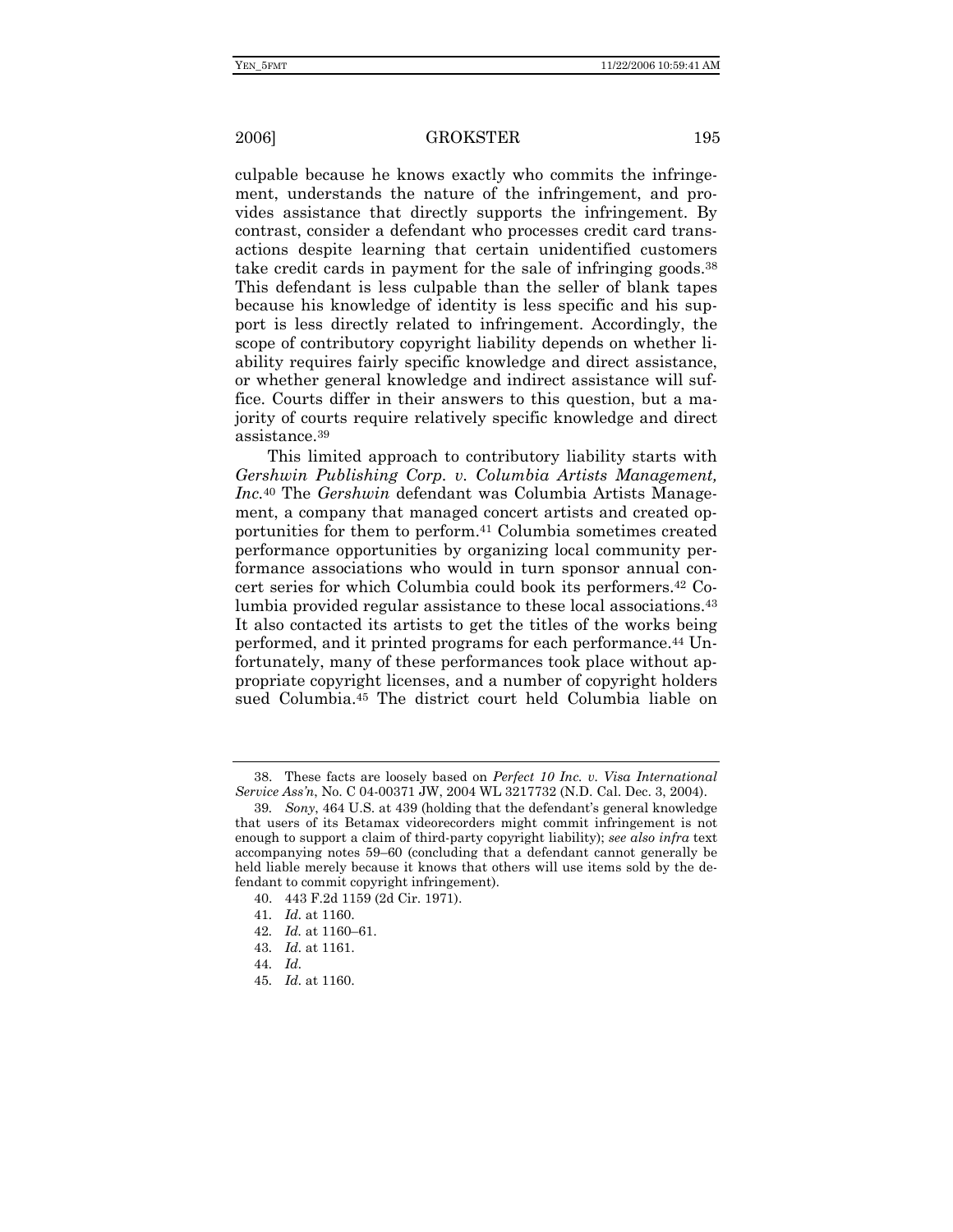theories of contributory and vicarious liability, and the Second Circuit affirmed.46

On the whole, Columbia was a rather culpable defendant. It knew the specific identities of the infringers, the works being infringed, and the dates on which infringement would happen.47 Moreover, Columbia supported this infringement by organizing the entities that sponsored infringing concerts and providing logistical assistance.48 Accordingly, *Gershwin* is consistent with the proposition that liability exists only when the defendant has fairly specific knowledge of infringement and offers direct assistance.

The Supreme Court reinforced the limited interpretation of contributory liability in *Sony Corp. of America v. Universal City Studios, Inc.*49 In that case, the plaintiffs held copyright in a number of works that were broadcast for television viewing and copied by individuals using videotape recorders (VCRs) made and sold by Sony.50 The claim against Sony was simple. Sony knew that some of the people who bought VCRs would use them to commit infringement, and yet Sony assisted them by selling VCRs.<sup>51</sup> The Ninth Circuit agreed with this argument and held Sony liable.52

- 50*. Id.* at 419–20.
- 51*. Id.* at 422–24.

<sup>46</sup>*. Id.* at 1162–63.

 <sup>47.</sup> The opinion is not perfectly clear regarding the basis for Columbia's knowledge that infringing performances were taking place. Columbia stipulated that it made no efforts to obtain licenses for the performances, but that does not necessarily mean that the artist or the local venue would not obtain one. *Id.* at 1161. However, it seems likely that Columbia knew the actual practices of its artists and venues. Indeed, the court stated that Columbia "knew that copyrighted works were being performed . . . and that neither the local association nor the performing artists would secure a copyright license." *Id.* at 1163.

<sup>48</sup>*. Id.* at 1160–61.

 <sup>49. 464</sup> U.S. 417 (1984).

 <sup>52.</sup> Universal City Studios, Inc. v. Sony Corp. of Am., 659 F.2d 963, 975– 76 (9th Cir. 1981), *rev'd*, 464 U.S. 417 (1984) ("First, the knowledge element is clearly satisfied. The corporate appellees 'know' that the Betamax will be used to reproduce copyrighted materials. In fact, that is the most conspicuous use of the product. That use is intended, expected, encouraged, and the source of the product's consumer appeal. The record establishes that appellees knew and expected that Betamax's major use would be to record copyrighted programs off-the-air. Second, there is no doubt that appellees have met the other requirements for contributory infringement—inducing, causing, or materially contributing to the infringing conduct of another. The corporate appellees are sufficiently engaged in the enterprise to be held accountable.").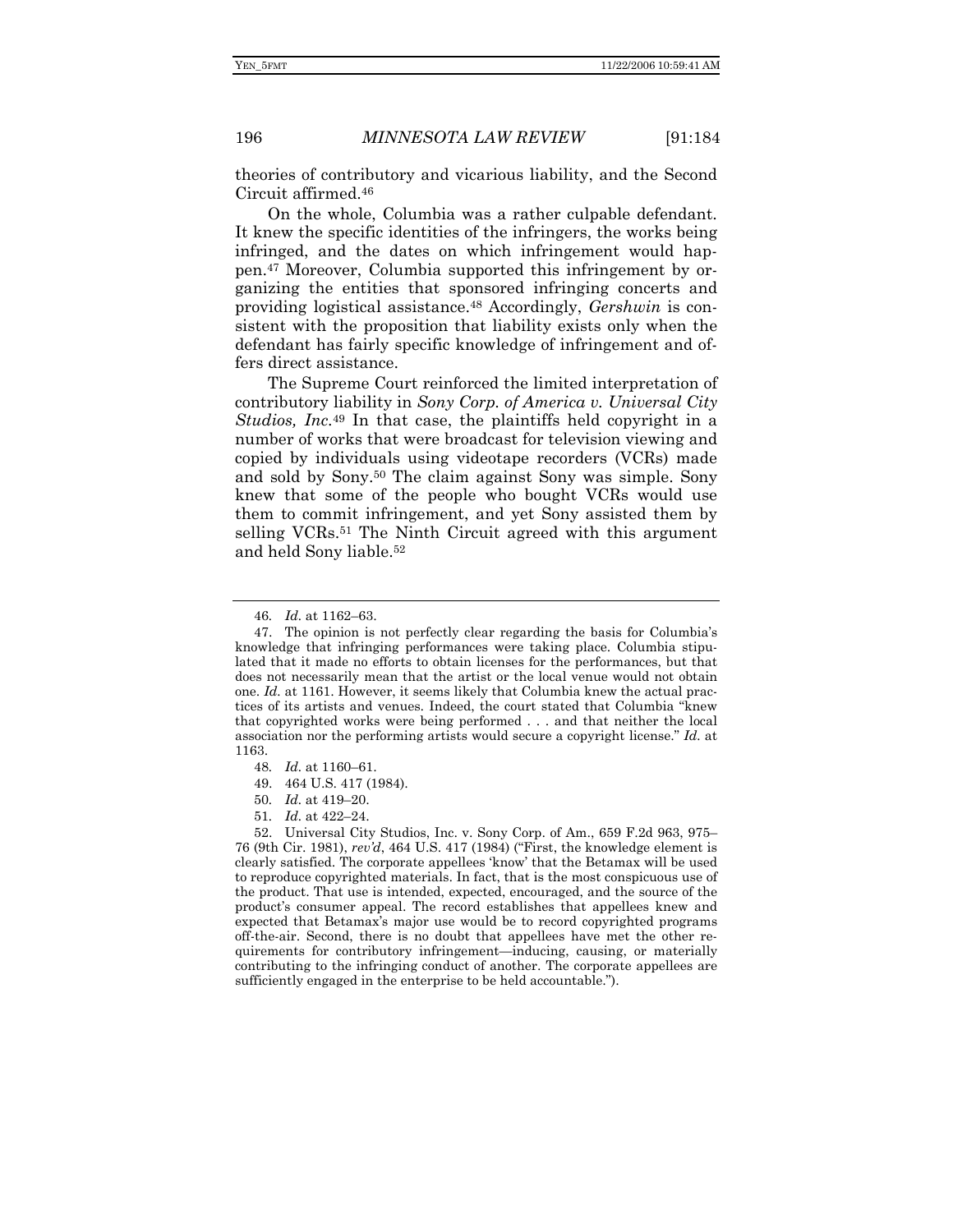The Supreme Court reversed, holding that Sony did not have the type of knowledge necessary to support infringement.53 In so doing, the Court worried that broad third-party copyright liability would harm the public interest by deterring productive, legitimate behavior.54 Copyright therefore had to "strike a balance between a copyright holder's legitimate demand for effective—not merely symbolic—protection of the statutory monopoly, and the rights of others freely to engage in substantially unrelated areas of commerce."55 The Court rejected the Ninth Circuit's finding that Sony had actual knowledge of infringement, stating that constructive knowledge offered the only plausible method for supporting Sony's liability.56 In theory, Sony's knowledge about its customers' use of VCRs might have established constructive knowledge, but the Court held that such knowledge could not exist as long as VCRs were "capable of substantial noninfringing uses."57 The Court concluded that VCRs were indeed capable of substantial noninfringing uses and decided the case in Sony's favor.58

The implications of *Sony* are significant. Sony clearly knew ("actually knew" in the colloquial sense) that some users of VCRs would commit infringement.59 *Sony* therefore supports the proposition that a defendant cannot be held liable merely because it knows that others will use something the defendant sells to commit copyright infringement. Something more is needed. The thing being sold must be incapable of substantial noninfringing use, or the defendant must have more specific knowledge about infringement, perhaps by knowing the precise identity of the infringer and the works being infringed.<sup>60</sup>

56*. See supra* note 53 (quoting *Sony*).

<sup>53</sup>*. Sony*, 464 U.S. at 439 ("If vicarious liability is to be imposed on Sony in this case, it must rest on the fact that it has sold equipment with constructive knowledge of the fact that its customers may use that equipment to make unauthorized copies of copyrighted material. There is no precedent in the law of copyright for the imposition of vicarious liability on such a theory.").

<sup>54</sup>*. Id.* at 442.

<sup>55</sup>*. Id.*

<sup>57</sup>*. Sony*, 464 U.S. at 442 ("Accordingly, the sale of copying equipment, like the sale of other articles of commerce, does not constitute contributory infringement if the product is widely used for legitimate, unobjectionable purposes. Indeed, it need merely be capable of substantial noninfringing uses.").

<sup>58</sup>*. Id.* at 456.

<sup>59</sup>*. See supra* note 52 (quoting the Ninth Circuit's *Sony* opinion).

 <sup>60.</sup> Other courts have endorsed this position. *See* Matthew Bender & Co. v. W. Publ'g Co., 158 F.3d 693, 696 (2d Cir. 1998) (finding the defendant not liable even though so-called "star pagination" in legal case reports might allow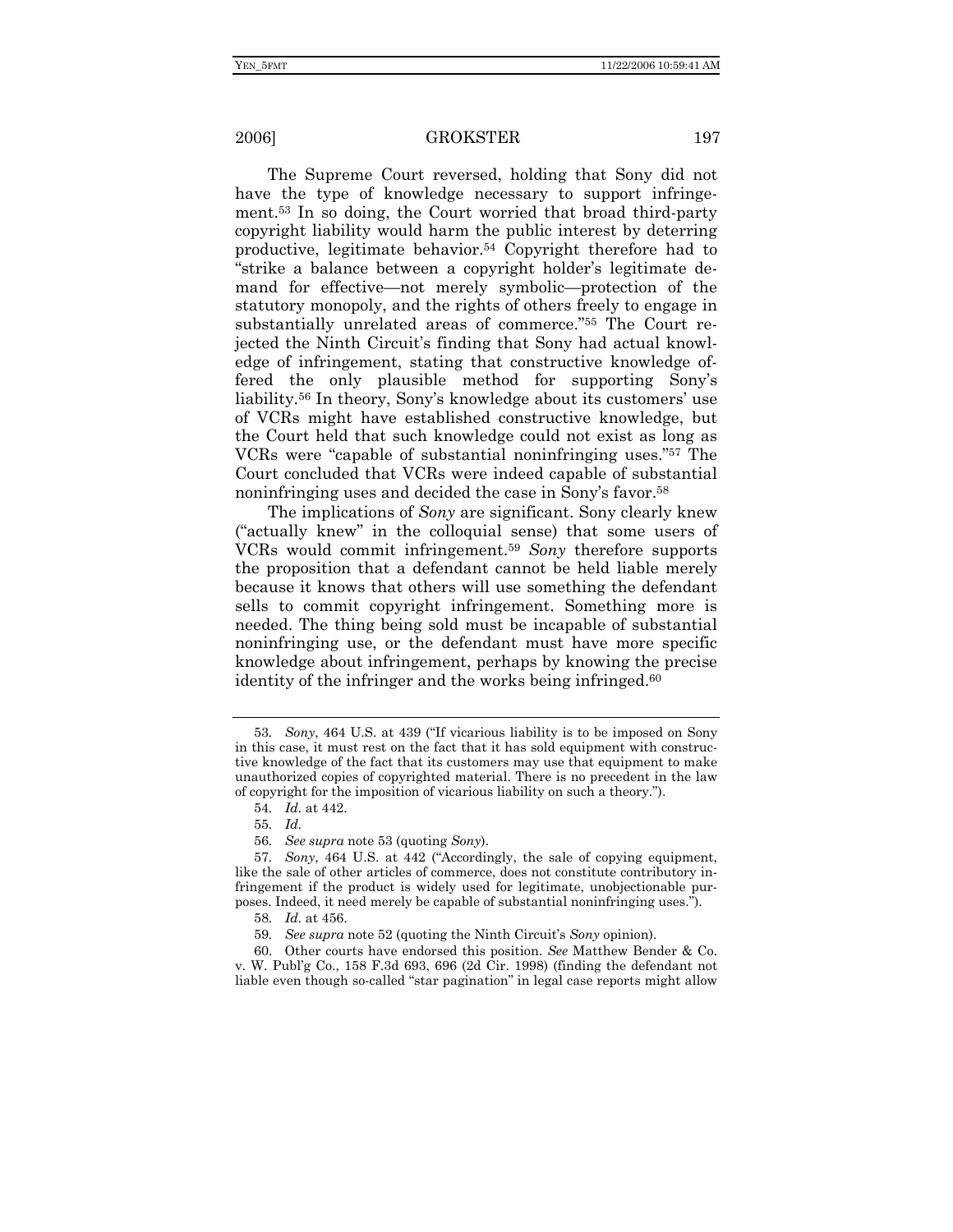For example, in *A&M Records, Inc. v. Abdallah*, the defendant Abdallah sold "time-loaded" cassette tapes.61 Such tapes are ordinary blank cassettes that have been loaded with an amount of tape designed to run for a particular time.62 Legitimate producers of recorded music use them to reproduce music programming of nonstandard length.63 To illustrate, if twentysix minutes of programming are duplicated on a standard thirty-minute cassette, listeners would be inconvenienced by long periods of silence at the end of the tape.<sup>64</sup> A cassette with precisely twenty-six minutes of tape is far more desirable.65 Abdallah sold time-loaded cassettes to specific individuals, knowing they used the tapes to produce counterfeit recordings of popular music.66 In some cases, Abdallah timed the length of legitimate tapes slated for counterfeiting in order to determine the type of cassette needed.67 Abdallah claimed that *Sony* shielded him from contributory liability because blank timeloaded cassette tapes are capable of substantial noninfringing use.68 Abdallah was correct in his characterization of such

- 63*. Id.* at 1456.
- 64*. Id.* at 1454.
- 65*. Id.*
- 66*. Id.* at 1454–55.
- 67*. Id*. at 1455.
- 68*. Id.* at 1456–57.

others to infringe plaintiffs' copyrights); Vault Corp. v. Quaid Software Ltd., 847 F.2d 255, 270 (5th Cir. 1988) (finding the defendant not liable for selling software that facilitated copying of computer programs on disks protected by anti-copying technology, despite the defendant's knowledge that customers might commit copyright infringement); Faulkner v. Nat'l Geographic Soc'y, 211 F. Supp. 2d 450, 474–75 (S.D.N.Y. 2002) (finding the sponsor of a work containing infringing copies of photographs not contributorily liable because the sponsor made a reasonable inquiry about possible infringement and received assurances from the primary infringer), *modified*, 220 F. Supp. 2d 237 (S.D.N.Y. 2002), *aff'd*, 409 F.3d 26 (2d Cir. 2005); Adobe Sys. Inc. v. Canus Prods., Inc., 173 F. Supp. 2d 1044, 1056 (C.D. Cal. 2001) (finding that a letter complaining about infringement committed by unidentified exhibitors at computer shows was insufficient to establish summary judgment for the plaintiff on the issue of the defendant's knowledge); Livnat v. Lavi, No. 96 Civ. 4967 (RWS), 1998 WL 43221, at \*3 (S.D.N.Y. Feb. 2, 1998) ("[A]ssistance must bear a direct relationship to the infringing acts, and the contributory infringer must have acted in concert with the direct infringer."); Demetriades v. Kaufmann, 690 F. Supp. 289, 290–94 (S.D.N.Y. 1988) (finding that a real estate broker was not contributorily liable for selling land on which a house had been built with the assistance of infringing architectural plans).

 <sup>61. 948</sup> F. Supp. 1449, 1453 (C.D. Cal. 1996).

<sup>62</sup>*. Id.*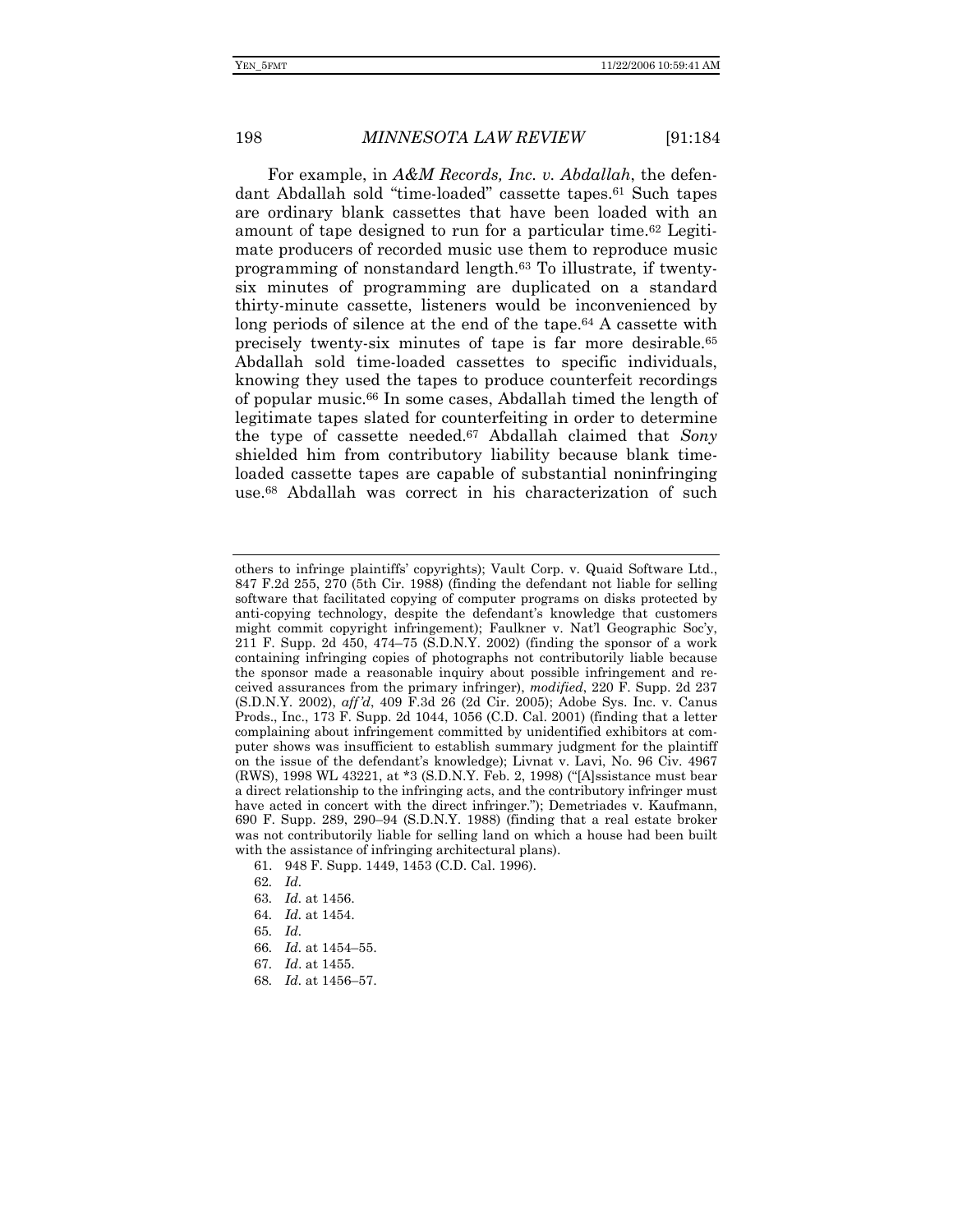tapes, for legitimate producers of music frequently use them.69 However, the court correctly rejected Abdallah's use of *Sony* because he knew exactly to whom he was selling the tapes and the precise nature of the buyers' behavior.70 Moreover, Abdallah's assistance went beyond the mere sale of blank tapes.71 He even financed his customers after a police raid.72 Therefore, Abdallah's direct assistance, coupled with his specific knowledge of his customers' infringing activities, justified the district court's imposition of contributory infringement.73

### 2. The Limited Interpretation of Vicarious Copyright Liability

Courts have also adopted limited interpretations of vicarious liability. *Shapiro, Bernstein & Co. v. H.L. Green Co.* provides the modern definition of the doctrine.74 In *Shapiro*, the Jalen Amusement Company had made counterfeit recordings of a number of songs in which the plaintiffs held copyright.75 Jalen, the concessionaire who operated the record department in stores owned by the defendant H.L. Green Co., sold the counterfeit recordings in Green's stores.76 Green's relationship with its concessionaire was fairly close.77 Jalen had operated Green's record department for thirteen years,78 Jalen and its employees were obligated to follow Green's rules and regulations, and Green had the authority to discharge Jalen's employees.79 Daily receipts from the sale of records went into Green's cash registers, and Green's cashiers took custody of the money.80 Green then deducted its ten to twelve percent commission, the salaries of Jalen's employees, and taxes, before giving the balance to Jalen.81 Customers who purchased records from Jalen received receipts from Green with no mention of Jalen.82 The

74. 316 F.2d 304 (2d Cir. 1963).

<sup>69</sup>*. See id.* at 1456.

<sup>70</sup>*. Id.* at 1456–58.

<sup>71</sup>*. Id.* at 1457.

<sup>72</sup>*. Id.*

 <sup>73.</sup> *Id.* at 1456. See *supra* note 60 for examples of other cases that adopt the limited approach to contributory liability identified here.

<sup>75</sup>*. Id.* at 306.

<sup>76</sup>*. Id.*

<sup>77</sup>*. See id.*

<sup>78</sup>*. Id.*

<sup>79</sup>*. Id.*

<sup>80</sup>*. Id.*

<sup>81</sup>*. Id.*

<sup>82</sup>*. Id.*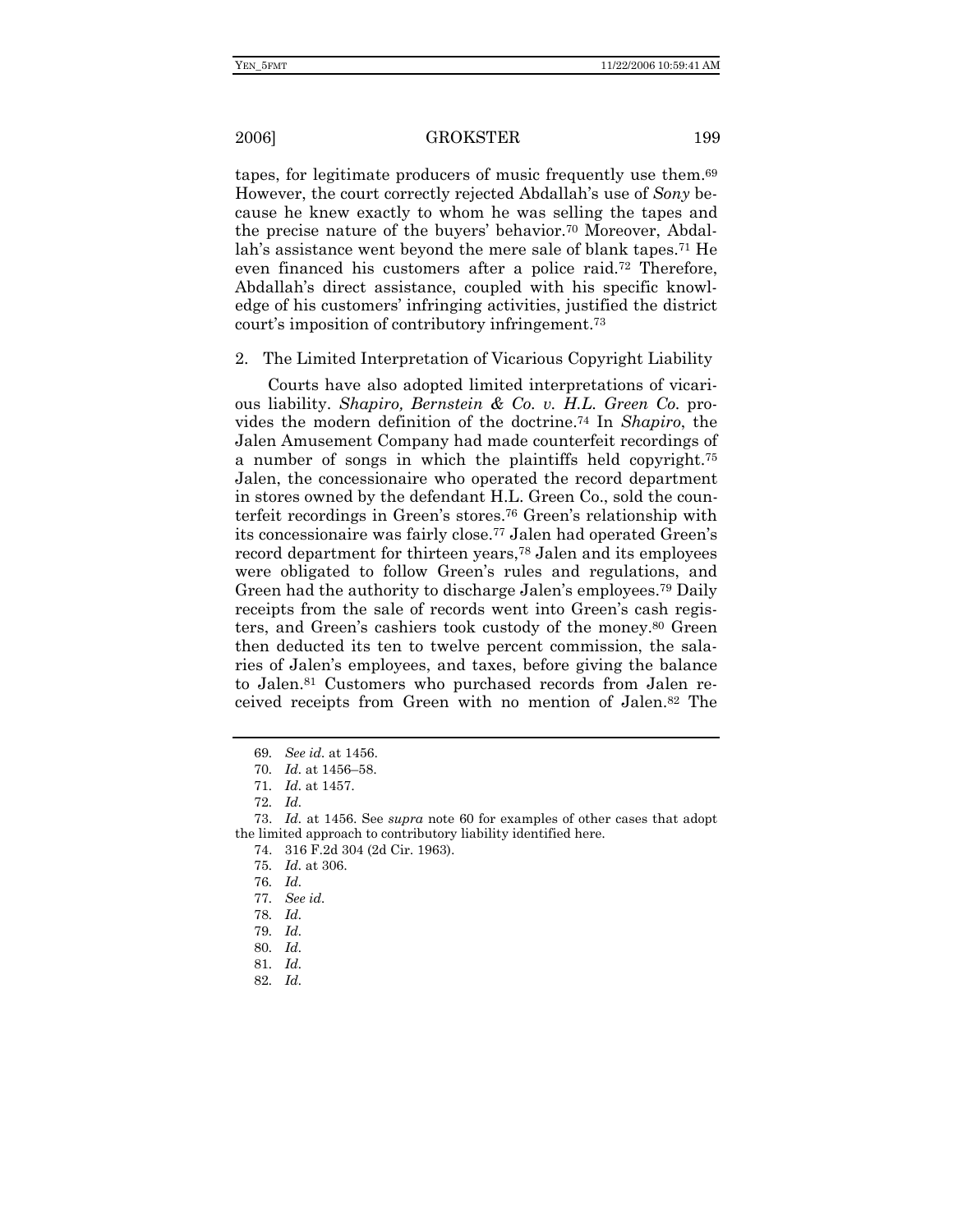plaintiffs sued Green, contending that it was liable for Jalen's infringement, but the district court found for Green.83

The Second Circuit reversed.84 In so doing, the court understood that Jalen was not technically Green's employee.<sup>85</sup> Nevertheless, the court believed that the policies supporting respondeat superior would be well served by holding Green liable.86 The court wrote:

When the right and ability to supervise coalesce with an obvious and direct financial interest in the exploitation of copyrighted materials even in the absence of actual knowledge that the copyright monopoly is being impaired—the purposes of copyright law may be best effectuated by the imposition of liability upon the beneficiary of that exploitation.87

In the case at hand, Green had considerable control over Jalen's behavior through Green's ability to dictate policy and employment, operate its stores, and control financial receipts.<sup>88</sup> Green's percentage commission also gave it a direct financial interest in Jalen's infringement.89 Accordingly, the court appropriately held Green vicariously liable.90

*Shapiro* implied that vicarious copyright liability requires a fairly high level of control over and an immediately direct financial interest in another's infringement. On the issue of control, Green had a great deal of power over Jalen, particularly with respect to the conduct of Jalen's employees, their payment, and the handling of revenue raised from record sales.<sup>91</sup> Such power exceeded the simple ability to influence whether infringement occurred. It bordered on the active, day-to-day management of the underlying infringer's business. Similarly, with respect to financial interest, Green took a percentage of every infringing record sale.92 Jalen's infringement led directly to money in Green's coffers. That is why the Second Circuit used Green's "obvious and direct financial interest" in Jalen's infringement to justify liability.93 The result presumably would

- 90*. Id.* at 308–10.
- 91*. Id.* at 306.
- 92*. Id.*
- 93*. Id.* at 307.

<sup>83</sup>*. Id.* at 305.

<sup>84</sup>*. Id.* at 307.

<sup>85</sup>*. Id.*

<sup>86</sup>*. Id.*

<sup>87</sup>*. Id.* (citation omitted).

<sup>88</sup>*. Id.* at 306.

<sup>89</sup>*. See id.*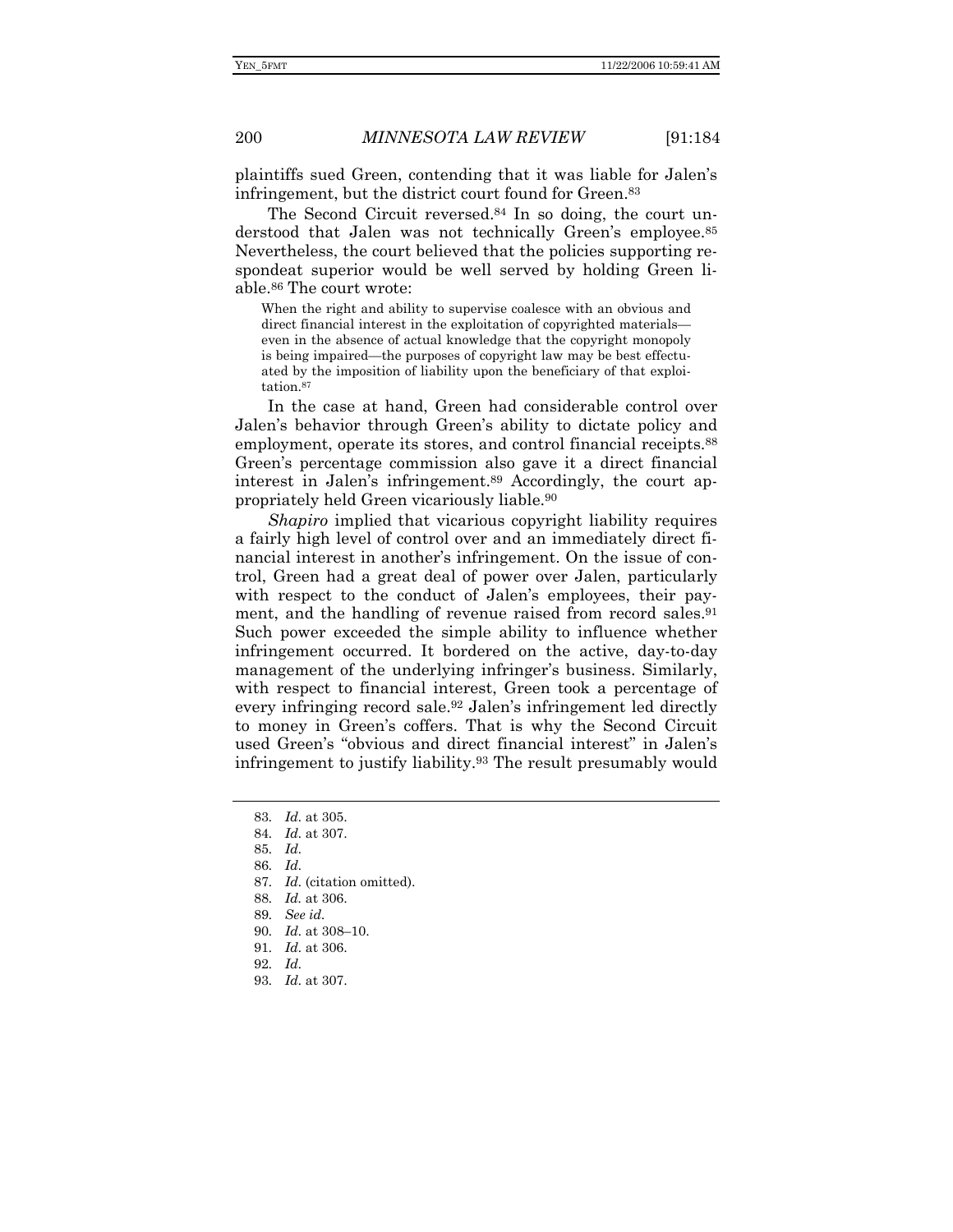have been different if Green had had only an obscure and indirect financial interest in Jalen's behavior.

Many courts have followed this interpretation of *Shapiro*. For example, in *Banff Ltd. v Limited, Inc.*, the Southern District of New York considered the claim that the defendant Limited, Inc. was liable for infringement committed by its corporate subsidiary.94 The court recognized that it could have interpreted *Shapiro*'s language to impose liability on the defendant because a corporate parent legally controls its subsidiaries and benefits from the subsidiaries' profits.95 However, the court feared that this interpretation would hold every parent liable for the infringing acts of its subsidiaries.96 Such a result would improperly expand copyright's reach, so the court interpreted *Shapiro* narrowly. The court stated that the formal relationship between two parties did not control the existence of vicarious liability.97 Liability could exist only if the parties' paths "cross[ed] on a daily basis, and the character of this intersection must be such that the party against whom liability is sought is in a position to control the personnel and activities responsible for the direct infringement."98

Similarly, in *Artists Music, Inc. v. Reed Publishing (USA), Inc.*, the defendant organized a trade show at which it rented booths to various exhibitors.99 The plaintiffs alleged that some of those exhibitors performed some of the plaintiffs' copyrighted music without licenses.100 The plaintiffs sued, claiming that Reed was vicariously liable for the infringing performances.<sup>101</sup> Both parties moved for summary judgment, and the court decided in favor of Reed.102 The court's rejection of the plaintiffs' arguments clearly expressed a limited vision of vicarious liability. The defendant unquestionably had some ability to control whether infringement occurred, because it could have prohibited the use of music by exhibitors or monitored such use. The plaintiffs contended that this ability established a right and

102*. Id.* at \*3, 6–7.

 <sup>94. 869</sup> F. Supp. 1103, 1105 (S.D.N.Y. 1994).

<sup>95</sup>*. Id.* at 1107.

<sup>96</sup>*. Id.*

<sup>97</sup>*. Id.* at 1109.

<sup>98</sup>*. Id.* 

 <sup>99.</sup> Nos. 93 CIV. 3428(JFK), 73163, 1994 WL 191643, at \*1 (S.D.N.Y. May 17, 1994).

<sup>100</sup>*. Id.* at \*2.

<sup>101</sup>*. Id.*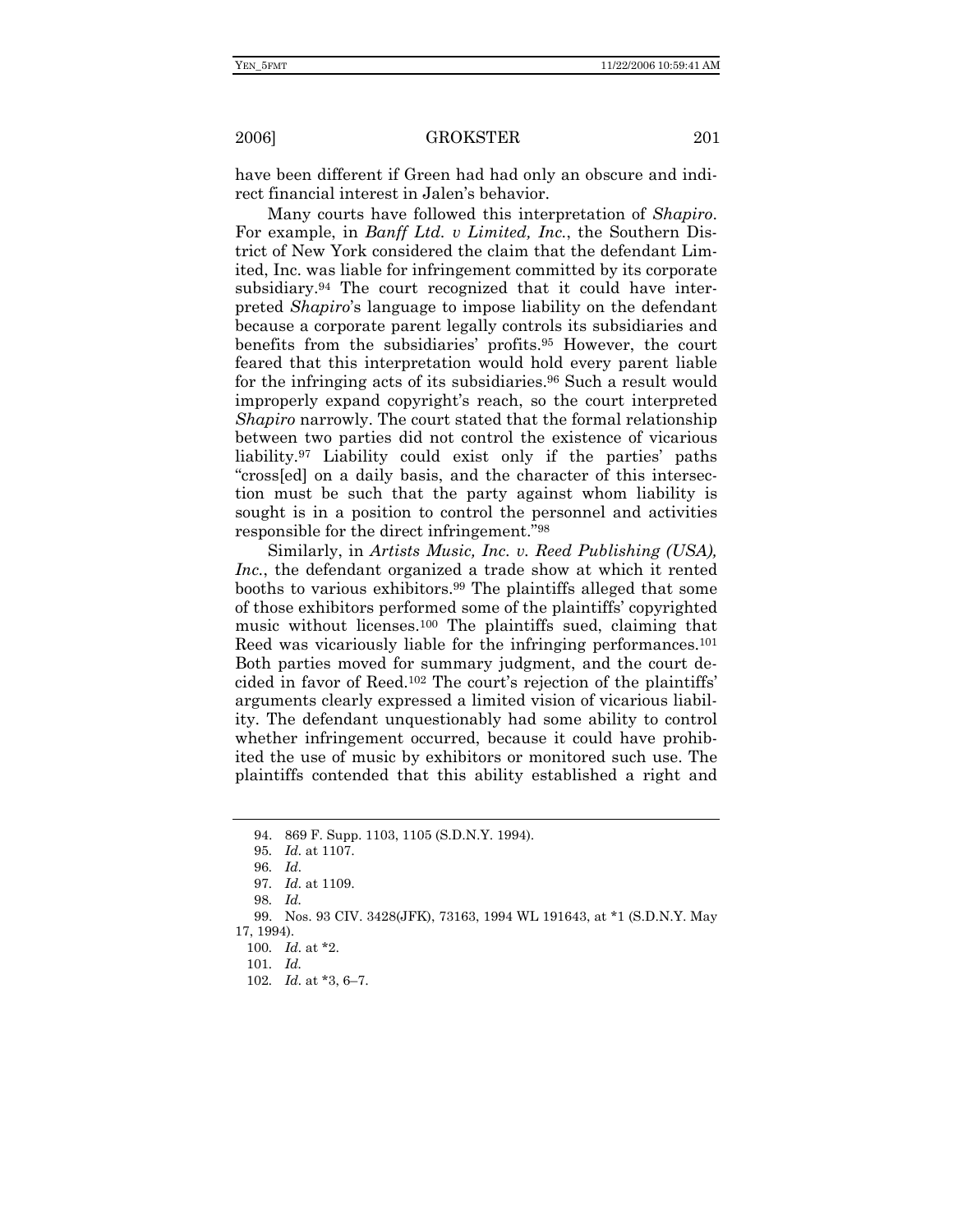ability to supervise,103 but the court rejected this argument, citing *Shapiro.*<sup>104</sup>

The plaintiffs also argued that the defendant had a financial interest in the underlying infringements because music made the exhibits more attractive, thereby increasing the show's paid attendance and the defendant's revenue.105 The court rejected this interest as insufficient,106 a conclusion that made sense given the obvious distinction between the direct generation of cash receipts through infringement in *Shapiro* and the secondary, indirect economic effects identified by the *Artists Music* plaintiffs.107

### B. THE EXPANSIVE INTERPRETATION OF CONTRIBUTORY AND VICARIOUS COPYRIGHT LIABILITY

The limited interpretation of third-party copyright liability was a well-established part of pre-*Grokster* law, for it was consistent with the seminal cases in the field and endorsed by the Supreme Court in *Sony*. However, a few courts interpreted the law differently. Their opinions expanded third-party copyright liability, making it significantly easier to hold defendants liable for the misconduct of others.

<sup>103</sup>*. Id.* at \*4.

<sup>104</sup>*. Id.* at \*5–6.

<sup>105</sup>*. Id.* at \*6.

<sup>106</sup>*. Id.*

 <sup>107.</sup> Other courts take a similar view. *See* Ellison v. Robertson, 357 F.3d 1072, 1081 (9th Cir. 2004) (finding no vicarious liability against the Internet service provider America Online (AOL) for allowing its subscribers access to infringing copies of the plaintiff's work posted by a third party who was not an AOL subscriber); Goes Lithography Co. v. Banta Corp., 26 F. Supp. 2d 1042, 1045 (N.D. Ill. 1998) (finding that the plaintiff failed to state a cause of action for vicarious copyright liability against a parent corporation for infringement committed by its wholly owned subsidiary); Burdick v. Koerner, 988 F. Supp. 1206, 1210 (E.D. Wis. 1998) ("[T]he better-reasoned case law demonstrates that in order to establish vicarious liability in the context of a claim for copyright infringement, a plaintiff must introduce evidence beyond a defendant's membership on a board of directors."); Marobie-FL, Inc. v. Nat'l Ass'n of Fire Equip. Distribs. & Nw. Nexus, Inc., 983 F. Supp. 1167, 1179 (N.D. Ill. 1997) (finding no vicarious liability against an Internet service provider for its subscriber's infringing posting of photographs); Religious Tech. Ctr. v. Netcom On-Line Commc'n Servs., Inc., 907 F. Supp. 1361, 1377 (N.D. Cal. 1995) (finding no vicarious liability against an Internet service provider for infringing postings of texts by a third party to an online bulletin board service). It should be noted that the author served as an expert witness at the district court level in *Ellison* on behalf of AOL with respect to issues related to the Digital Millennium Copyright Act. Those issues are not directly related to this Article.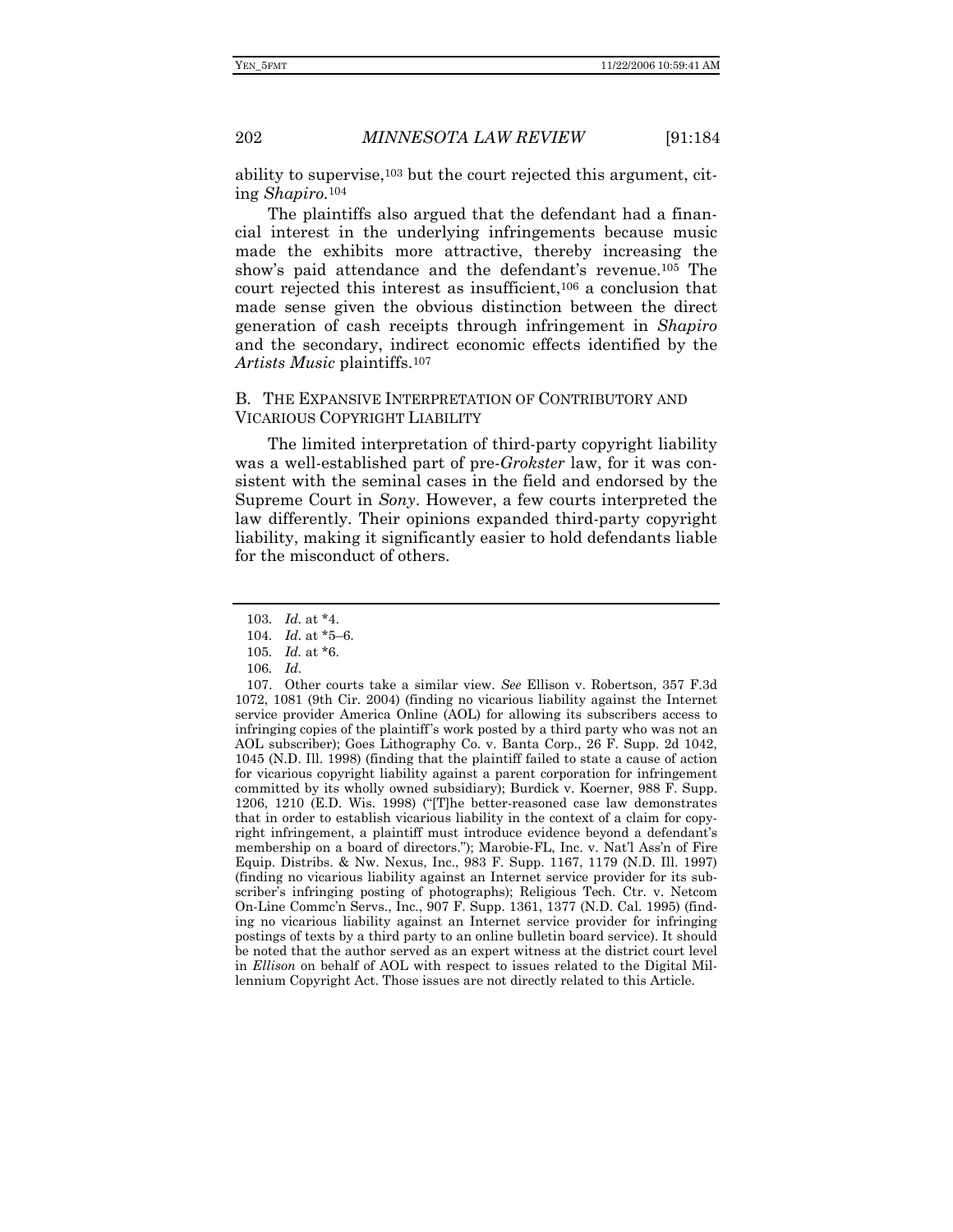*Fonovisa, Inc. v. Cherry Auction, Inc.*<sup>108</sup> is the leading case that adopts an expansive interpretation of third-party copyright liability. The defendants operated the Cherry Auction swap meet, which rented booth space to vendors for a daily fee.109 Cherry Auction knew that a number of these vendors sold counterfeit music tapes.110 The Fresno County Sheriff raided Cherry Auction's swap meet in 1991, seizing over thirtyeight thousand counterfeit recordings and making twentyseven arrests.111 In 1992, the Sheriff sent a letter to Cherry Auction stating that vendors continued to sell counterfeit recordings and that Cherry Auction had agreed to provide the Sheriff with identifying information about the infringers.<sup>112</sup> The plaintiff's own investigator also observed infringement at the swap meet by over fifty percent of the vendors.113 Despite such knowledge, Cherry Auction continued to operate the swap meet and rent space to infringers, and it never gathered the information it had agreed to provide the Sheriff.114 In fact, the defendants apparently had created two categories of spaces for rent, reserving one for those who preferred not to provide identification.115 This behavior allowed the majority of infringers to rent in relative anonymity.116 The plaintiffs sued on theories of contributory and vicarious liability.117

The case against the *Fonovisa* defendants was questionable under the limited interpretation of third-party copyright liability. With respect to contributory liability, the *Fonovisa* defendants knew less about and did less to help infringement than the *Shapiro* or *Abdallah* defendants did. Those operating the Cherry Auction only knew that infringement took place at the swap meet, but they did not know the precise identities of the miscreants or the works infringed.118 Renting booths to in-

 <sup>108. 76</sup> F.3d 259 (9th Cir. 1996).

<sup>109</sup>*. Id.* at 261.

<sup>110</sup>*. Id.*

<sup>111</sup>*. Id.*

<sup>112</sup>*. Id.*

<sup>113</sup>*. Id.* (noting observation of widespread infringement); *see also* Fonovisa, Inc. v. Cherry Auction, Inc., 847 F. Supp. 1492, 1494 (E.D. Cal. 1994) (noting observation of infringement by "ten of fifteen" and "twelve of seventeen" vendors), *rev'd*, 76 F.3d 259 (9th Cir. 1996).

<sup>114</sup>*. Fonovisa*, 76 F.3d at 261.

<sup>115</sup>*. Fonovisa*, 847 F. Supp. at 1494.

 <sup>116.</sup> *Id.*

<sup>117</sup>*. Id.* 

 <sup>118.</sup> The district court opinion and the Ninth Circuit opinion recount that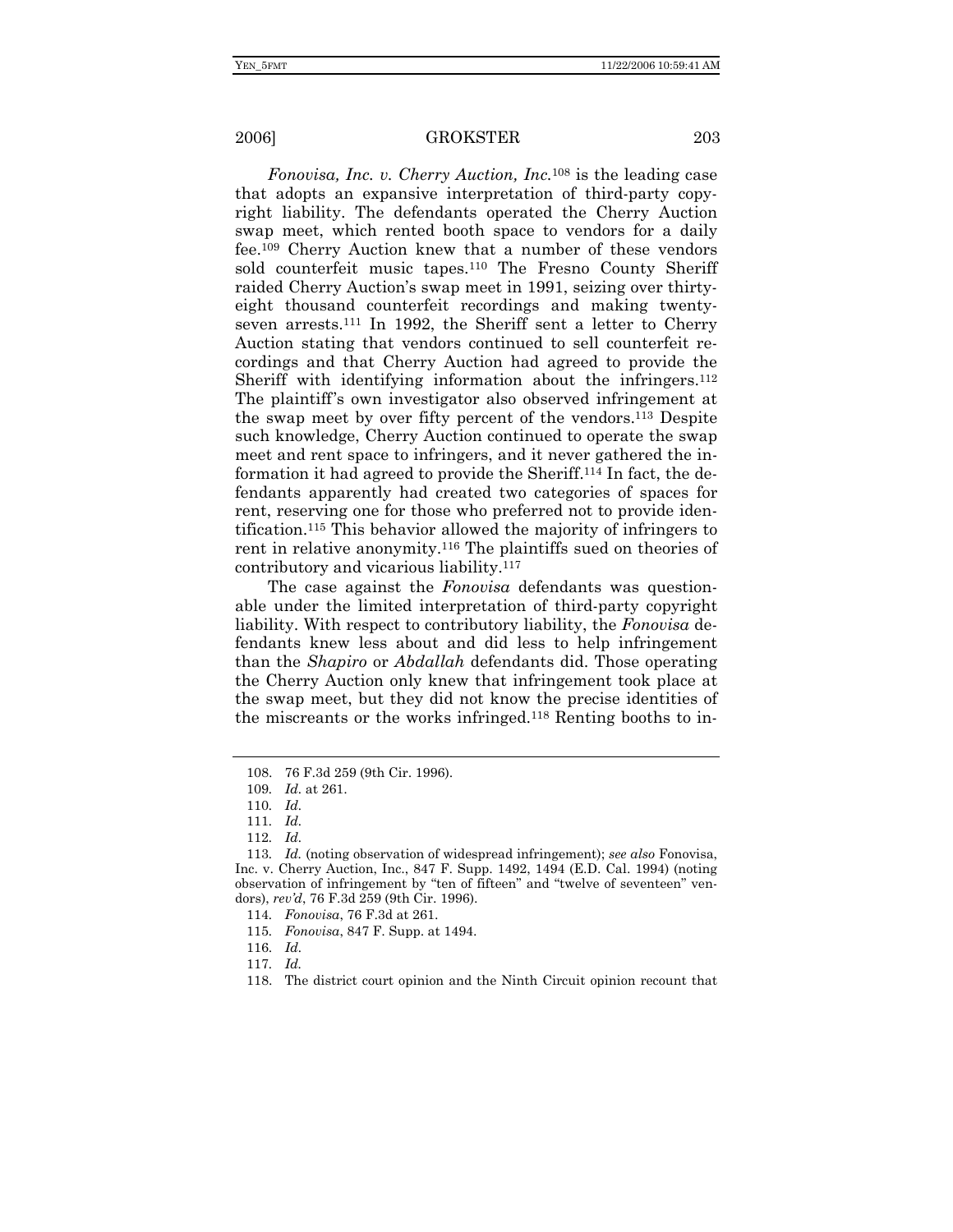fringers facilitated the sale of infringing goods, but the *Fonovisa* defendants did not organize infringing entities or print programs for infringing performances, nor did the *Fonovisa* defendants measure the time of music being copied or finance infringers.119 With respect to vicarious liability, Cherry Auction did not control its vendors the way Green controlled Jalen in *Shapiro*, nor did Cherry Auction derive revenue from each infringing sale.<sup>120</sup> The district court recognized this and dismissed the plaintiff's complaint, citing *Gershwin* and *Shapiro* as support.121 The plaintiff appealed, and the Ninth Circuit reversed.122

The Ninth Circuit's interpretation of third-party copyright liability clearly differed from the limited interpretation that this Article has already described. The court held that Fonovisa had alleged sufficient knowledge to support contributory liability even though the defendants lacked the specific knowledge found in *Gershwin* and *Abdallah*.123 Additionally, the court weakened contributory liability's requirement of material contribution by endorsing the idea that simply providing the means to infringe creates contributory liability.124

*Fonovisa* did even more to expand vicarious liability. In *Shapiro*, the defendant Green had the ability to fire Jalen's employees, collected Jalen's cash receipts, paid Jalen's taxes, and issued paychecks on Jalen's behalf.125 The *Fonovisa* defendants could do none of these things. Nevertheless, the court

the defendants were aware of infringing sales, but neither opinion states that the defendants knew the precise identities of the infringers or the works infringed. *See Fonovisa*, 76 F.3d at 261; *Fonovisa*, 847 F. Supp. at 1494.

<sup>119</sup>*. See supra* text accompanying notes 40–48, 61–73 (describing *Gershwin* and *Abdallah*).

<sup>120</sup>*. See supra* text accompanying notes 77–81 (describing the defendant's relationship with the infringer in *Shapiro*).

 <sup>121.</sup> *Fonovisa*, 847 F. Supp. at 1495–97 (citing Gershwin Publ'g Corp. v. Columbia Artists Mgmt., Inc., 443 F.2d 1159 (2d Cir. 1971); Shapiro, Bernstein & Co. v. H.L. Green Co., 316 F.2d 304 (2d Cir. 1963); Demetriades v. Kaufmann, 690 F. Supp. 289 (S.D.N.Y. 1988)).

 <sup>122.</sup> *Fonovisa*, 76 F.3d at 259.

<sup>123</sup>*. Id.* at 264; *see also* Gershwin Publ'g Corp. v. Columbia Artists Mgmt., Inc., 443 F.2d 1159, 1162–63 (2d Cir. 1971) (describing the extent of Columbia's knowledge); A&M Records, Inc. v. Abdallah, 948 F. Supp. 1449, 1454–55 (C.D. Cal. 1996) (describing Abdallah's specific knowledge); *supra* text accompanying notes 40–48, 61–73 (describing *Gershwin* and *Abdallah*).

<sup>124</sup>*. See Fonovisa*, 76 F.3d at 264.

<sup>125</sup>*. See* Shapiro, Bernstein & Co. v. H.L. Green Co., 316 F.2d 304, 306 (2d Cir. 1963); *supra* text accompanying notes 77–81 (discussing the infringer / third party relationship in *Shapiro*).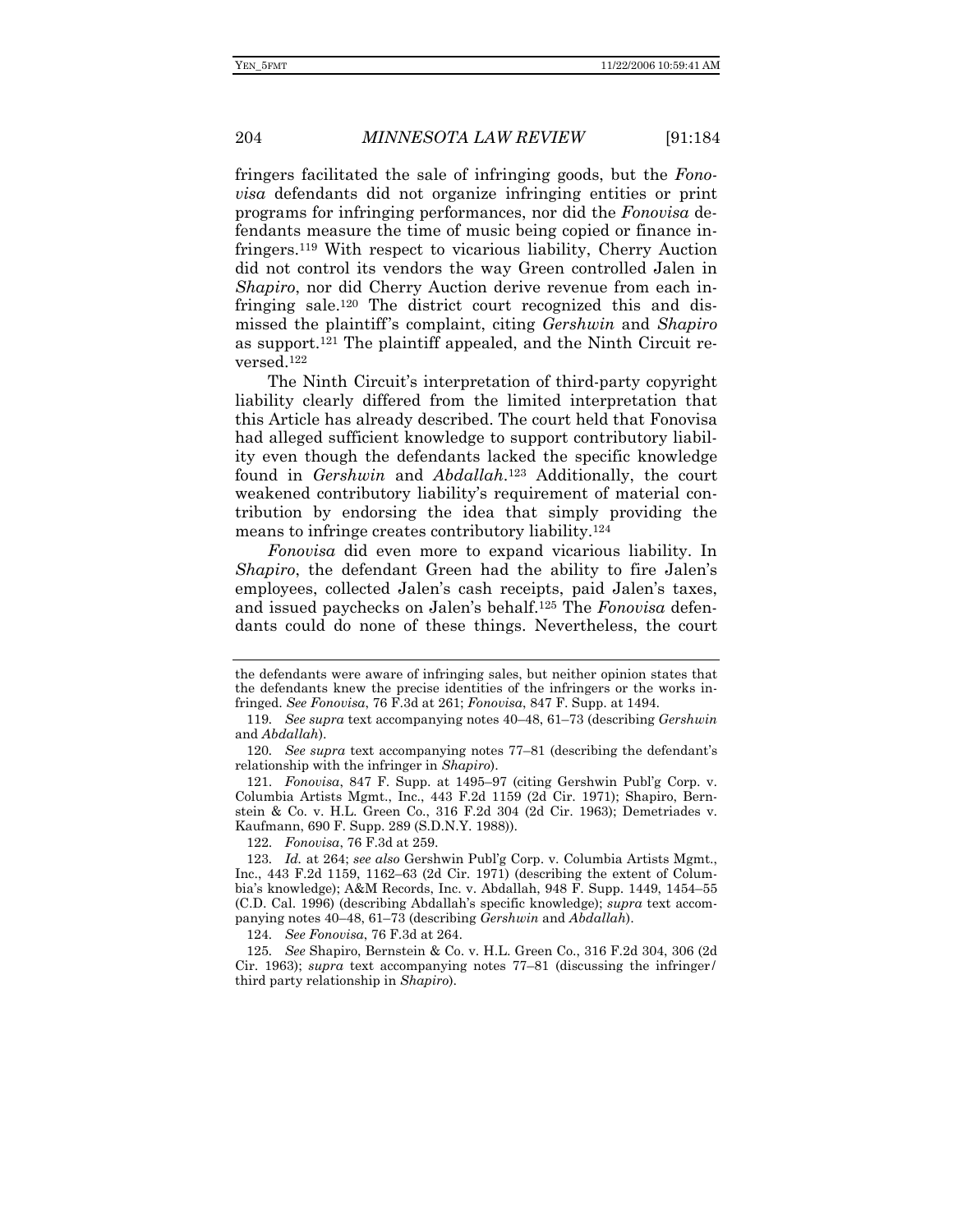found that the defendants had sufficient control because they could terminate vendors who committed infringement.126 With respect to financial benefit, the Ninth Circuit was equally generous. Under *Shapiro*, vicarious liability could not exist unless the defendant had a *direct* financial interest in the underlying infringement.127 Green had a direct financial interest because it took a percentage of each infringing sale by Jalen.128 By contrast, the *Fonovisa* defendants had a much less direct interest in infringement because they did not share the revenues of infringers who rented swap meet booths.129 This distinction did not impress the *Fonovisa* court, for it considered an *indirect* financial benefit alone sufficient to support vicarious liability.130 This interpretation of the law directly contradicted the requirement of direct financial interest found in *Shapiro* and many other cases, and it was crucial to the court's decision in the plaintiffs' favor.131

*Fonovisa* is not the only case to apply third-party copyright liability expansively.<sup>132</sup> Indeed, this approach has become suffi-

131*. Fonovisa*'s departure from *Shapiro* was no accident, for the Ninth Circuit explicitly drew support from *Polygram International Publishing, Inc. v. Nevada/TIG, Inc.*, 855 F. Supp. 1314 (D. Mass. 1994), a case in which the District of Massachusetts explicitly adopted the notion that an indirect financial interest could support vicarious liability. *Id.* at 1326. It is worth pointing out that this Article is not taking the position that the result of *Fonovisa* was wrong. The *Fonovisa* defendants supported and profited from infringers in a culpably cynical way that made their liability appropriate. This Article simply observes that the doctrinal interpretation used to reach this result leads to broader third-party copyright liability than the interpretation associated with *Sony* and the other cases discussed earlier. As will be discussed later, this expansive interpretation of the law exposes innocent actors to undue threats of liability that threaten the public interest. *See infra* text accompanying notes 191–202 (discussing expansive interpretations of third-party copyright liability). This Article further asserts that the Supreme Court addressed this problem through its adoption in *Grokster* of a fault-based theory of third-party copyright liability and the endorsement of intentional inducement as a form of such liability. *See infra* Part IV.

132*. See* A&M Records, Inc. v. Napster, Inc., 239 F.3d 1004, 1023–24 (9th Cir. 2001) (determining that the defendant's ability to block users from accessing its system combined with the role of music in attracting users to its system establishes likelihood of vicarious liability); Arista Records, Inc. v. Flea World, Inc., No. 03-2670 (JBS), 2006 WL 842883, at \*1 (D.N.J. Mar. 31, 2006) (granting summary judgment against flea-market operators for infringement committed by vendors); UMG Recordings, Inc. v. Bertelsmann AG, 222 F.R.D. 408,

<sup>126</sup>*. Fonovisa*, 76 F.3d at 262–63.

<sup>127</sup>*. Id.* at 263.

<sup>128</sup>*. Id.*

<sup>129</sup>*. Id.*

<sup>130</sup>*. Id.*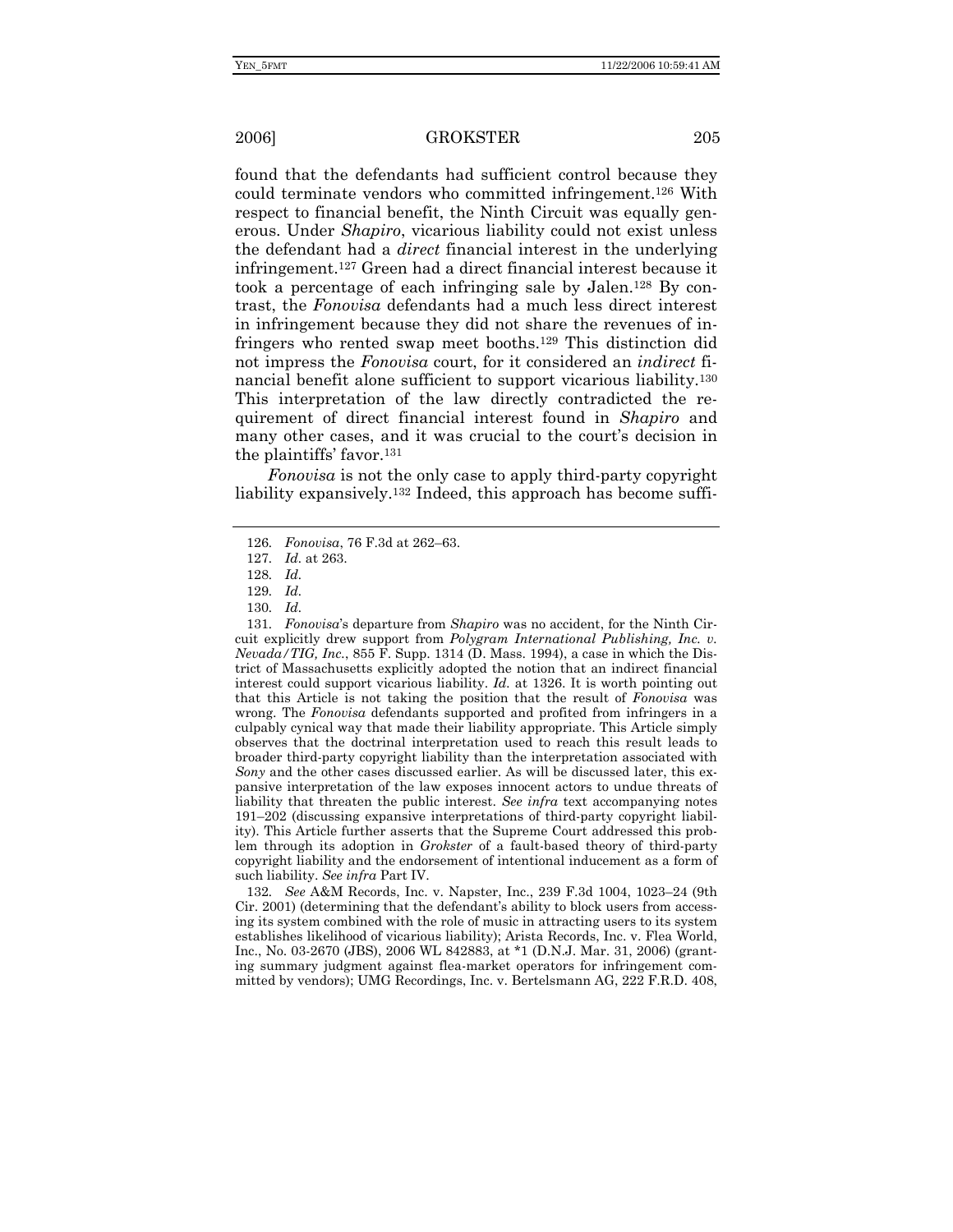ciently common to suggest that a remote business relationship with an infringer is enough to create third-party liability.<sup>133</sup> For example, in *Perfect 10, Inc. v. Cybernet Ventures, Inc.*, the plaintiff Perfect 10 held copyrights in a number of pornographic images distributed via its magazine and website.134 To Perfect 10's dismay, some competitor websites displayed infringing copies of Perfect 10 images.135 Perfect 10 could presumably have sued each of these websites for copyright infringement, but it chose instead to sue Cybernet Ventures, a company which ran an age verification service (AVS) called Adult Check.136

Adult Check's primary function was to verify the ages of viewers who wished to see the pornographic images on a number of independent websites that voluntarily chose to use the Adult Check service.137 A new viewer who visited an affiliated website received the opportunity to purchase a password to a number of affiliated websites through Cybernet. Cybernet charged the viewer a fee via credit card and verified the viewer's age, using the credit card as a proxy for age.138 Cybernet also offered different tiers of password membership, with viewers who paid higher fees gaining access to "higher-quality" websites.139 Cybernet reviewed the various websites in its network for the quality of its images, monitored compliance with its policies, and shared the fees it collected with affiliated websites that referred customers.140 Perfect 10 moved for a preliminary injunction, that among other things, would have required Cybernet to enforce Perfect 10's copyright interests against affiliated websites.141

- 134*.* 213 F. Supp. 2d 1146, 1156–57 (C.D. Cal. 2002).
- 135*. Id.* at 1162.
- 136*. Id.* at 1158.
- 137*. Id.* at 1157–58.
- 138*. Id.*
- 139*. Id.* at 1158.
- 140*. Id.* at 1158–59, 1173.
- 141*. Id.* at 1191–95 (outlining the terms of the preliminary injunction

<sup>412–14 (</sup>N.D. Cal. 2004) (denying the defendants' motion to dismiss a suit alleging that the venture capital firm that took control of a company operating a file-sharing network is liable for vicarious and contributory infringement); UMG Recordings, Inc. v. Sinnott, 300 F. Supp. 2d 993, 994 (E.D. Cal. 2004) (granting summary judgment against flea market operators for infringement committed by vendors).

<sup>133</sup>*. See* Motorvations Inc. v. M&M Inc., No. 2:99cv0824, 2001 WL 1045617 (D. Utah July 6, 2001) (finding defendant automobile dealerships vicariously liable for infringement of copyrighted advertising because of the defendants' ability to reject the advertising).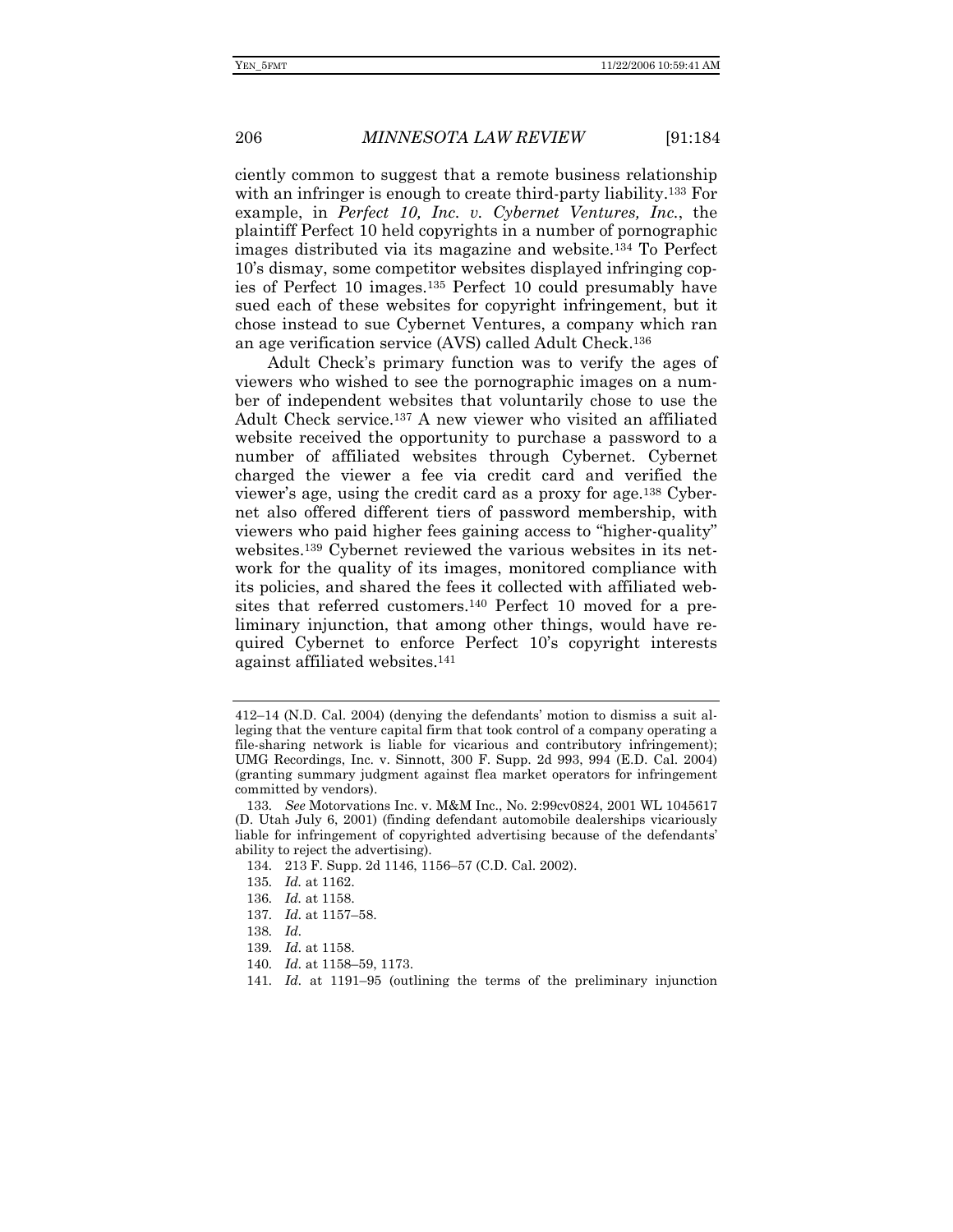The limited approach to third-party copyright liability casts doubt on Perfect 10's suit against Cybernet. Granted, Cybernet arguably marketed a number of websites and worked to create a uniform appearance and brand, but those activities do not necessarily establish the elements of a third-party copyright claim. With respect to contributory liability, Cybernet's knowledge seemed too general, because many of the complaints it received were "generic."142 Additionally, it is hard to see how processing membership payments and password systems contributed directly to infringement. These payments may have provided economic support to infringing websites, but that does not rise to the level of arranging infringing performances for one's own clients or providing blank tapes for use by known counterfeiters. For vicarious liability, it seems difficult to conclude that Cybernet could control the underlying infringement, as each individual website was responsible for its own content and servers.143 Moreover, Cybernet's revenue did not come directly from infringement in the same way that Green's revenue came from Jalen's. Considering these facts under the usual standard that preliminary injunctions are issued only when the plaintiff shows a strong likelihood of success on the merits,144 Perfect 10's chances for success would seem slim.

Nevertheless, the *Perfect 10* court granted the desired preliminary injunction, relying heavily on *Fonovisa* to create an interpretation of third-party copyright liability that comfortably supported its decision. The court began by adopting *Fonovisa*'s expansive view of contributory liability, concluding that

granted on the plaintiff's behalf).

<sup>142</sup>*. Id.* at 1169.

<sup>143</sup>*. Id.* at 1158 ("Individual 'webmasters' run the websites that make up the Adult Check 'network.' . . . Each webmaster is responsible for running the website, including creating the site's content, finding a server to host the site and other technical details . . . .").

<sup>144</sup>*.* Canal Auth. v. Callaway, 489 F.2d 567, 572 (5th Cir. 1979) (explaining that "a substantial likelihood that plaintiff will prevail on the merits" is among the prerequisites for issuance of a preliminary injunction); *see also*  Hubbard Feeds, Inc. v. Animal Feed Supplement, Inc., 182 F.3d 598, 601 (8th Cir. 1999) (explaining that "the probability that the moving party will succeed on the merits" is a factor considered for a preliminary injunction); Miss. Power & Light Co. v. United Gas Pipe Line Co., 760 F.2d 618, 621 (5th Cir. 1985) (quoting *Callaway*, 489 F.2d at 572); 11A CHARLES ALAN WRIGHT ET AL., FED-ERAL PRACTICE AND PROCEDURE § 2948 (2d ed. 1995), *quoted in* Mazurek v. Armstrong, 520 U.S. 968, 972 (1997) ("[A] preliminary injunction is an extraordinary and drastic remedy, one that should not be granted unless the movant, by a clear showing, carries the burden of persuasion." (footnotes omitted)).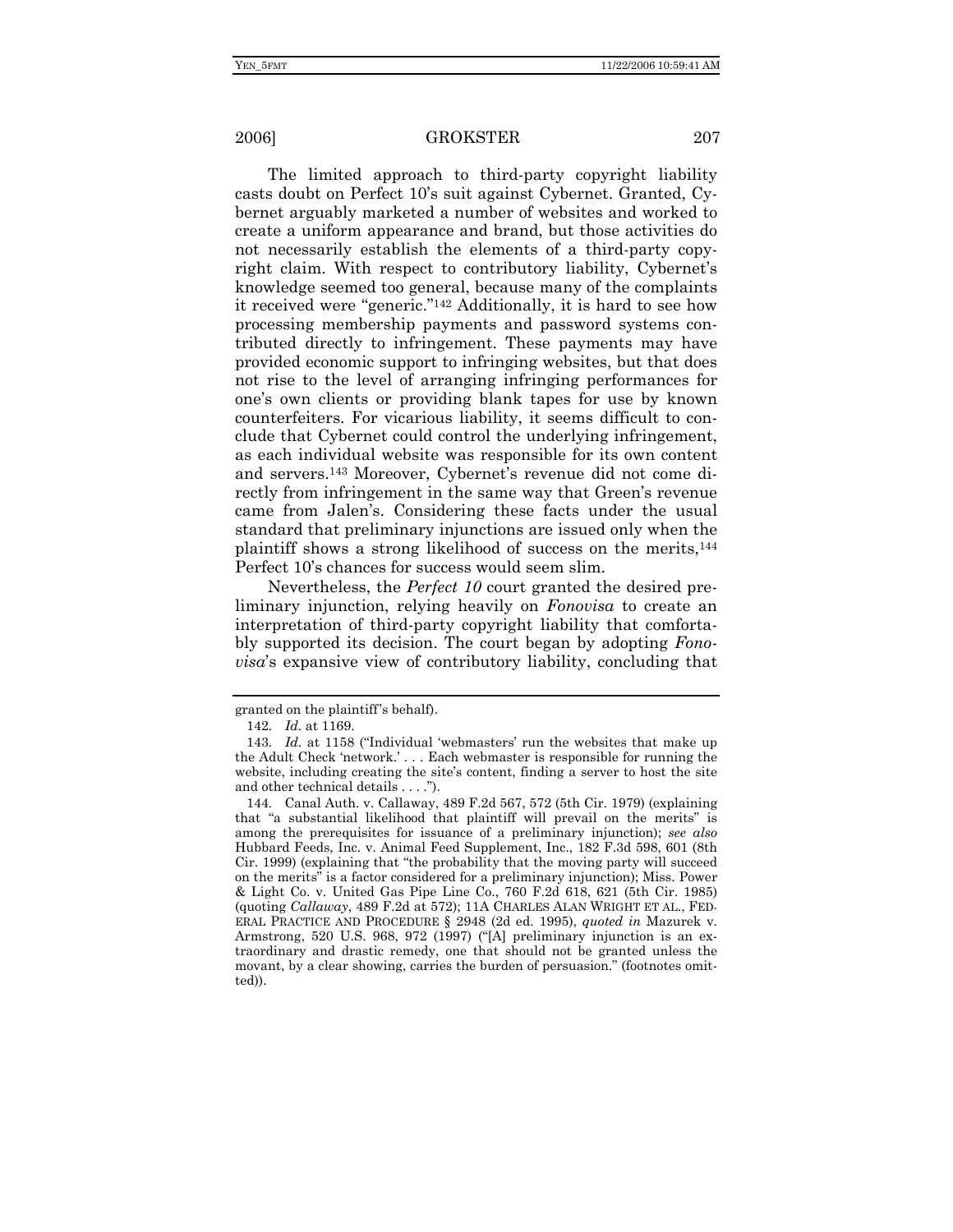Cybernet's general level of knowledge was comparable to Cherry Auction's.145 Next, the court cited *Fonovisa* for the proposition that general support for an infringer's business, as opposed to direct support of infringement, satisfies the requirement of material contribution.146 The court made similar use of *Fonovisa* to support its findings about vicarious liability. Remember that *Fonovisa* found a relatively indirect financial interest in infringement sufficient to support vicarious liability.147 Cybernet therefore could not escape liability simply because it did not take a share of any profits raised from infringement.148 To the contrary, Cybernet had the necessary financial interest because the availability of infringing images attracted people to websites where they were encouraged to purchase age verification services.149 Finally, the court cited *Fonovisa* in concluding that Cybernet's ability to terminate infringers from its membership program and control customer access through passwords established the control necessary to support vicarious liability.150

*Motorvations Inc. v. M&M Inc.* offers yet another example of the expansive interpretation of third-party copyright liability.151 The plaintiff Motorvations specialized in designing advertisements for car dealerships.152 James Whipple, who was also in the advertising business, copied Motorvations' prior work in order to promote a car-sale event for Motorvations' former client, Larry H. Miller Chrysler/Plymouth (Miller).153 Motorvations sued Whipple for copyright infringement and Miller for vicarious and contributory infringement.154 In addition, Motorvations sued Karl Malone Toyota (Malone), who joined the event that Whipple was promoting, but did not deal directly

 <sup>145. 213</sup> F. Supp. 2d at 1169–70 ("This evidence of notice compares favorably with the allegations of notice in [*Fonovisa*].").

<sup>146</sup>*. Id.* at 1170–71.

<sup>147</sup>*. See* Fonovisa, Inc. v. Cherry Auction, Inc., 76 F.3d 259, 263 (9th Cir. 1996); *supra* text accompanying notes 127–31 (discussing *Fonovisa*'s broad interpretation of financial benefit).

 <sup>148. 213</sup> F. Supp. 2d at 1171 (expressing strong disagreement with Cybernet's contention that it lacked a sufficient financial interest for vicarious liability).

<sup>149</sup>*. Id.* at 1170–71.

<sup>150</sup>*. Id.* at 1171–72.

 <sup>151.</sup> No. 2:99cv0824, 2001 WL 1045617 (D. Utah July 6, 2001).

<sup>152</sup>*. Id.*

<sup>153</sup>*. Id.*

<sup>154</sup>*. Id.*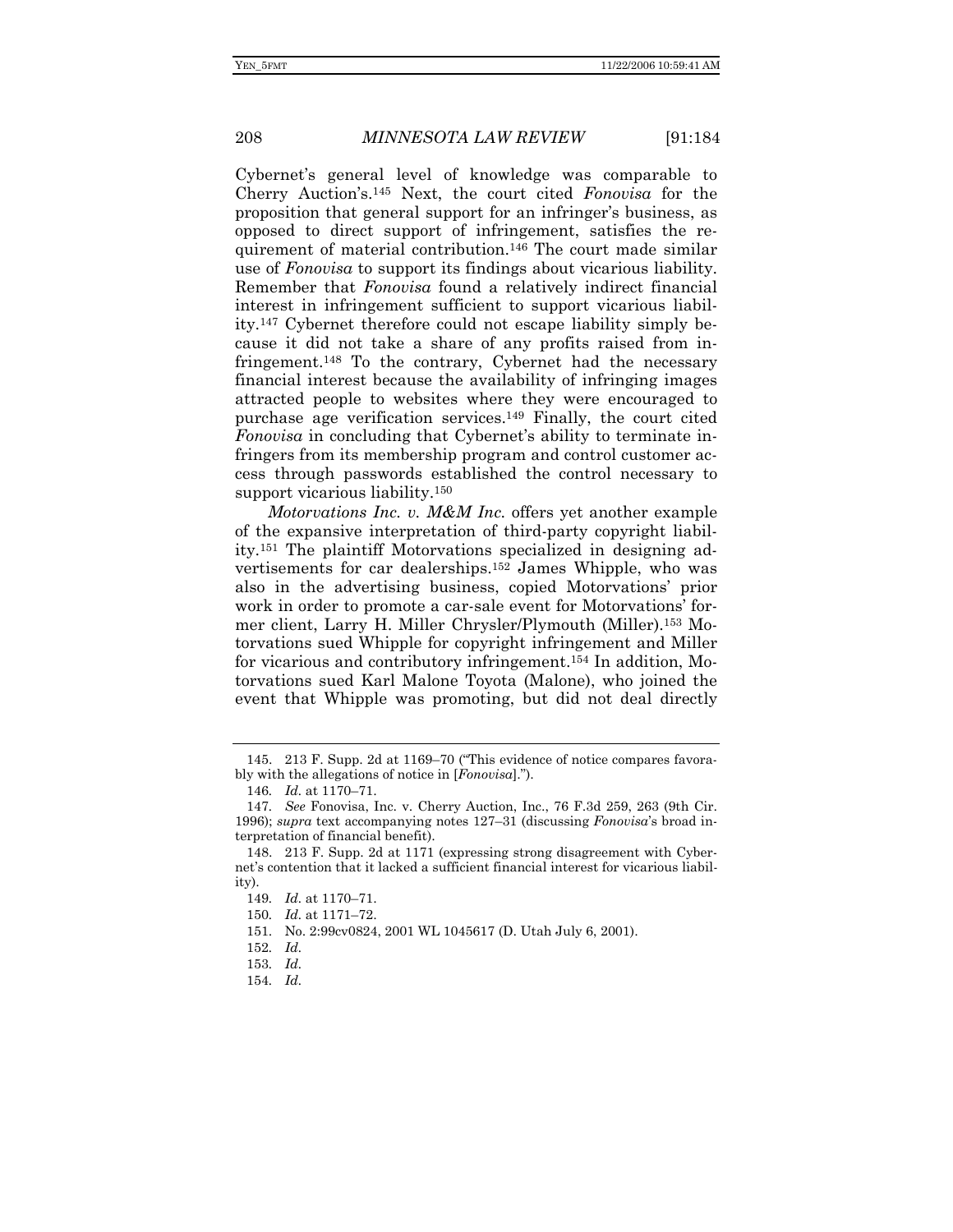with Whipple.<sup>155</sup> The court rejected the contributory copyright claims at summary judgment, but held that Miller and Malone were vicariously liable.156

The *Motorvations* approach to vicarious liability is expansive, especially when one keeps in mind the facts of cases like *Shapiro*. Neither defendant supervised Whipple to the extent that Green supervised Jalen, nor did Miller or Malone receive revenue directly from the infringement.157 Indeed, Malone had no direct dealings with Whipple.158 Nevertheless, the court held Miller and Malone liable at summary judgment.159 The court understood that Miller and Malone had relatively distant relations with Whipple, but it feared the consequences of failing to hold them liable. Miller and Malone might be innocent, but other defendants would take advantage of the law's leniency by turning a "blind eye" to infringement.160 The court therefore preferred to hold Miller and Malone liable to ensure liability against all irresponsible parties. The court accomplished this objective by holding that Miller and Malone's mere ability to reject the advertising established sufficient control, and that the defendants had a direct financial interest in creation of Whipple's advertisement.161

A simple hypothetical demonstrates how cases like *Fonovisa*, *Perfect 10*, and *Motorvations* greatly expand the scope of third-party copyright liability.162 Imagine an aggressive copy-

 160. *Id.* ("In a business relationship of this sort, it would be all too easy for a principal to turn a blind eye to tortious and infringing conduct, and neglect what would otherwise be its duty to prevent the same, with the expectation that the agent will bear sole responsibility. Furthermore, the relationship's particular ability to avoid determinative evidence establishing the parties' respective roles facilitates a principal's ability to, after-the-fact, deny its ability to supervise, especially when it can be held liable if the same is established.").

 161. The *Motorvations* court said practically nothing about its conclusion that sufficient financial interest existed, but it must have thought that the relationship between the advertisement and the financial success of the car-sale event was enough to establish a "direct financial interest." *See id.*

 162. Several authors have analyzed the expansive nature of *Fonovisa*. *See*  Matt Jackson, *One Step Forward, Two Steps Back: An Historical Analysis of Copyright Liability*, 20 CARDOZO ARTS & ENT. L.J. 367, 397 (2002); Barbara Kolsun & Jonathan Bayer, *Indirect Infringement and Counterfeiting: Remedies Available Against Those Who Knowingly Rent to Counterfeiters*, 16 CARDOZO ARTS & ENT. L.J. 383, 407–09 (1998); Kenneth A. Walton, *Is a Website Like a* 

<sup>155</sup>*. Id.*

<sup>156</sup>*. Id.*

<sup>157</sup>*. Id.*

<sup>158</sup>*. Id.*

<sup>159</sup>*. Id.*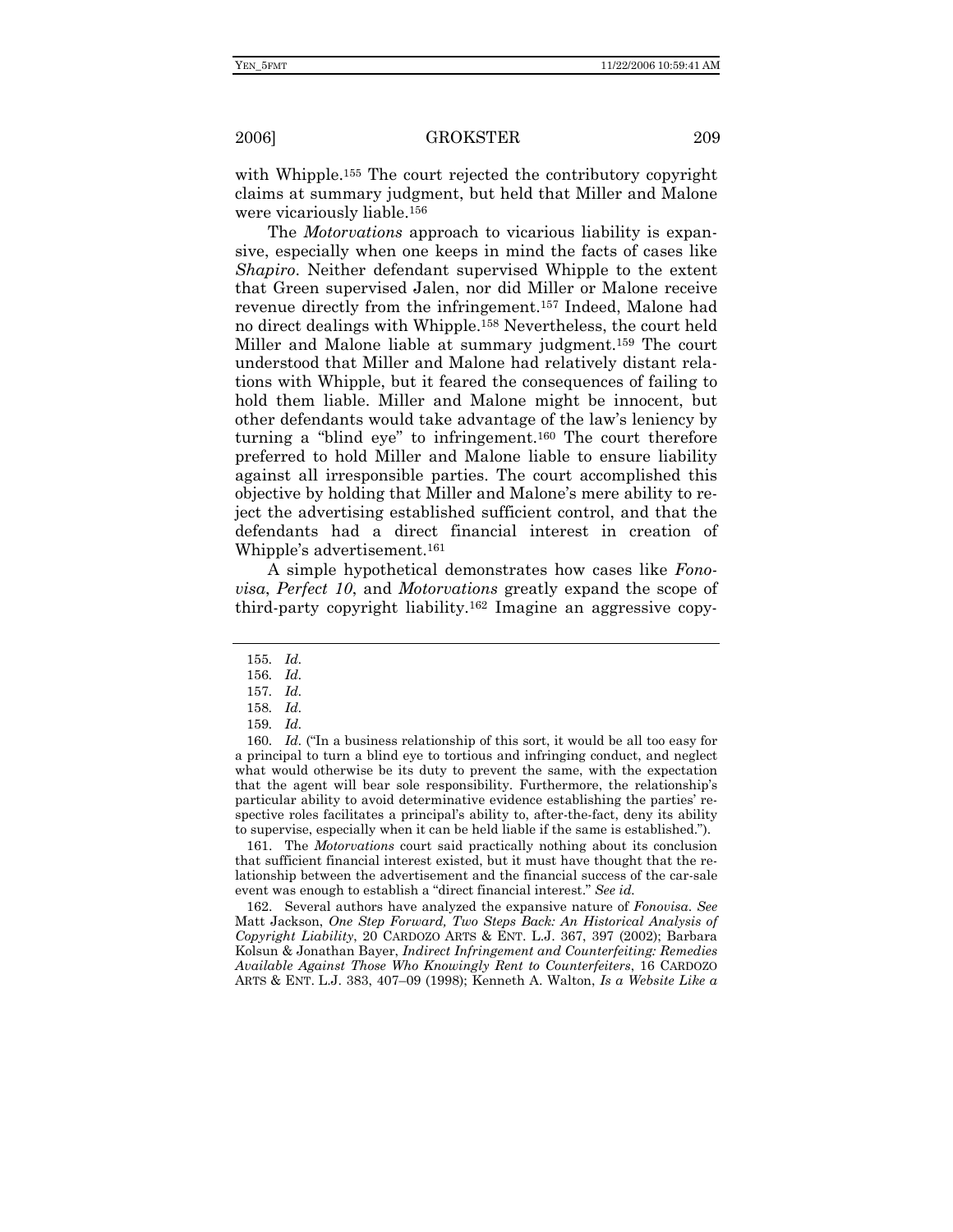right holder who wants to hold the electric company responsible for copyright infringement. His argument is simple. A lot less infringement would occur if the electric company would stop selling electricity to infringers because infringers need electricity to access the Internet, burn CDs, or use their computers. To this end, he discovers the names and addresses of various infringers and sends a complaining letter to the electric company. He claims that if the electric company does not turn off the power to the identified infringers, he will sue.

This hypothesized claim is deliberately farfetched. The Supreme Court's *Sony* decision would surely rule out contributory liability based on constructive knowledge derived from awareness that people use electricity to commit infringement because electricity is capable of substantial noninfringing uses such as running refrigerators and illuminating light bulbs.163 To the extent that the argument for contributory liability might rest on actual knowledge of specific individuals committing infringement, the electric company would still not be liable because it is not substantially involved in infringement.164 Finally, vicarious liability would not exist because the electric company does not dictate who commits infringement, and its financial interest is remote.165

However, the expansive interpretation endorsed by *Fonovisa* makes the opposite result plausible. The electric company can control whether infringement occurs by turning off the power. Additionally, the electric company has at least an indirect interest in the underlying infringement because infringing behavior increases the demand for electricity. Given *Fonovisa*'s view that the ability to exclude someone from a swap meet and the ancillary effect of infringement on concession sales is

*Flea Market Stall? How* Fonovisa v. Cherry Auction *Increases the Risk of Third-Party Copyright Infringement Liability for Online Service Providers*, 19 HASTINGS COMM. & ENT. L.J. 921, 942–44 (1997); Yen, *Peer-to-Peer*, *supra*  note 25, at 829; Sverker K. Högberg, Note, *The Search for Intent-Based Doctrines of Secondary Liability in Copyright Law*, 106 COLUM. L. REV. 909, 930– 31 (2006).

<sup>163</sup>*. See* Sony Corp. of Am. v. Universal Studios, Inc., 464 U.S. 417, 442 (1984) (rejecting liability for a provider of technology as long as the technology is "capable of substantial noninfringing uses").

<sup>164</sup>*. See supra* text accompanying notes 66–73 (discussing Abdallah's direct assistance to infringers and his specific knowledge of infringers' activities).

<sup>165</sup>*. See supra* Part I.A.2 (discussing limited interpretations of vicarious liability).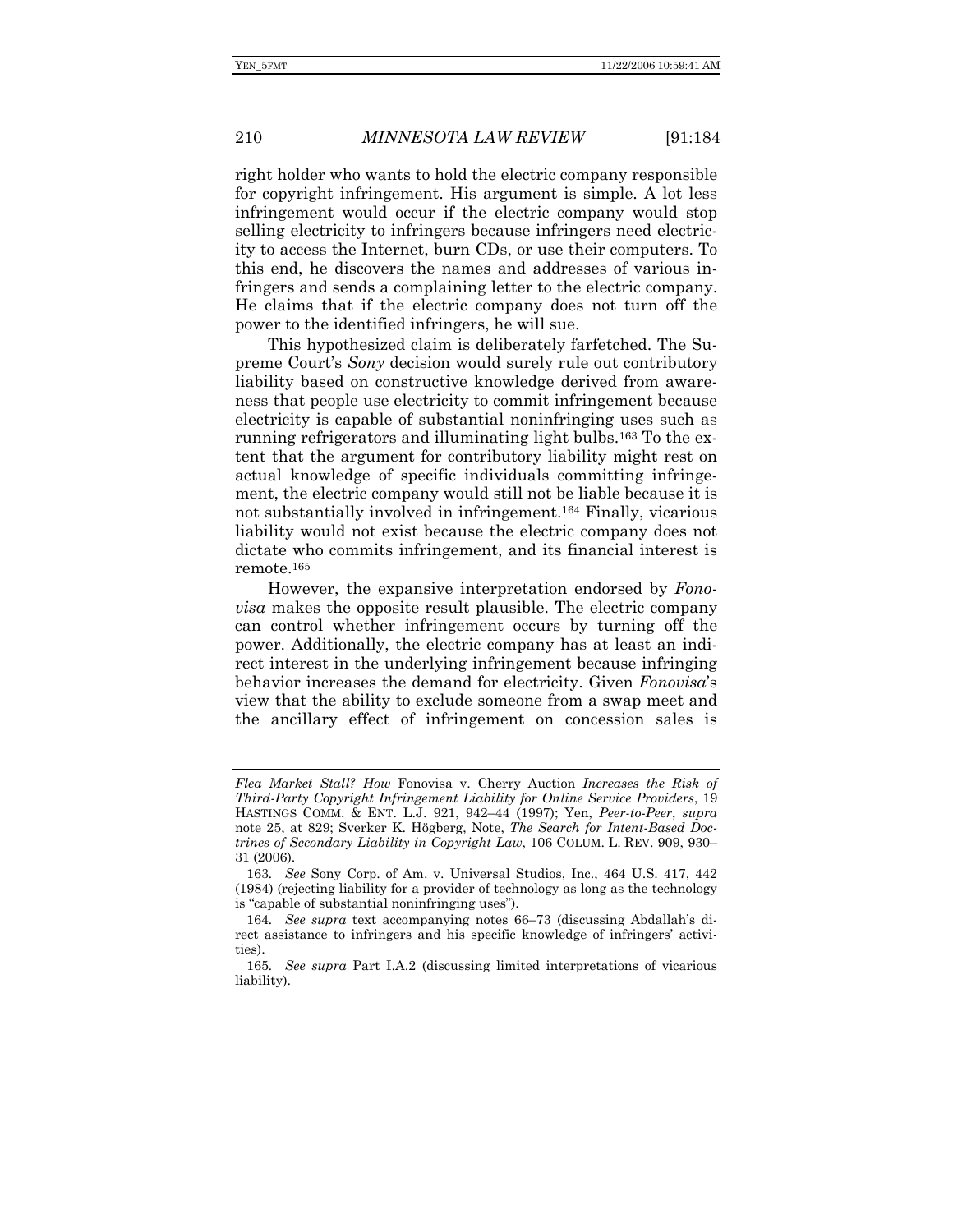enough to establish vicarious liability,<sup>166</sup> the electric company's vicarious liability is no longer farfetched. *Fonovisa* similarly affects the analysis of the electric company's contributory liability.167 Knowledge arguably exists because our hypothetical plaintiff sent letters identifying infringers to the electric company.168 Moreover, infringers could never commit the infringement without electricity. Hence the electric company offers the same kind of support, if not stronger support, to infringers as did Cherry Auction.169

 169. Granted, the *Fonovisa* court may not have wanted to hold the electric company liable for infringement committed by others. However, the point being made here is not that the court intended such a result but rather that the interpretation embraced by the court contained no obvious limit to stop such a result from occurring. This sets the stage for the expansion of third-party copyright liability.

 <sup>166.</sup> *See* Fonovisa, Inc. v. Cherry Auction, Inc., 76 F.3d 259, 262–64 (9th Cir. 1996); *supra* text accompanying notes 125–31 (describing how *Fonovisa*  expanded vicarious liability).

 <sup>167.</sup> *See Fonovisa*, 76 F.3d at 264; *supra* text accompanying notes 123–24 (describing how *Fonovisa* expanded contributory liability).

 <sup>168.</sup> In fact, the percentage of electric-company customers who commit infringement is probably quite high because electronic equipment that gets used for infringement has become ubiquitous. For example, every use of a photocopying machine raises the possibility of infringement because copyright reserves to authors the right to reproduce copyrighted works, and practically every office and many homes contain photocopying machines. *See* 17 U.S.C. § 106 (2000) (listing exclusive rights reserved to copyright owners); *id.* § 107 (codifying doctrine of fair use, which limits the exclusive rights of copyright holders under various circumstances); Princeton Univ. Press v. Mich. Document Servs., Inc., 99 F.3d 1381, 1383 (6th Cir. 1996) (finding that a copyshop committed infringement by making photocopies on behalf of professors for use as course readings at a university); Am. Geophysical Union v. Texaco Inc., 60 F.3d 913, 914 (2d Cir. 1995) (affirming that the defendant Texaco committed infringement when its employees made photocopies of journal articles for later use in scientific research). Videotape recorders are equally common, and are often used to make and keep copies of television programming on a long-term basis. Although the Supreme Court has held that making of short-term copies for purposes of time shifting is fair use, the making of copies for long-term purposes could easily be considered infringement. *See Sony*, 464 U.S. at 454–55 (affirming the lower court's conclusion that time shifting is fair use). Additionally, the development of digital video recorders like TiVo have compounded the likelihood of infringement by making recording easier and permitting the sharing of recordings between devices. *See* TiVoToGo, http://www.tivo.com/ 4.9.4.1.asp (last visited Oct. 19, 2006) (describing the TiVoToGo service). Finally, the common ownership of personal computers connected to the Internet makes the commission of infringement, however inadvertent, quite likely. *See supra* notes 2–3 and accompanying text (showing many opportunities for Internet users to commit infringement).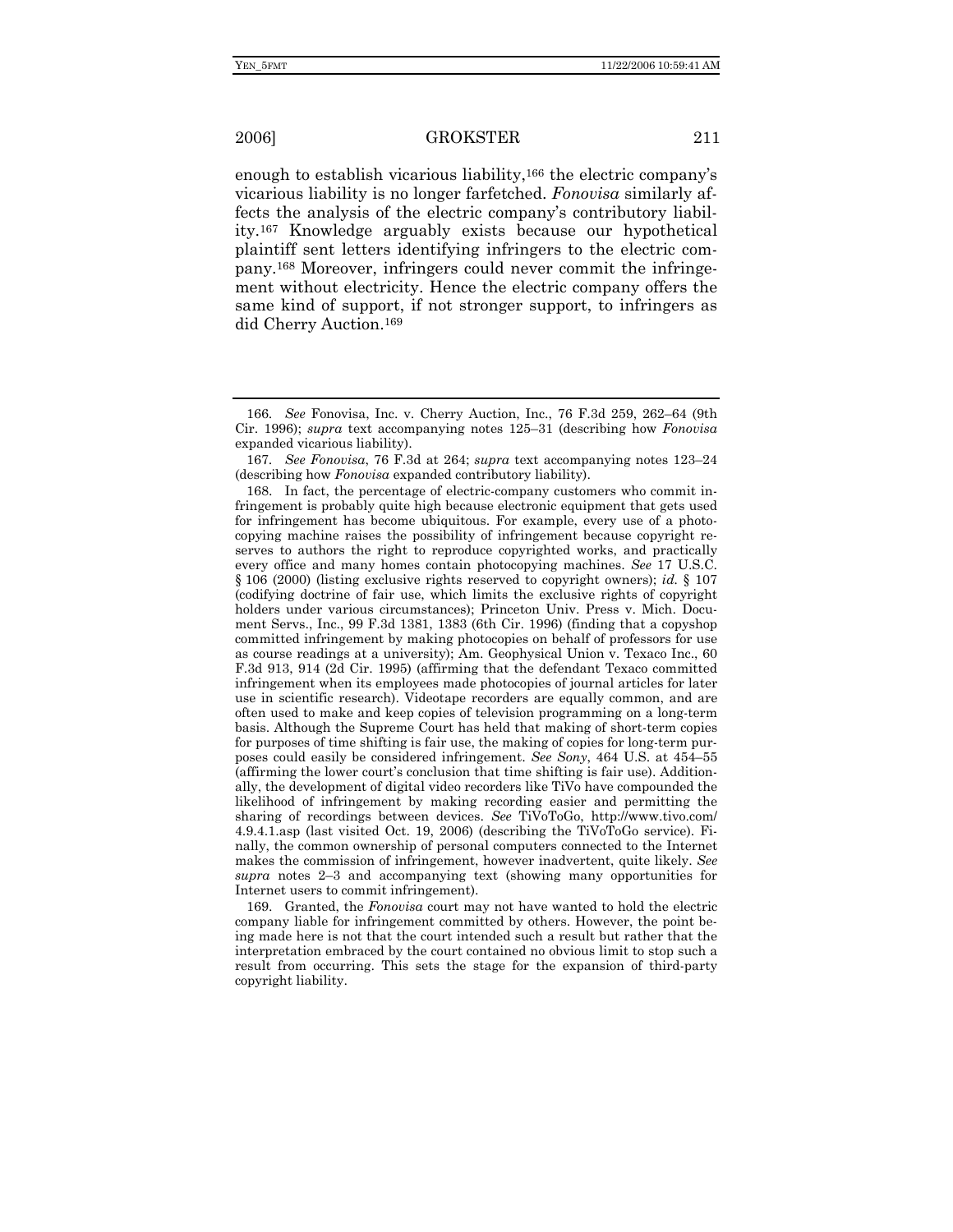### II. TRADEOFFS IN THE CONSTRUCTION OF THIRD-PARTY COPYRIGHT LIABILITY

*Fonovisa* and its progeny meant that the pre-*Grokster* law of third-party copyright liability contained two divergent lines of cases. The first line applied liability relatively narrowly, limiting liability to defendants who are closely involved with infringement committed by others. The second line took a much broader approach, expanding liability to defendants whose goods or services support infringement indirectly or occasionally. The inconsistency of pre-*Grokster* law raises the question of why courts would interpret the same doctrines so differently. Answering this question is not easy, and it requires exploration of the theory and practical consequences of third-party copyright liability. This exploration shows that courts have adopted different interpretations of third-party copyright liability because they disagree about tradeoffs implicit in constructing the law.

Courts agree that third-party copyright liability is a descendant of common law tort,<sup>170</sup> and tort law offers two theories that motivate third-party copyright liability. Such liability could exist because a defendant's faulty behavior caused someone else to infringe. Alternatively, it could exist because, at least in some situations, defendants are strictly liable for infringement committed by others.

Fault and strict liability explain third-party copyright liability in different ways. Courts use fault to identify defendants who deserve to be held liable. Fault generally means that the defendant intended to injure the victim or failed to take reasonable precautions against the possibility of the victim's injury.171 Faulty defendants deserve to be held liable because

<sup>170</sup>*. See supra* note 24 and accompanying text (supporting the proposition that third-party copyright liability arose from common law tort).

<sup>171</sup>*.* DOBBS, *supra* note 26, at 2–3 (describing two general categories of fault: intentional wrongs and negligent wrongs); *see also* Conway v. O'Brien, 111 F.2d 611, 612 (2d Cir. 1940) ("[A person's negligence depends on] the likelihood that his conduct will injure others, taken with the seriousness of the injury if it happens, and balanced against the interest which he must sacrifice to avoid the risk."), *rev'd*, 312 U.S. 492 (1941); RESTATEMENT (THIRD) OF TORTS: LIAB. FOR PHYSICAL HARM § 3 (Proposed Final Draft No. 1, 2005) (stating that a person acts negligently if the person fails to exercise "reasonable care"); *id.* § 5 (imposing liability for intentional causation of physical harm); *id.* § 6 (imposing liability for negligent causation of physical harm); RESTATE-MENT (SECOND) OF TORTS § 13 (1965) (imposing liability for intentional causation of harmful or offensive physical contact); *id.* §§ 283, 284 (describing negligence as a form of unreasonable behavior).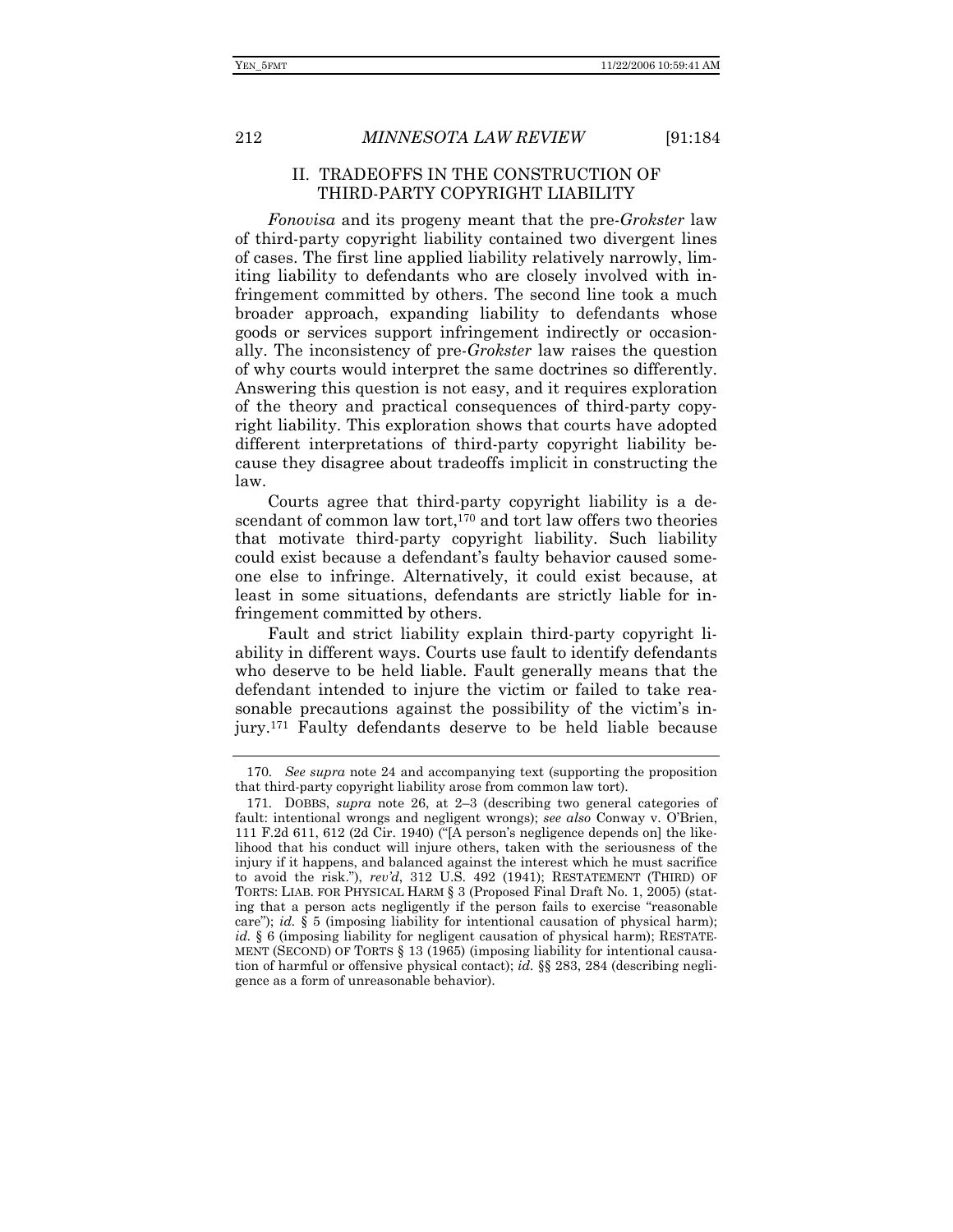they have done something wrong and are culpably responsible for the victim's injury.172 This explanation implies that thirdparty copyright liability exists to hold defendants responsible for the consequences of unreasonably supporting infringement. By contrast, courts impose strict liability in tort with relatively little regard for whether defendants have behaved unreasonably. Instead, the objective is to make defendants prevent injuries and raise compensation for tort victims.173 This approach suggests that third-party copyright liability exists to deter infringement and ensure compensation for any infringement that occurs.

Strict liability and fault identify important social benefits associated with third-party copyright liability. It is good for society to discourage infringement, raise compensation, and hold unreasonable actors liable for the consequences of their behavior. However, it is important to recognize the undesirable side effects that accompany pursuit of these worthy goals.

Consider the potential third-party copyright liability of Internet service providers (ISPs). ISPs support infringement, but they also support a great deal of legitimate, noninfringing behavior such as email, web surfing, and shopping. If society adopted a blanket rule that ISPs must always pay for infringement committed by their subscribers, ISPs would respond by stopping some infringement and paying for the rest. Society would benefit because copyrights would be more secure, but at least two potentially undesirable consequences would follow.

First, such broad liability would certainly fall on ISPs that do not deserve liability because their behavior is reasonable. As an extreme example, an ISP might comprehensively monitor its subscribers and suspend all who are suspected of infringement. Such an ISP would stop a great deal of infringement, but sooner or later a mistake would be made and infringement would occur. It is unfair to hold such an ISP liable because the precautions it took against infringement seem more than reasonable. The culpability that might otherwise justify liability simply does not exist.

<sup>172</sup>*. See* DOBBS, *supra* note 26, at 2 ("[T]orts are traditionally associated with wrongdoing in some moral sense."); Ernest J. Weinrib, *The Gains and Losses of Corrective Justice*, 44 DUKE L.J. 277, 294–95 (1994) (explaining that liability in tort exists only when a defendant has done something wrong, particularly the intentional or negligent acts that constitute faulty behavior).

<sup>173</sup>*. See supra* note 27 and accompanying text (discussing the rationale for strict liability).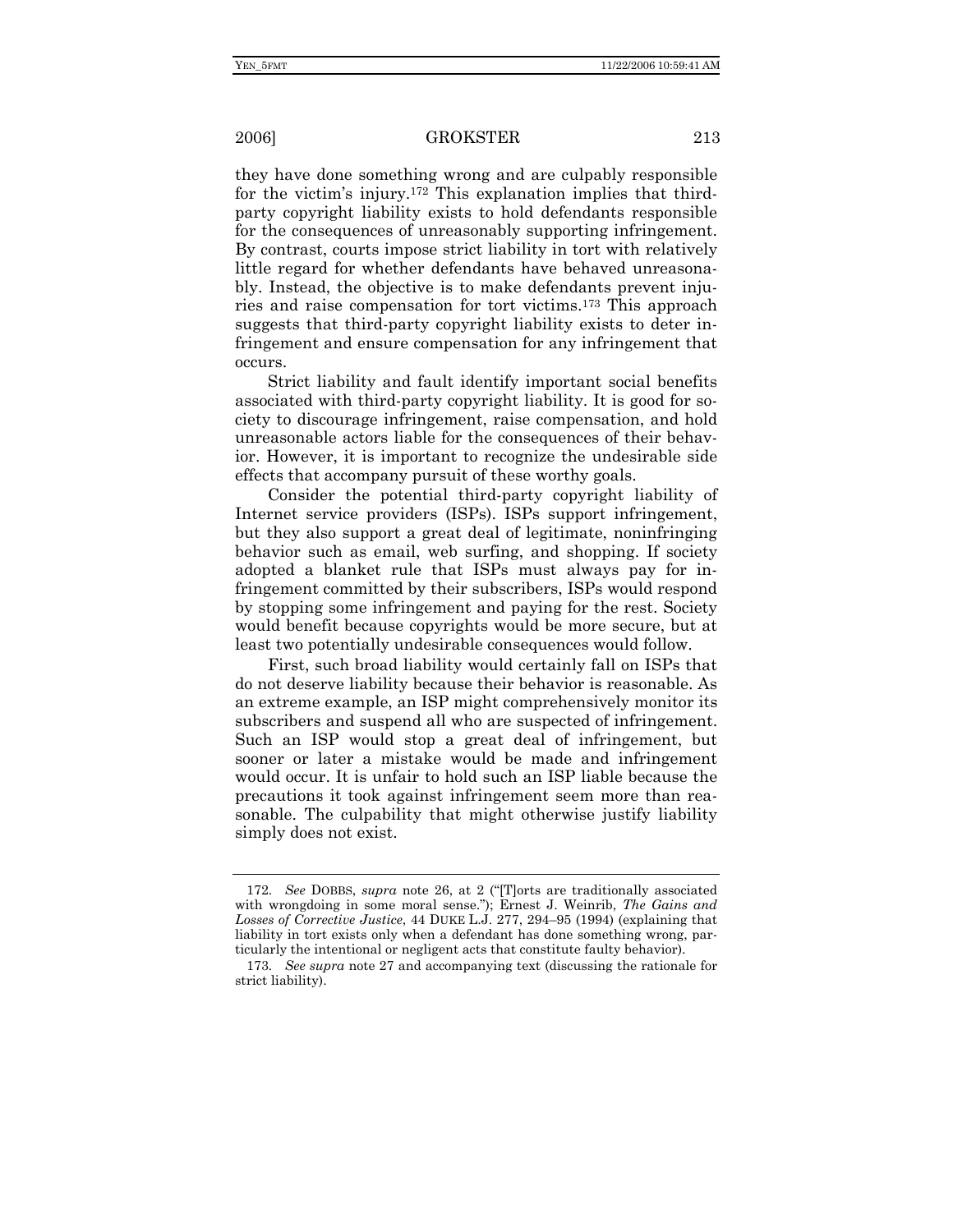Second, such broad liability would create social losses by suppressing valuable noninfringing behavior. Some ISPs may respond to blanket liability by going out of business, thereby causing the loss of all the noninfringing behavior the ISP previously supported. If an ISP chose to stay in business, it would sometimes mistakenly identify a subscriber's behavior as infringing and deny service to a noninfringer. Even if the ISP simply chose to pay for its subscribers' infringement, it would likely do so by levying a fee on all of its subscribers, including those who do not commit infringement. These noninfringing subscribers would have to pay more for Internet service, and subscribers at the margin would ultimately forego the use of the Internet and its benefits.

This analysis shows that courts must balance the advantages and disadvantages of third-party copyright liability. Striking this balance requires as much art as science. As an initial matter, some of the relevant costs and benefits seem incommensurable. It may be possible to put a dollar value on copyright security, but the injustice of imposing liability on a defendant who has behaved reasonably defies simple monetization. Moreover, some of the considerations that are theoretically quantifiable will prove elusive to measure. There may be a theoretical dollar value for the noninfringing behavior that is suppressed as third-party copyright liability expands. However, the ways in which those losses occur are so diverse that an accurate measurement seems unlikely and certainly beyond the means of courts. Courts must therefore make sensitive, almost philosophical, judgments about the social importance of deterring infringement, compensating victims, and holding the culpable liable, and they must do likewise for the social costs of exposing reasonable, innocent defendants to liability and suppressing legitimate, noninfringing behavior. Only then can they decide whether the pursuit of admirable objectives justifies the collateral losses that inevitably follow.

Judges disagree about the interpretation and scope of third-party copyright liability because they have different opinions on the theory and practical implementation of the law. The relevant pattern of disagreement emerges by recognizing that vicarious copyright liability is a form of strict liability, while contributory liability is a form of fault-based liability that resembles negligence. Vicarious copyright liability is strict because courts impose it without regard to the reasonableness of the defendant's behavior. Such liability exists when the defen-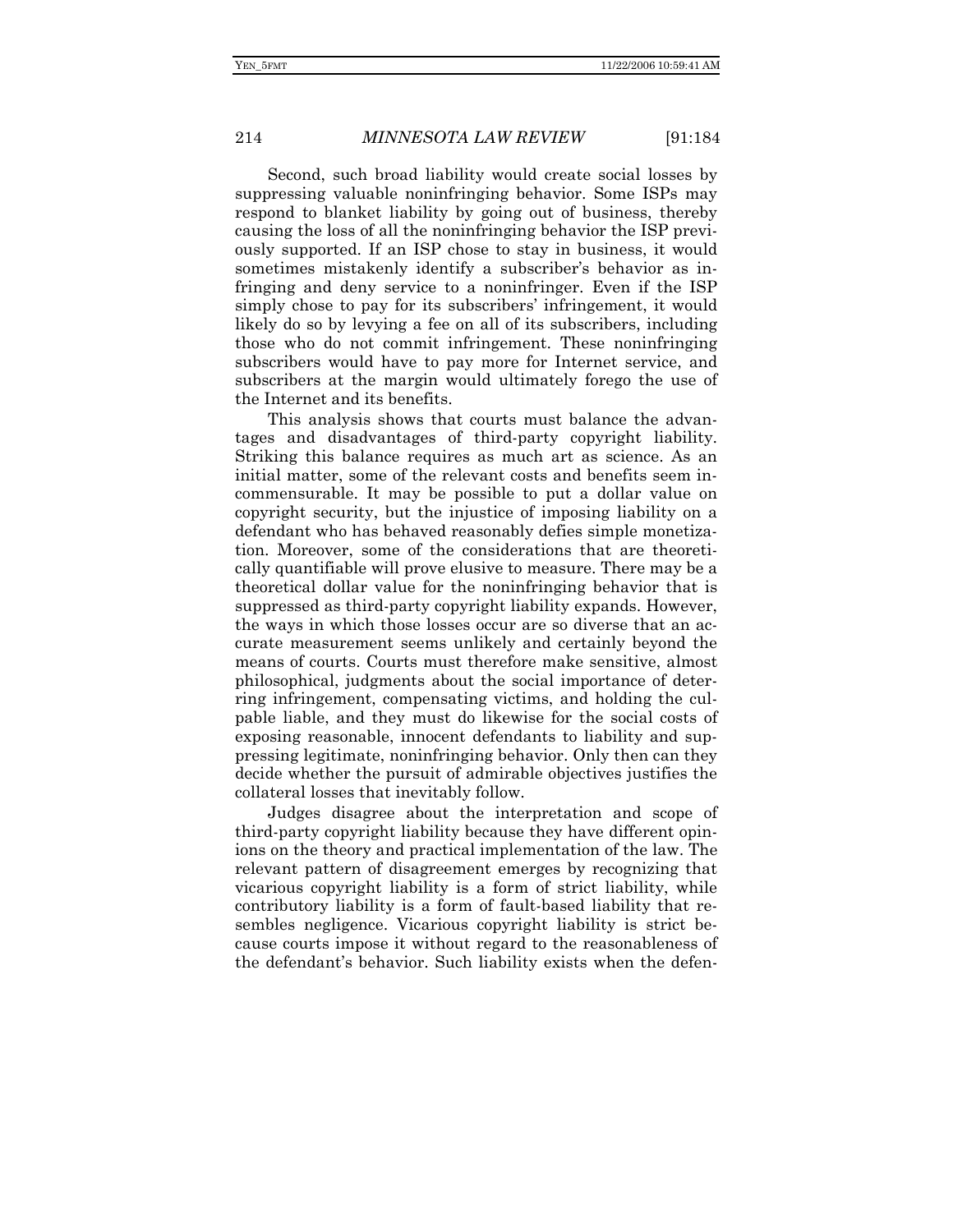dant has "the right and ability to supervise" an infringer and "an obvious and direct financial interest" in the infringement.174 If vicarious copyright liability were based on fault, then defendants would be able to escape liability by taking reasonable precautions that excuse them from liability for any infringement that happens to occur.175 However, the elements of vicarious liability obviate that possibility because precautions taken by the defendant do not affect the defendant's control over or financial interest in any underlying infringement. In short, vicarious liability exists as long as a defendant has the necessary relationship with an infringer.176

Contributory liability is a form of fault-based liability because it mimics tort law's inquiry into a defendant's potential negligence. Standard tort law imposes on defendants the duty to behave as a reasonable person in the same or similar circumstances.177 When courts evaluate whether a defendant is negligent, they determine what the defendant knew or reasonably should have known about the consequences associated with his behavior and whether the defendant acted reasonably

 176. The point being made here can perhaps be seen more easily by considering the vicarious tort liability of an employer under respondeat superior. For example, a package delivery service would be held vicariously liable if a delivery truck operated by a full-time, salaried employee during regular working hours runs a red light and strikes a pedestrian. Liability exists no matter how many precautions the delivery service has taken because liability is strict. Precautions taken by the delivery service do not affect the existence of liability. They can only affect the likelihood of an accident. *See* RESTATEMENT (THIRD) OF TORTS: LIAB. FOR PHYSICAL HARM ch. 4, scope note, at 276–77 ("A highly important rule of strict liability is respondeat superior, which renders employers liable for harms caused by the negligence (and sometimes the intentional torts) of their employees, acting within the scope of employment.").

177*.* Sanders v. Scarvey, 224 So. 2d 247, 250 (Ala. 1969) ("Negligence means the failure to exercise reasonable or ordinary care, such care as a reasonably prudent person would have exercised under the same or similar circumstances."); *see also* RESTATEMENT (THIRD) OF TORTS: LIAB. FOR PHYSICAL HARM § 3 (stating that a person acts negligently if the person fails to exercise "reasonable care"); RESTATEMENT (SECOND) OF TORTS §§ 283, 284 (1965) (describing negligence as a form of unreasonable behavior).

 <sup>174.</sup> Shapiro, Bernstein & Co. v. H.L. Green Co., 316 F.2d 304, 307 (2d Cir. 1963).

<sup>175</sup>*. See* Russ v. State, 191 So. 296, 298 (Fla. 1939) ("Negligence is the failure to observe for the protection of another's interest such care, precaution and vigilance as the circumstances justly demand . . . ."); Weinberg v. Dinger, 524 A.2d 366, 374 (N.J. 1987) ("To act non-negligently is to take reasonable precautions to prevent the occurrence of foreseeable harm to others."); Hart v. Ivey, 420 S.E.2d 174, 177–78 (N.C. 1992) ("Actionable negligence is the failure to exercise that degree of care which a reasonable and prudent person would exercise under similar conditions.").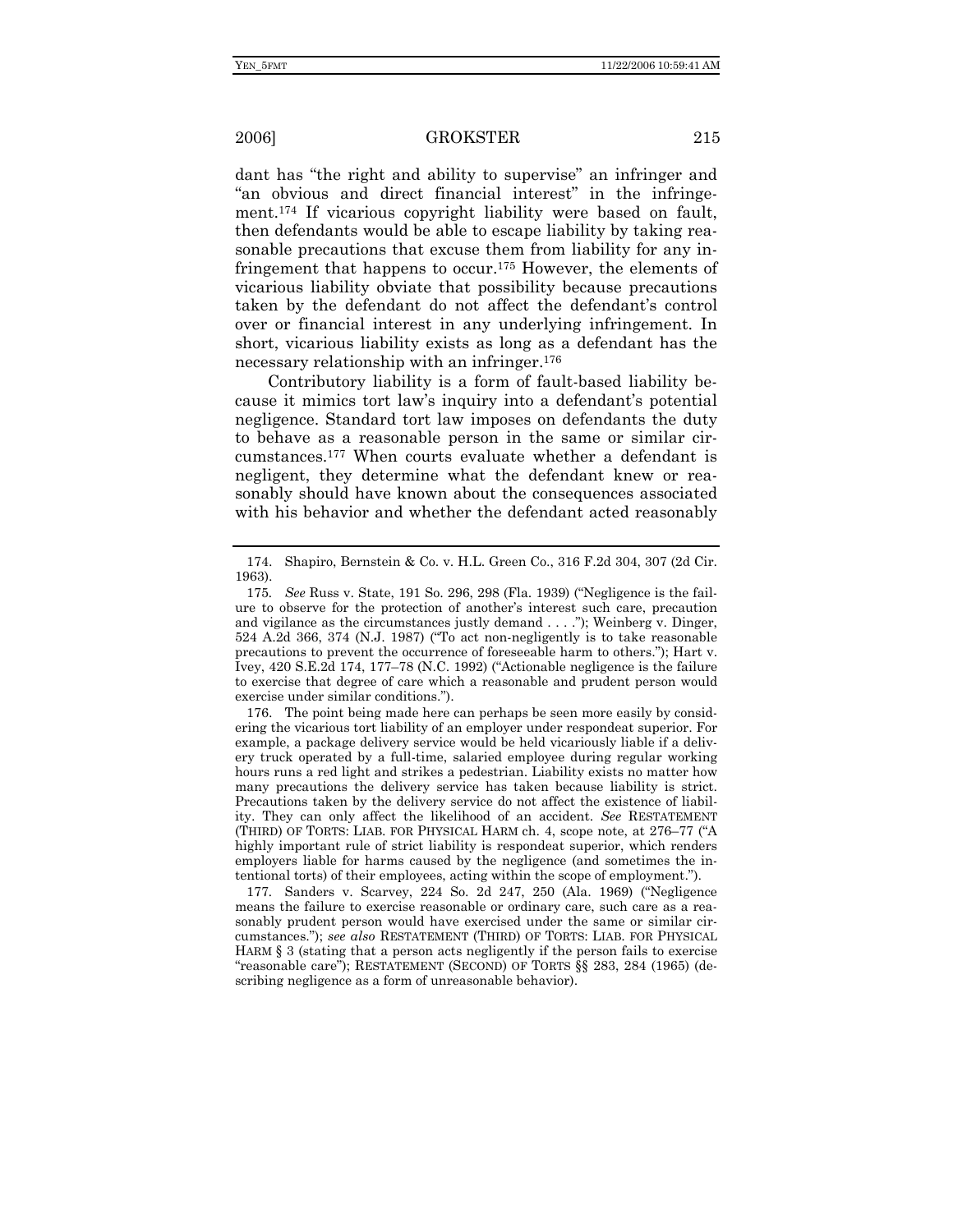in light of those consequences.178 Contributory liability depends on the defendant's knowledge of and material contribution to the infringement of another.179 These elements amount to asking what a defendant knew or reasonably should have known about another's infringement and whether the defendant behaved reasonably in light of that knowledge.<sup>180</sup> Liability is a matter of fault because defendants can escape liability by refusing to provide material contribution to known infringers—a form of behaving reasonably in light of what they know.

The foregoing shows that vicarious and contributory liability affect third-party copyright liability very differently. Contributory liability's reliance on fault implies that contributory liability meaningfully limits the scope of third-party copyright liability. In tort, fault imposes liability only on culpable defendants who deserve to be held liable because they have intentionally or negligently injured others. Accordingly, the mere fact that a defendant could have taken precautions against a plaintiff's injury does not, in and of itself, justify liability. Something more is required, namely a finding that the defendant's behavior was unreasonable with respect to the plaintiff.181 Fault significantly limits third-party copyright liability because many individuals who might limit or stop infringing behavior are not unreasonable for having failed to do so. For example, landlords certainly support infringement because some of their renters will commit infringement, and landlords

<sup>178</sup>*.* Knapp v. Stanford, 392 So. 2d 196, 199 (Miss. 1980) ("The test [for negligence] is whether the actor being charged with negligence in any circumstance acted as a reasonable and prudent person would have acted under the same or similar circumstances."); RESTATEMENT (SECOND) OF TORTS § 284(a) ("Negligent conduct may be . . . an act which the actor as a reasonable man should recognize as involving an unreasonable risk of causing an invasion of an interest of another . . . .").

<sup>179</sup>*. See* Gershwin Publ'g Corp. v. Columbia Artists Mgmt., Inc., 443 F.2d 1159, 1162 (2d Cir. 1971); *supra* text accompanying notes 35–36 (discussing the definition of contributory liability).

 <sup>180.</sup> The connection between contributory copyright liability and negligence is explored further in Yen, *Peer-to-Peer*, *supra* note 25, at 855–59.

<sup>181</sup>*. See* Rogers v. Retrum, 825 P.2d 20, 23 (Ariz. Ct. App. 1991) (finding that simple exposure to risk is not enough to establish a defendant's negligence); Lane v. City of Buffalo, 250 N.Y.S. 579, 584 (N.Y. App. Div. 1931) ("The test of actionable negligence is not what could have been done to have prevented a particular accident, but what a reasonably prudent and careful person would have done under the circumstances in the discharge of his duty to the injured party. Failure to guard against a remote possibility of accident, or one which could not, in the exercise of ordinary care, be foreseen, does not constitute negligence.").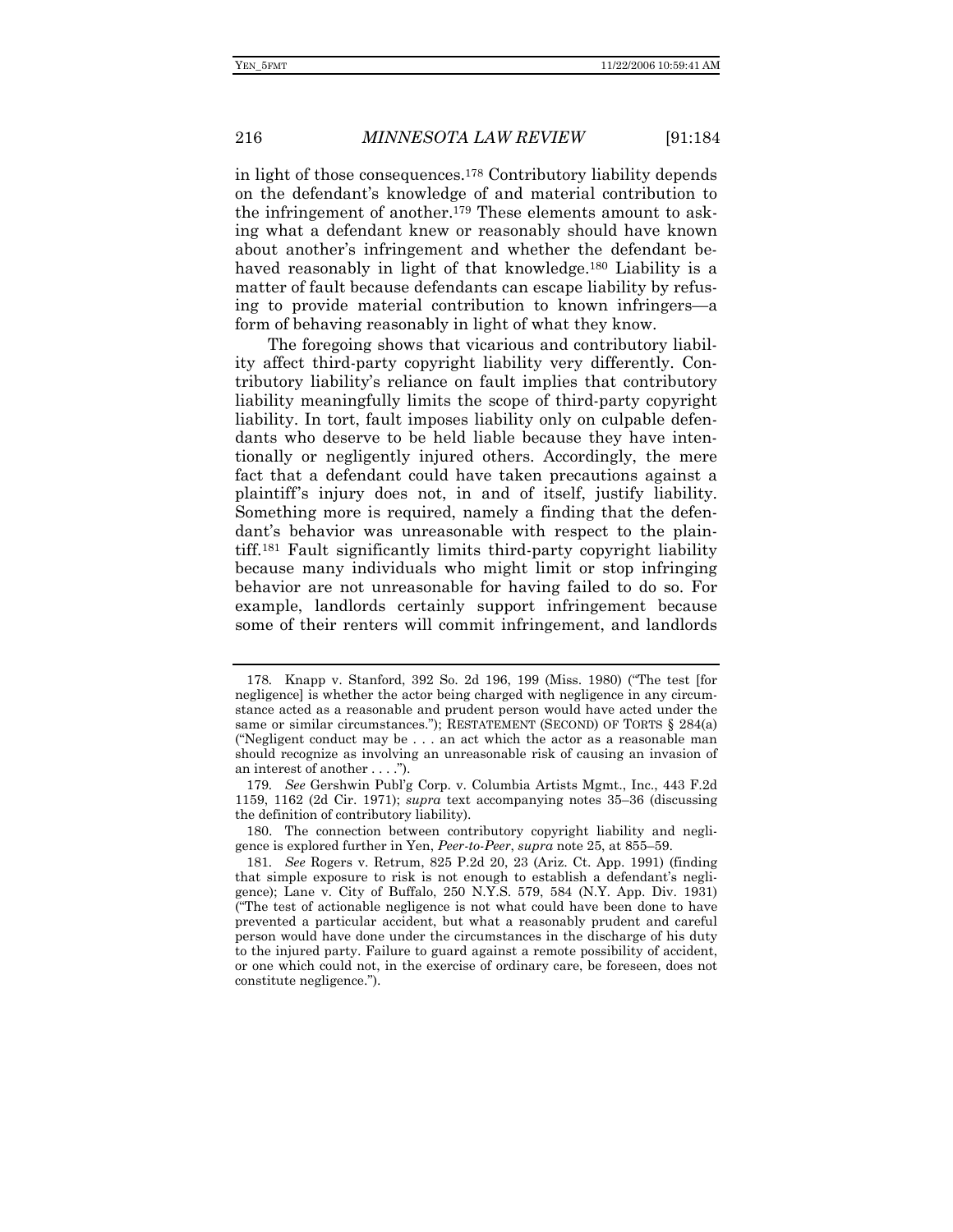could take precautions to reduce infringement. However, simply renting property is not unreasonable behavior. Accordingly, a court applying fault principles would not ordinarily hold landlords liable for infringement committed by tenants.182

By contrast, vicarious liability expands third-party copyright liability because vicarious liability is strict. As noted earlier, courts impose strict liability in tort because it deters tortious conduct and raises compensation for victims.183 Strict liability broadens third-party copyright liability because its rationale applies to almost any defendant who has influence over infringement by others. After all, such a defendant could use her influence to stop or reduce infringement, so liability will force her to do so or raise money to pay for it. Accordingly, a court applying strict liability might hold almost any defendant liable in order to encourage precaution against infringement and ensure the payment of compensation to copyright holders.184

The relationship between the theories and doctrines of third-party copyright liability makes it possible to identify how judicial attitudes towards the advantages and disadvantages of such liability emerge in the theoretical and doctrinal choices that this Article has described. On one hand, some courts think that the advantages of third-party copyright liability are modest, especially when compared to the risks of exposing innocent defendants to liability and suppressing noninfringing behavior. These courts prefer fault-inspired constructions of the law because fault is sensitive to the problems associated with thirdparty copyright liability. Accordingly, they limit the application of vicarious liability to a relatively narrow range of facts and interpret contributory liability with considerable regard for the defendant's possible innocence and the legitimate noninfringing activities the defendant supports. Two cases discussed earlier, *Sony Corp. of America v. Universal City Studios*185 and *Banff Ltd. v. Limited, Inc.*,186 illustrate this perfectly. In *Sony,* the Supreme Court refused to entertain seriously the possibility of

<sup>182</sup>*. See* Shapiro, Bernstein & Co. v. H.L. Green Co., 316 F.2d 304, 306–08 (2d Cir. 1963); Deutsch v. Arnold, 98 F.2d 686, 688 (2d Cir. 1938).

<sup>183</sup>*. See supra* note 27 and accompanying text (discussing the rationale for strict liability).

<sup>184</sup>*. See* Priest, *supra* note 27, at 527 (noting that the "unavoidable implication" of enterprise liability is "absolute liability").

 <sup>185. 464</sup> U.S. 417 (1984).

 <sup>186. 869</sup> F. Supp. 1103 (S.D.N.Y. 1994).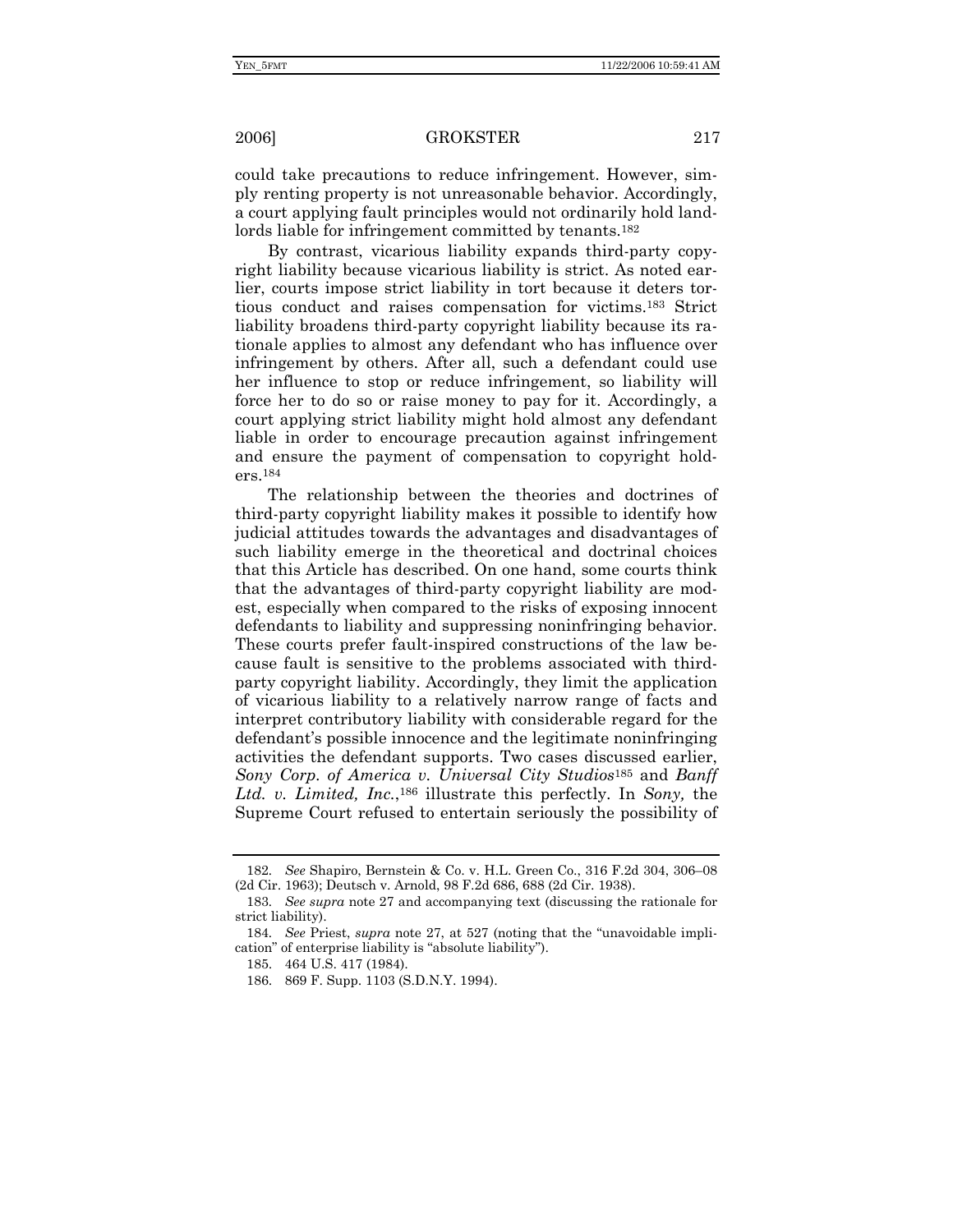vicarious liability,187 and it went on to find in Sony's favor precisely because it worried that the losses associated with thirdparty copyright liability outweighed any gains.188 In *Banff*, Judge Haight understood the "serious implications in greatly expanding the reach of the Copyright Act,"189 and refused to hold a parent corporation vicariously liable for the infringement of its subsidiary.190

On the other hand, some courts have great confidence in the benefits of third-party copyright liability and worry very little about the associated losses. These courts are comfortable with the consequences of strict liability, and they gravitate toward the expansive application of vicarious and contributory liability with relatively little concern for the consequences that may follow. *Fonovisa, Inc. v. Cherry Auction, Inc.*191 vividly exemplifies this reasoning. Remember that the *Fonovisa* defendants had a good case under a limited interpretation of thirdparty copyright liability, and the district court dismissed the plaintiffs' complaint on that basis.192 The Ninth Circuit's reversal therefore required expansive interpretations of both vicarious and contributory liability.193 A telling combination of theory and factual circumstance made this possible.

With respect to vicarious liability, the court adopted a clear strict liability rationale that embraced third-party liability as valuable without considering the potential negative consequences.194 The court approvingly cited *Polygram International Publishing, Inc. v. Nevada/TIG, Inc.*, a case in which the District of Massachusetts considered a suit for vicarious copyright liability against the operator of a trade show for the unlicensed use of music by some of the show's exhibitors.195 These facts

<sup>187</sup>*. Sony*'s treatment of vicarious liability is a bit puzzling. The Court uses the term "vicarious liability." *Sony*, 464 U.S. at 439. However, the analysis surrounding use of that term is clearly borrowed from contributory liability because it concentrates on Sony's knowledge, and knowledge is not an element of vicarious liability. This blending of vicarious liability into contributory liability suggests the Court's sensitivity to the undesirable side effects of strict liability and the Court's preference to limit the scope of vicarious liability.

<sup>188</sup>*. Id.* at 441–42.

<sup>189</sup>*.* 869 F. Supp. at 1107.

<sup>190</sup>*. Id.* at 1107–11.

 <sup>191. 76</sup> F.3d 259 (9th Cir. 1996).

<sup>192</sup>*. Id.* at 262, 264.

<sup>193</sup>*. See supra* text accompanying notes 108–31 (describing how *Fonovisa* expanded third-party copyright liability).

<sup>194</sup>*. See Fonovisa*, 76 F.3d at 262–64.

 <sup>195. 855</sup> F. Supp. 1314, 1317–18 (D. Mass. 1994), *cited in Fonovisa*, 76 F.3d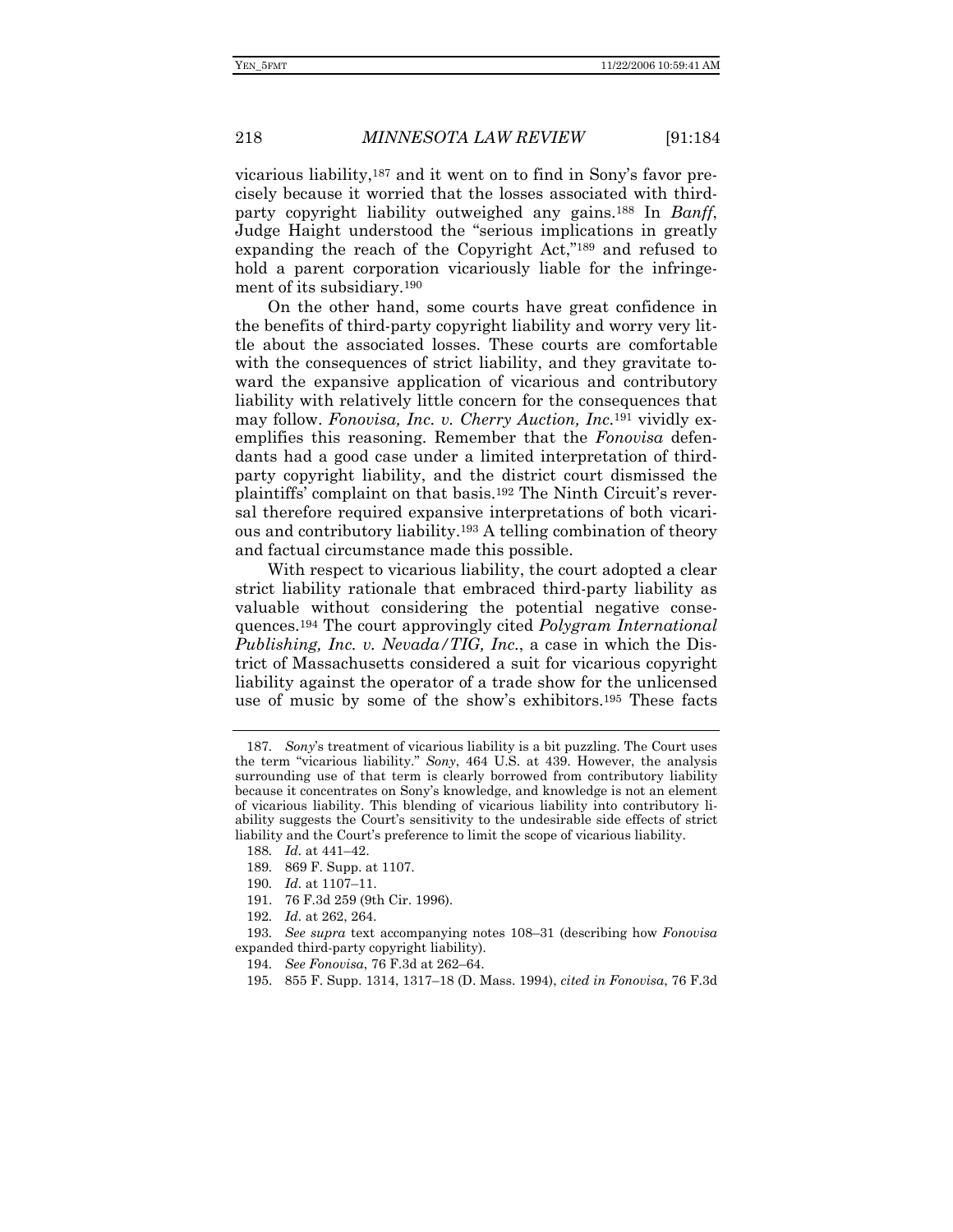were similar to those of *Artists Music, Inc. v. Reed Publishing (USA), Inc.*,196 a case discussed earlier as an example of limited vicarious liability. The reader will recall that the *Artists Music*  court did not believe that a trade show operator had enough control over or financial interest in an exhibitor's infringement to justify liability.197 The *Polygram* court reached exactly the opposite conclusion, adopting a strict liability theory of the case:

Modern decisions, when explaining policy justifications for vicarious liability rather than merely citing precedent, commonly refer to risk allocation. When an individual seeks to profit from an enterprise in which identifiable types of losses are expected to occur, it is ordinarily fair and reasonable to place responsibility for those losses on the person who profits, even if that person makes arrangements for others to perform the acts that foreseeably cause the losses. The law of vicarious liability treats the expected losses as simply another cost of doing business. The enterprise and the person profiting from it are better able than either the innocent injured plaintiff or the person whose act caused the loss to distribute the costs and to shift them to others who have profited from the enterprise. In addition, placing responsibility for the loss on the enterprise has the added benefit of creating a greater incentive for the enterprise to police its operations carefully to avoid unnecessary losses.198

This led the court to the consciously broad interpretation of vicarious liability that the *Fonovisa* court later adopted.

With respect to contributory liability, the *Fonovisa* court concentrated on facts that made the defendants seem culpably responsible for assisting infringement. Among other things, the defendants knew that a number of their renters committed infringement because of the raid conducted by the sheriff and the complaints received from the plaintiff.199 They promised to help the sheriff identify infringers, but never followed through.200 In fact, they appear to have facilitated hiding the infringers' identity by creating a class of booths that could be rented anony-

at 262.

 <sup>196.</sup> Nos. 93 CIV. 3428(JFK), 73163, 1994 WL 191643, at \*1–2 (S.D.N.Y. May 17, 1994).

 <sup>197.</sup> Interestingly, the *Artists Music* court used fault to explain its reasoning: "The purpose of imposing vicarious liability is to punish one who unfairly reaps the benefits of another's infringing behavior." *Id.* at \*4. This statement implies that the *Artists Music* court was uncomfortable about the prospect of holding a defendant liable unless the defendant had done something truly blameworthy.

<sup>198</sup>*. Polygram*, 855 F. Supp. at 1325.

<sup>199</sup>*. Fonovisa*, 76 F.3d at 261.

<sup>200</sup>*. Id.*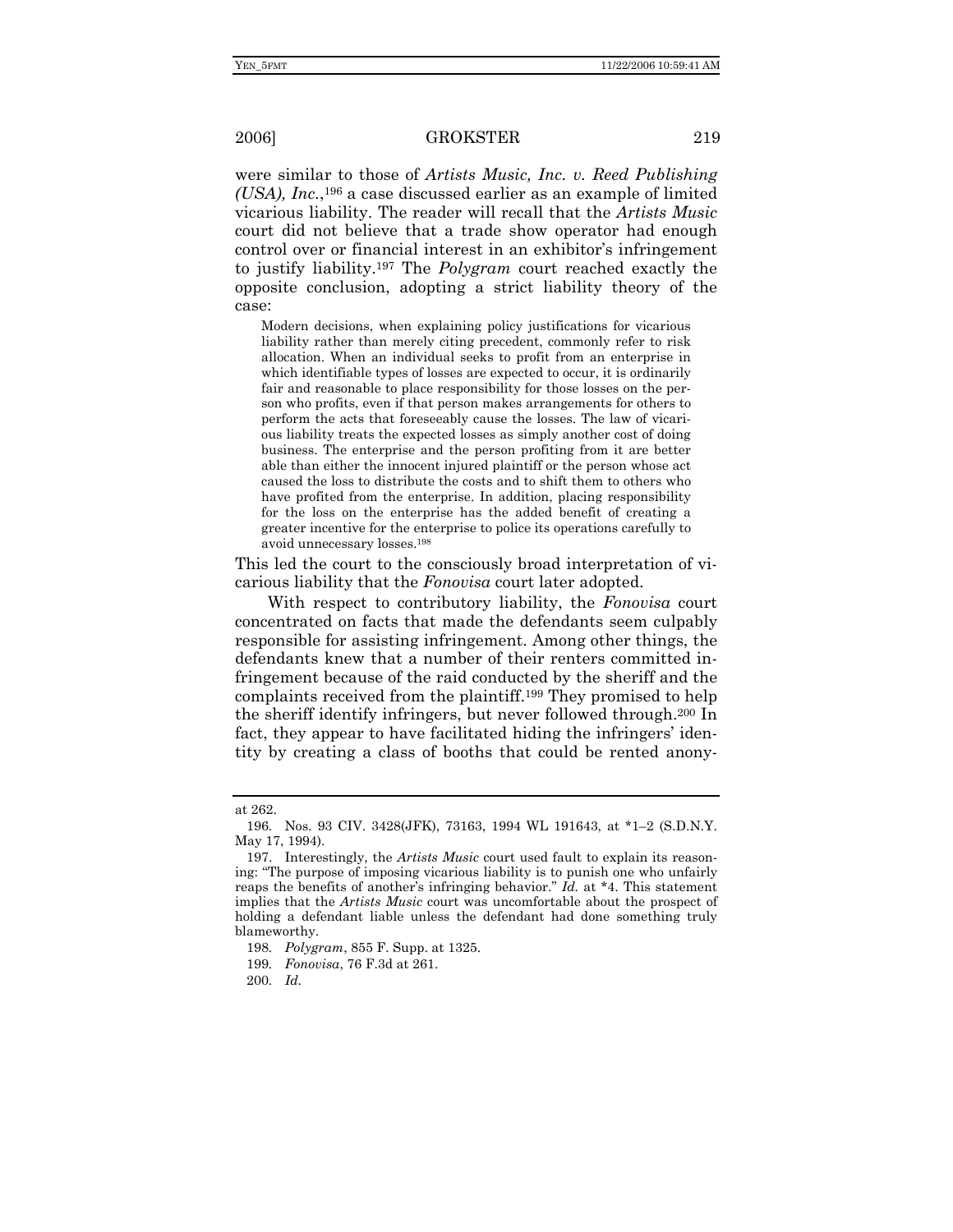mously.201 These facts show that the defendants were not innocent, accidental supporters of infringement. To the contrary, they cynically calculated that infringement was good for their business and took deliberate steps for the purpose of perpetuating infringement. The defendants wanted infringement to occur, and they wanted to capitalize on it for business purposes. In short, leaving aside questions of law, the defendants were culpable and deserved to be held liable.

The Ninth Circuit must have been outraged by the idea that such cynically culpable defendants could escape liability for operating a business that profited so openly from infringement. The injustice of the district court's decision probably convinced the Ninth Circuit that a great deal of good would come from holding the defendants liable—enough good to overcome any undesirable consequences associated with an expansion of third-party copyright liability's scope. Accordingly, the court expanded the scope of contributory copyright liability to make sure that culpable actors would be held responsible for infringement they supported, but it simultaneously opened the door to overbroad liability that threatens innocent actors while imposing more social costs than benefits.202

In short, courts failed to give the pre-*Grokster* law of thirdparty copyright liability a coherent structure for two reasons. First, they could not agree about the advantages and disadvantages of such liability. Second, they had not resolved whether

*Id.* This language shows a court concerned more about stopping infringement than protecting an innocent defendant from liability. The court knew that it was interpreting the law to prevent cynical actors from disclaiming responsibility, and the court decided that it was important to stop these cynical actors, even if the occasional "wrong" result had to be tolerated. *See* Grossman, *supra*  note 9, at 359 (arguing that expansion of third-party copyright liability to "get at the bad guys" created doctrine that can no longer limit the scope of thirdparty copyright liability).

<sup>201</sup>*.* Fonovisa, Inc. v. Cherry Auction, Inc., 847 F. Supp. 1492, 1494 (E.D. Cal. 1994), *rev'd*, 76 F.3d 259.

<sup>202</sup>*. See supra* text accompanying notes 162–69 (analyzing the effects of an expansive interpretation of third-party copyright liability). The same thinking existed in *Motorvations Inc. v. M&M Inc.*, No. 2:99cv0824, 2001 WL 1045617 (D. Utah July 6, 2001). The court wrote:

In a business relationship of this sort, it would be all too easy for a principal to turn a blind eye to tortious and infringing conduct, and neglect what would otherwise be its duty to prevent the same, with the expectation that the agent will bear sole responsibility. Furthermore, the relationship's particular ability to avoid determinative evidence establishing the parties' respective roles facilitates a principal's ability to, after-the-fact, deny its ability to supervise, especially when it can be held liable if the same is established.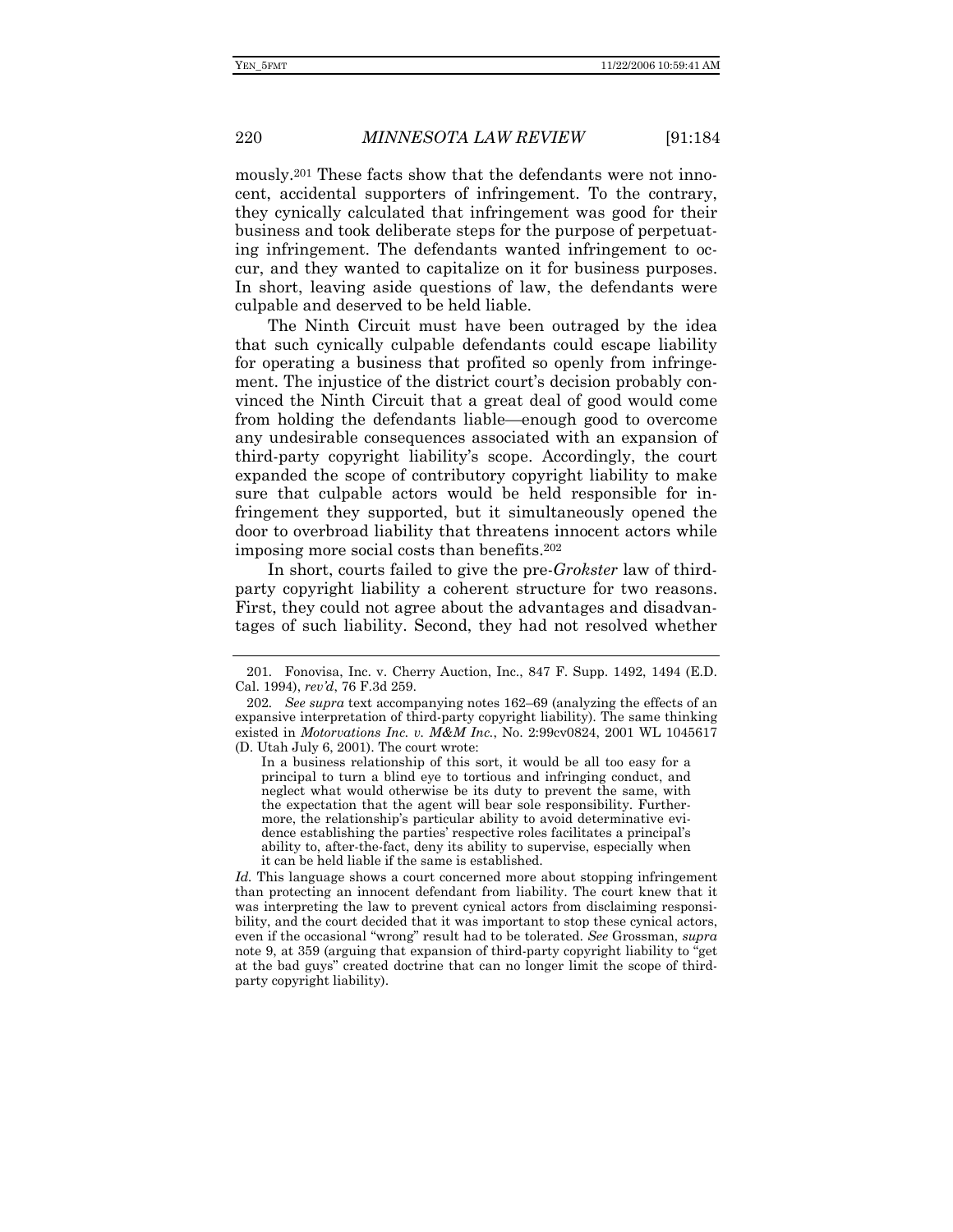such liability is primarily a matter of fault or strict liability. Improvement in the law therefore required a framework that clearly delineates the relative roles of fault and strict liability, while taking a stance on the relative importance of the advantages and disadvantages associated with third-party copyright liability. This background explains why *Grokster* became an important case. Many anticipated that the Supreme Court would use *Grokster* to clarify the law by definitively choosing one interpretation that clearly identified the parameters of third-party copyright liability. As will be discussed below, the Court did not do this as directly as some might have hoped. It did, however, discuss third-party copyright liability in a manner that promotes a more coherent and effective structure for the law.

### III. *GROKSTER*

*Grokster* was the third of three closely followed cases about the liability of peer-to-peer technology providers.203 In all three cases, the plaintiffs held copyright in various works that were traded over peer-to-peer networks created by the defendants, and the plaintiffs claimed that the defendants were vicariously and contributorily liable for making infringement over those networks possible. Decisions in the first two of these cases favored the plaintiffs,204 but the Ninth Circuit granted summary judgment to the *Grokster* defendants.205 The Supreme Court granted certiorari and reversed.206

The Supreme Court could have decided *Grokster* for either party because each side had support from one branch of pre-*Grokster* law. For example, the Court could have applied liability expansively under *Fonovisa* and its progeny. Vicarious liability would have existed because the *Grokster* defendants had

 <sup>203.</sup> The other cases were *In re Aimster Copyright Litigation*, 334 F.3d 643 (7th Cir. 2003), and *A&M Records, Inc. v. Napster, Inc.*, 239 F.3d 1004 (9th Cir. 2001).

<sup>204</sup>*. See In re Aimster*, 334 F.3d at 656 (rejecting the defendant's appeal and affirming the district court decision in favor of the plaintiffs); *Napster*, 239 F.3d at 1024 (agreeing with the district court's conclusion that the plaintiffs had demonstrated a likelihood of success on their third-party copyright liability claim).

 <sup>205.</sup> Metro-Goldwyn-Mayer Studios, Inc. v. Grokster Ltd., 380 F.3d 1154, 1163–67 (9th Cir. 2004), *vacated*, 125 S. Ct. 2764 (2005).

 <sup>206.</sup> Metro-Goldwyn-Mayer Studios Inc. v. Grokster, Ltd., 125 S. Ct. 2764, 2782–83 (2005).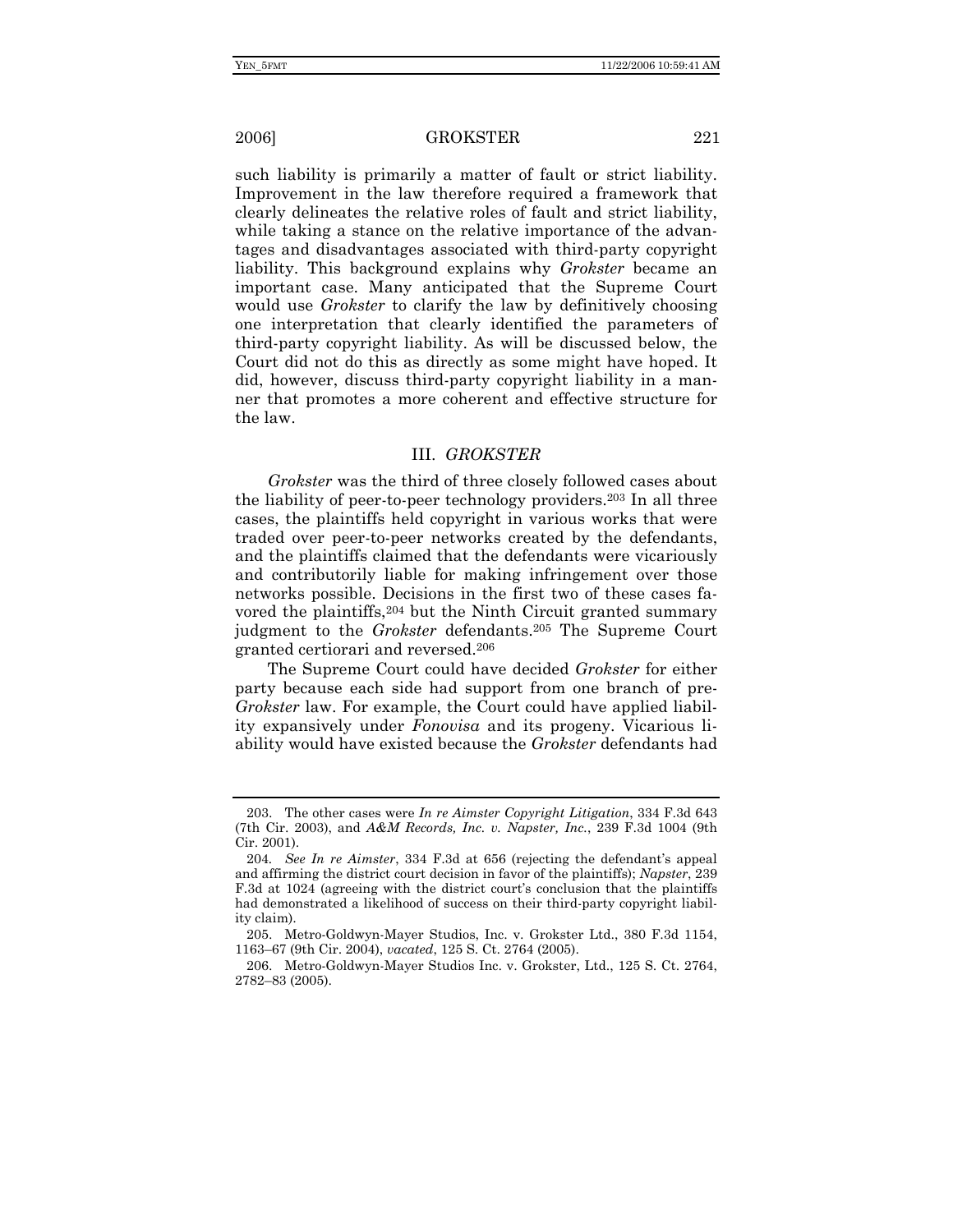at least some control over their users' infringement<sup>207</sup> and made peer-to-peer technology available to infringers in the hope of eventually turning a profit through advertising revenue.208 Contributory liability would have been found because the defendants created their networks despite knowing that many people would use the networks for infringement.209

The Court could just as easily have used *Sony* to deny liability under a limited interpretation of third-party copyright liability. The Sony Corporation knew that many individuals committed infringement with VCRs and still sold the technology that made infringement possible.210 However, the Supreme Court refused to hold Sony liable.211 As an initial matter, the generalized knowledge that some individuals used VCRs to commit infringement did not establish Sony's actual knowledge of infringement. Sony's liability therefore depended on the imputation of constructive knowledge to Sony.212 However, the Court held the imputation of such knowledge inappropriate because VCRs were capable of "substantial noninfringing uses."213 Application of this logic would have excused the *Grokster* defendants from liability. After all, the defendants' networks supported more than infringing behavior. The district court found that users traded public domain files as well as copyrighted files with the permission of copyright holders. Such activity comprised a distinct minority of network activity, but it was sufficient for the district court and the Ninth Circuit to characterize the noninfringing uses as "substantial."214 The Supreme

208*. Grokster*, 125 S. Ct. at 2774.

213*. Id.* at 442 ("[T]he sale of copying equipment, like the sale of other articles of commerce, does not constitute contributory infringement if the product is widely used for legitimate, unobjectionable purposes. Indeed, it need merely be capable of substantial noninfringing uses."); *id.* at 456 (concluding that the Betamax videotape recorder was capable of substantial noninfringing uses).

 214. Metro-Goldwyn-Mayer Studios, Inc. v. Grokster Ltd., 380 F.3d 1154, 1161–62 (9th Cir. 2004), *vacated*, 125 S. Ct. 2764; Metro-Goldwyn-Mayer Studios, Inc. v. Grokster, Ltd., 259 F. Supp. 2d 1029, 1035–37 (C.D. Cal. 2003),

 <sup>207.</sup> For example, the defendants could have refused to distribute the software or designed safeguards into their networks.

<sup>209</sup>*. Id.* at 2772.

 <sup>210.</sup> Sony Corp. of Am. v. Universal City Studios, Inc., 464 U.S. 417, 423– 24 (1984) (mentioning surveys taken by Sony that showed some users accumulating libraries of tapes recorded from off-air broadcasting).

<sup>211</sup>*. Id.* at 421.

<sup>212</sup>*. Id.* at 439 ("If vicarious liability is to be imposed on Sony in this case, it must rest on the fact that it has sold equipment with constructive knowledge of the fact that its customers may use that equipment to make unauthorized copies of copyrighted material.").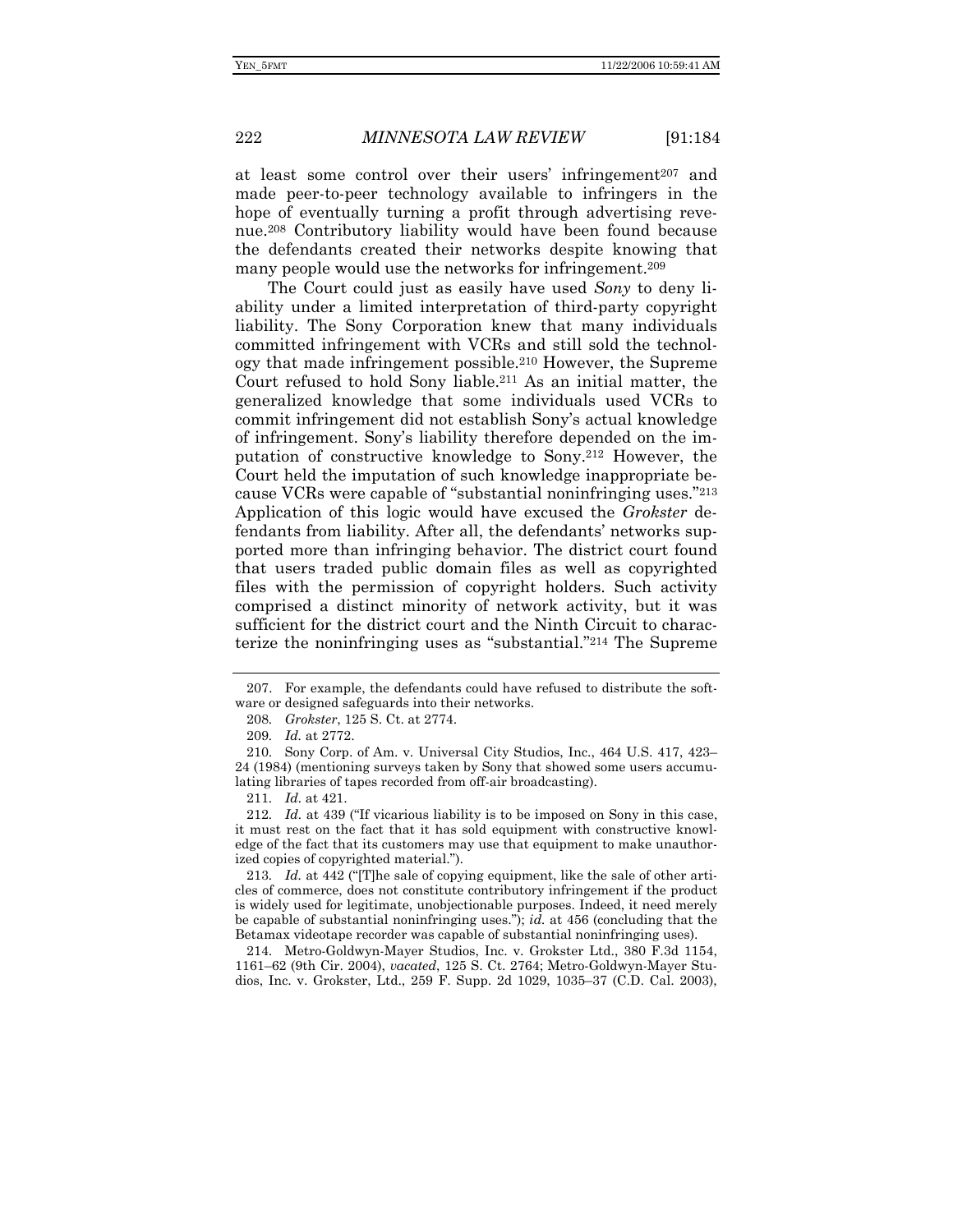Court therefore had the chance to establish *Sony*'s control over cases like *Grokster*, or to limit *Sony*'s application in favor of reasoning like *Fonovisa*'s.

*Grokster* was a tricky case for the Supreme Court because it embodied the problematic tradeoffs that already plagued the law. Application of *Sony* would have had the laudable effect of protecting innocent defendants from liability and avoiding any chill on noninfringing behavior. However, it also would have jeopardized the cases of copyright holders against cynical and unethical defendants who wanted to exploit *Sony*'s prodefendant standard. Almost every technology that supports copyright infringement can also be used for noninfringing purposes. Unethical and cynical individuals would then claim that they could support and profit from infringement by citing our hypothesized *Grokster* decision for the proposition that a very small percentage of legitimate use was enough to shield a technology provider from third-party copyright liability, no matter what.

The most obvious "solution" to this problem would have been an interpretation of *Sony* that allowed courts to more easily hold defendants liable. Such an intellectual maneuver would have been similar to the one made by the *Fonovisa* court, and the Court could have accomplished it either by holding the defendants vicariously liable or by adopting the plaintiffs' argument for contributory liability against distributors of technology "principally" used for infringement.215 Such an interpretation of *Sony* would indeed have stopped the unethical and cynical from evading liability. Unfortunately, it would also have exposed many innocent technology providers to liability simply because others use their technology to infringe, and it could easily have discouraged people from creating valuable technology, thereby harming the public interest.216

The Court chose not to follow either branch of pre-*Grokster* law, opting instead to endorse a new, third branch of third-

*aff'd*, 380 F.3d 1154, *vacated*, 125 S. Ct. 2764.

 <sup>215.</sup> Metro-Goldwyn-Mayer Studios Inc. v. Grokster, Ltd., 125 S. Ct. 2764, 2778 (2005) (noting the plaintiffs' argument that *Sony* did not apply to products used principally for infringement).

<sup>216</sup>*. See id.* at 2775 (recognizing the possibility of discouraging innovation through third-party copyright liability); Transcript of Oral Argument at 10– 16, *Grokster*, 125 S. Ct. 2764 (No. 04-480), *available at* http://www .supremecourtus.gov/oral\_arguments/argument\_transcripts/04-480.pdf (recording various Justices expressing concern about discouraging innovation if the plaintiffs' position was adopted).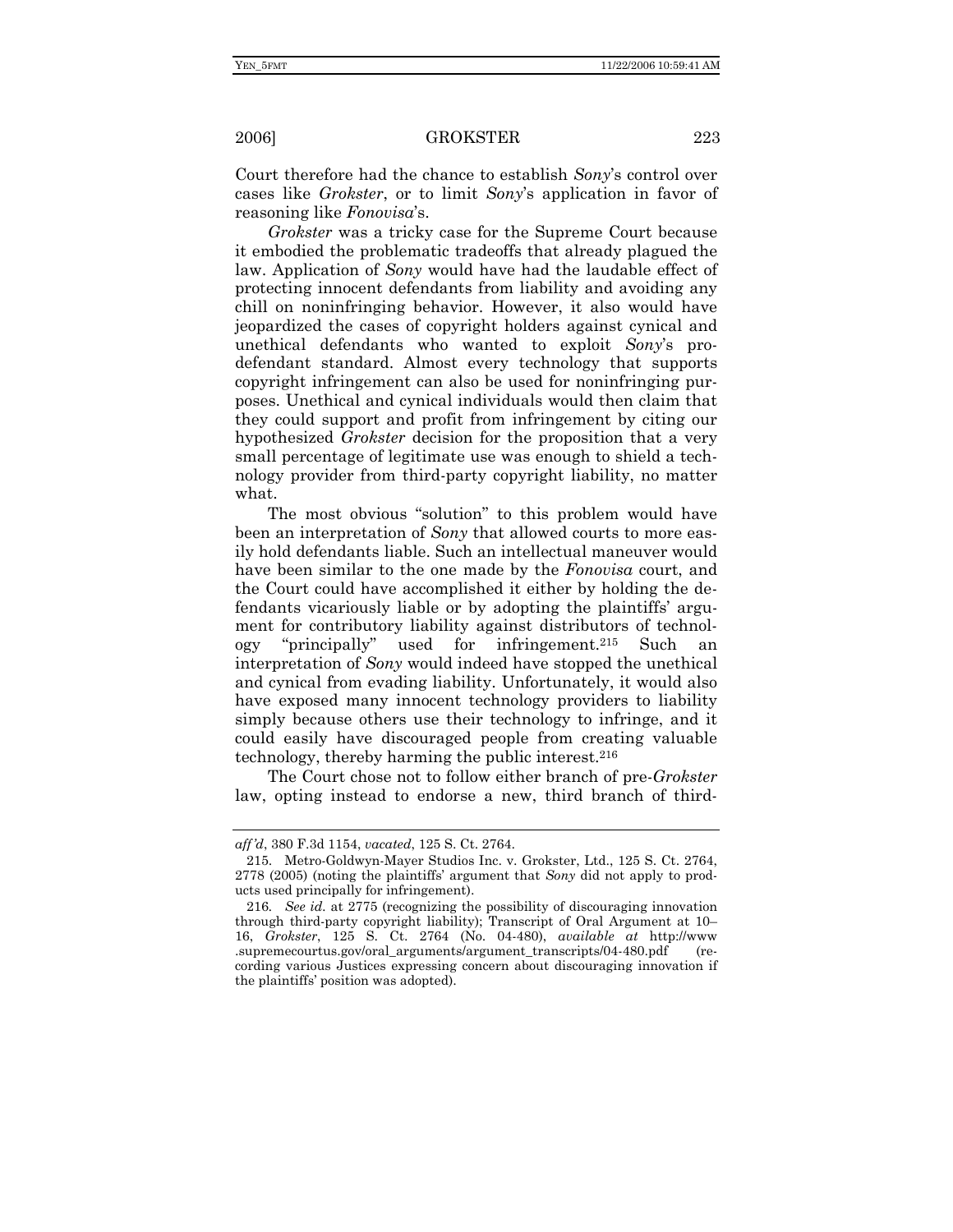tributors of technology.

### 224 *MINNESOTA LAW REVIEW* [91:184

party copyright liability. This left *Sony*'s sensitivity about the negative consequences of such liability intact while creating a new cause of action to protect copyrights. The Court began with a perceptive and nuanced understanding of contributory liability. Before *Grokster*, the overwhelming majority of cases analyzed such liability under a single rubric that depended on the elements of knowledge and material contribution.217 Justice Souter correctly recognized that these elements worked by measuring the culpable fault of a defendant.218 Justice Souter's explicit reference to fault made it possible to explain the logic of *Sony* in a way that would protect innocent technology providers from suit while imposing liability on unethical and cynical dis-

The Court began by reviewing *Sony*'s logic and its relationship to patent law's staple article of commerce doctrine. The Court wrote:

In sum, where an article is "good for nothing else" but infringement, there is no legitimate public interest in its unlicensed availability, and there is no injustice in presuming or imputing an intent to infringe. Conversely, the doctrine absolves the equivocal conduct of selling an item with substantial lawful as well as unlawful uses, and limits liability to instances of more acute fault than the mere understanding that some of one's products will be misused.219

This passage demonstrates the Court's concern for separating innocent technology providers whose users happen to commit infringement from those whose behavior is so culpable that liability is justified. Moreover, the Court clearly did not consider a defendant sufficiently culpable simply for knowing that its technology could be used to infringe. A "more acute fault" was required.220 This requirement made the plaintiffs' suggested interpretation of *Sony* unsatisfactory because it would impose liability on too many innocent defendants.

It was equally clear, however, that the Court was not going to allow *Sony* to shield all distributors of technology simply be-

<sup>217</sup>*. See* Gershwin Publ'g Corp. v. Columbia Artists Mgmt., Inc., 443 F.2d 1159, 1162 (2d Cir. 1971); *supra* text accompanying notes 35–36 (discussing the definition of contributory liability).

<sup>218</sup>*. Grokster*, 125 S. Ct. at 2777–78 (noting that Sony could not be "faulted" simply for selling VCRs and that liability is reserved for cases of "more acute fault" than the simple understanding that a defendant's products would be misused); *id.* at 2779 (stating that the *Sony* rule limited culpable intent).

<sup>219</sup>*. Id.* at 2777–78 (citations omitted) (quoting Canada v. Mich. Malleable Iron Co., 124 F. 486, 489 (6th Cir. 1903)).

<sup>220</sup>*. Id.* at 2778.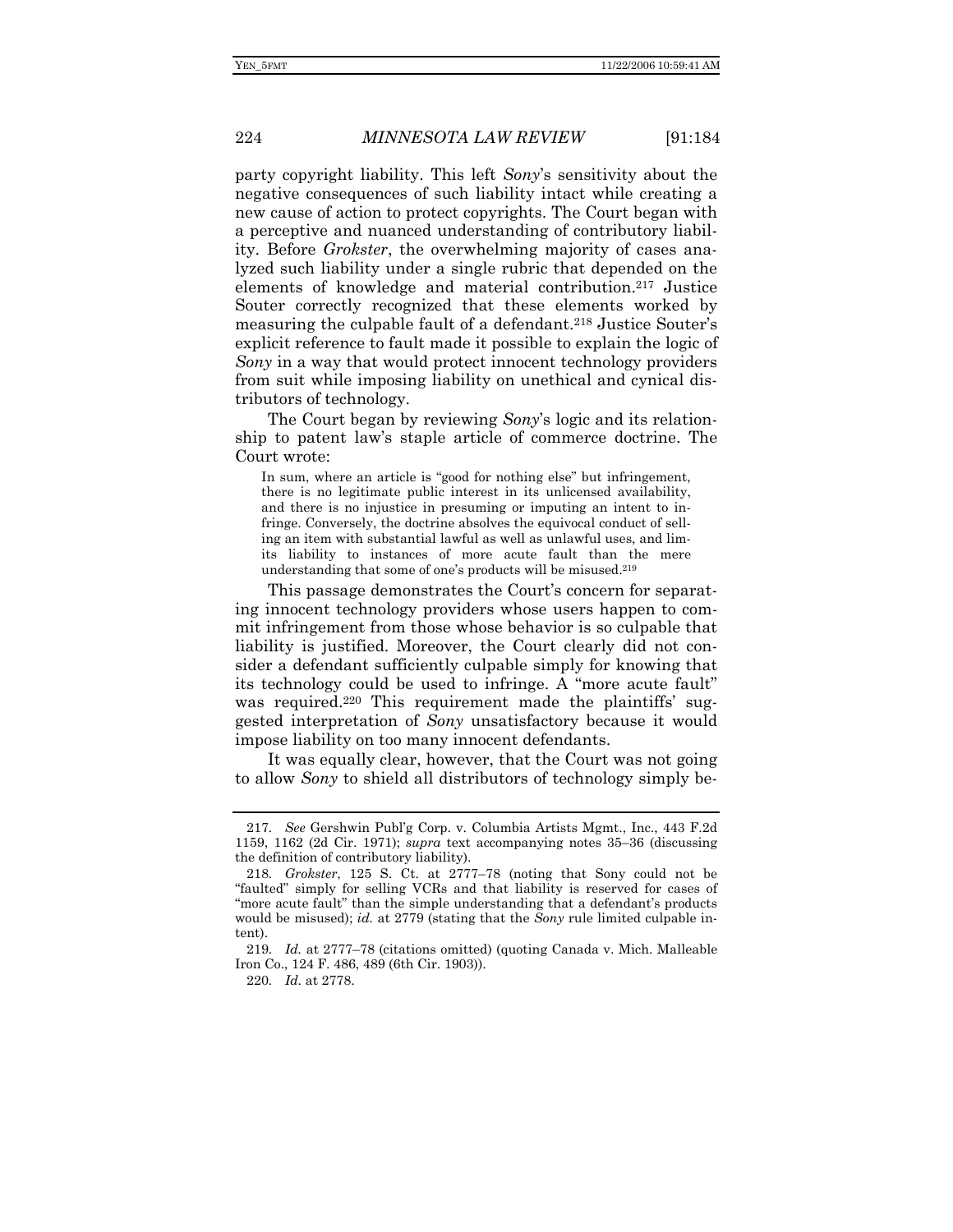cause people might use the technology legally. The Court understood that the culpability of a technology provider depends on the provider's intent as well as the technology's characteristics. It is one thing to distribute technology that could be used to infringe in the hope that others will use it legitimately. It is something else to distribute the same technology in the hope that others will use it to infringe. The court wrote:

*Sony*'s rule limits imputing culpable intent as a matter of law from the characteristics or uses of a distributed product. But nothing in *Sony* requires courts to ignore evidence of intent if there is such evidence, and the case was never meant to foreclose rules of fault-based liability derived from the common law. Thus, where evidence goes beyond a product's characteristics or the knowledge that it may be put to infringing uses, and shows statements or actions directed to promoting infringement, *Sony*'s staple-article rule will not preclude liability.221

The *Grokster* Court's use of fault created two different ways of analyzing the third-party copyright liability of technology providers. The first approach identifies fault from the characteristics and uses of technology distributed by the defendant, and it is limited by *Sony*. A defendant who distributes technology presumably knows what its technology does and how it might be used. If the technology is used for infringing purposes, the defendant's knowledge of such use provides a plausible basis for labeling the defendant's behavior faulty. However, *Sony* limits the imposition of such liability to cases where the defendant's technology is not capable of substantial noninfringing use because a more permissive regime of liability would expose too many innocent defendants to liability.222

The second approach identifies fault from evidence of the defendant's deliberate inducement of infringement and is not limited by *Sony.*223 Someone who advertises use of a particular technology for infringement or instructs users on how to commit infringement is culpable if infringement results. Moreover, that culpability does not depend on the characteristics of the technology in question. The defendant would be equally culpable if the technology in question has many or very few nonin-

<sup>221</sup>*. Id.* at 2779 (citation omitted) (footnote omitted).

<sup>222</sup>*.* Sony Corp. of Am. v. Universal City Studios, Inc., 464 U.S. 417, 439– 42 (1984).

<sup>223</sup>*. Grokster*, 125 S. Ct. at 2779 ("Thus, where evidence goes beyond a product's characteristics or the knowledge that it may be put to infringing uses, and shows statements or actions directed to promoting infringement, *Sony*'s staple article rule will not preclude liability.").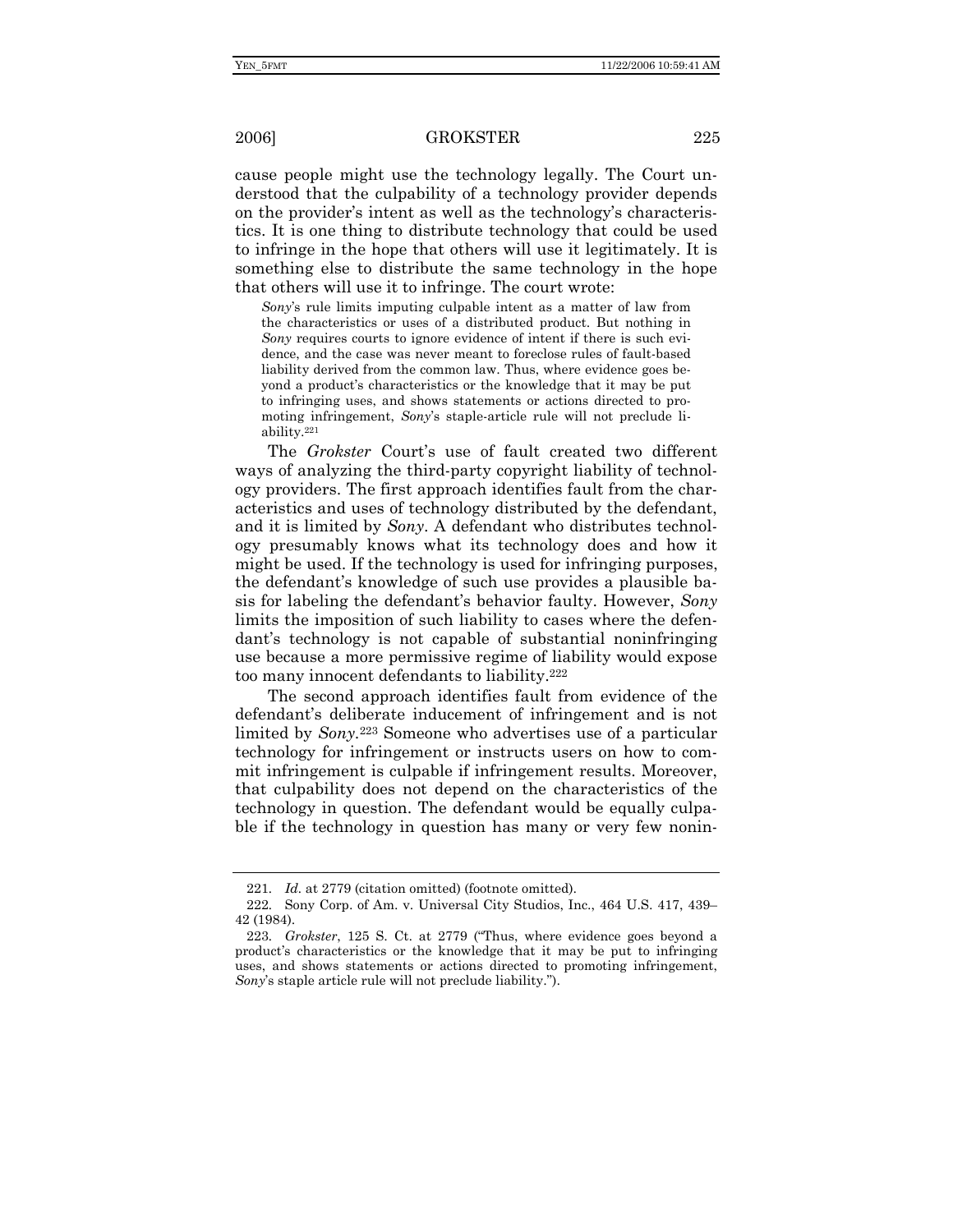fringing uses because the defendant's culpability arises from his specific desire to cause infringement. Accordingly, *Sony* does not affect the third-party copyright liability of defendants who intentionally induce infringement.<sup>224</sup>

The identification of two distinct analyses for third-party copyright liability profoundly affected the outcome of *Grokster*. If liability could be derived only from characteristics of the defendants' technology, the defendants would presumably have escaped liability because the district court found that the defendants' technology was capable of substantial noninfringing use. However, the possibility of liability based on the defendants' intentional inducement opened the door to holding the defendants liable despite those noninfringing uses. The Court drew particular attention to evidence suggesting that the *Grokster* defendants wanted their users to infringe. Among other things, the defendants tried to attract users of other peer-topeer file-sharing programs that were widely used to infringe,225 encouraged users to infringe, $226$  and planned to capitalize on infringement they knew would occur.227 The Court went on to find that the Ninth Circuit had failed to consider evidence of the defendants' intent to cause infringement, vacated, and remanded for further consideration.228

<sup>224</sup>*. Id.* at 2779 ("Evidence of 'active steps . . . taken to encourage direct infringement,' such as advertising an infringing use or instructing how to engage in an infringing use, show an affirmative intent that the product be used to infringe, and a showing that infringement was encouraged overcomes the law's reluctance to find liability when a defendant merely sells a commercial product suitable for some lawful use." (quoting Oak Indus., Inc. v. Zenith Elecs. Corp., 697 F. Supp. 988, 992 (N.D. Ill. 1988))).

<sup>225</sup>*. Id.* at 2772 (referring to the defendants' attempt to recruit those who used the file-sharing program Napster).

<sup>226</sup>*. Id.* ("[E]ach [defendant] clearly voiced the objective that recipients use [the technology] to download copyrighted works, and each took active steps to encourage infringement.").

<sup>227</sup>*. Id.* at 2774. ("[The defendants'] principal object was [to] use . . . their software to download copyrighted works."); *id.* at 2780–82 (describing purposeful behavior of the defendants).

<sup>228</sup>*. Id.* at 2778–79, 2783. The district court recently granted a motion against defendant StreamCast Networks on the theory suggested by the Supreme Court. Metro-Goldwyn-Mayer Studios, Inc. v. Grokster, Ltd., No. CV0108541SVWPJWX, 2006 WL 2806882, at \*14–23, 29 (C.D. Cal. Sept. 27, 2006) (order granting plaintiffs' motion for summary judgment on liability against defendant StreamCast Networks, Inc.). The other *Grokster* defendants apparently settled. *Id.* at \*1.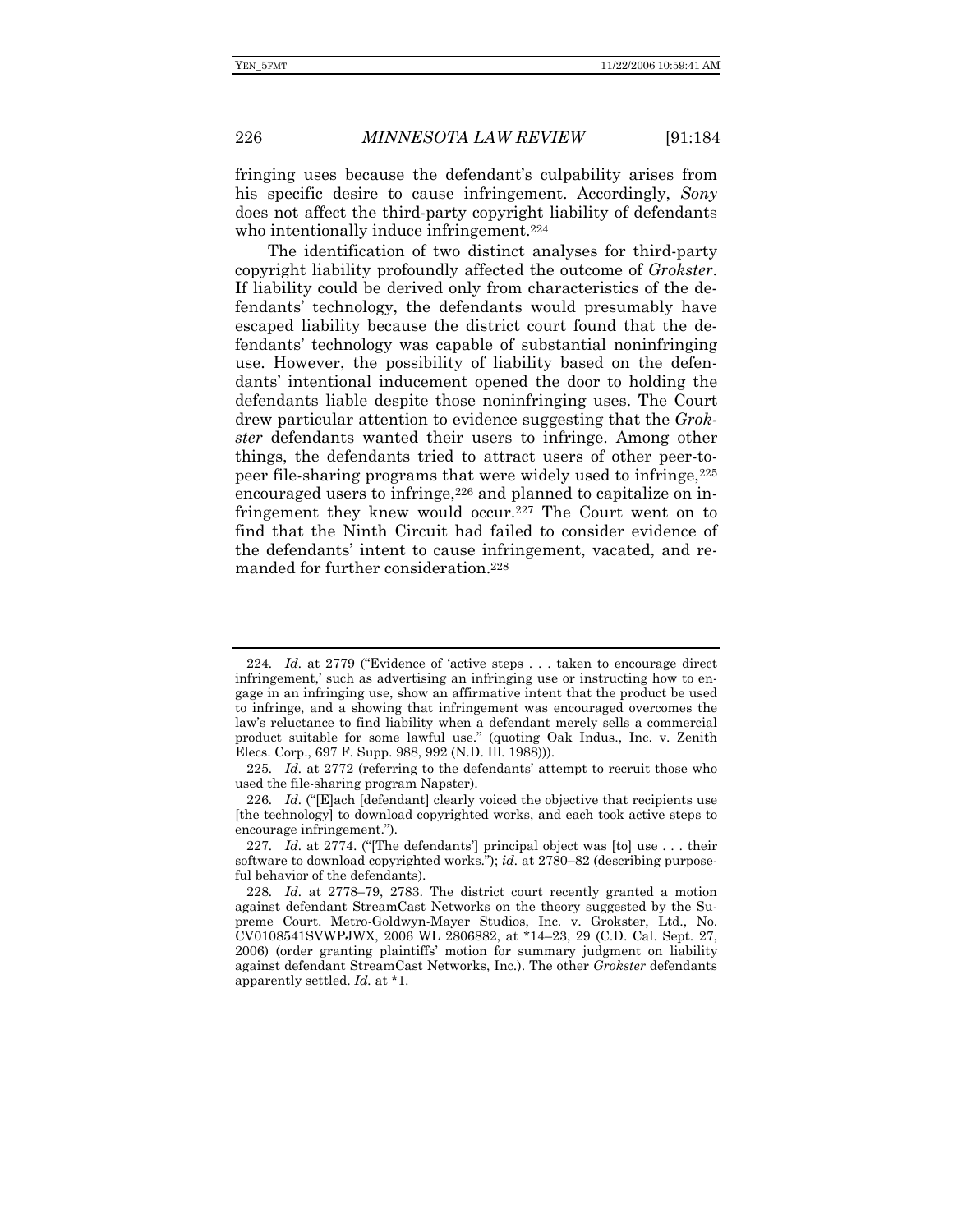### IV. THE CONSTRUCTION OF THIRD-PARTY COPYRIGHT LIABILITY AFTER *GROKSTER*

It may seem on first inspection that *Grokster* has done nothing to improve the construction of third-party copyright liability and may have confused things even more. The case left behind three distinct causes of action for third-party copyright liability. If courts could not agree about the proper interpretation of the two doctrines that existed before *Grokster*, they should have even more trouble agreeing about vicarious liability, contributory liability, and inducement. This reaction to *Grokster* is wrong. In reality, *Grokster* laid the groundwork for constructive change in the law by emphasizing fault, and not strict liability, as the primary theory of third-party copyright liability. This emphasis on fault discredited the expansive application of third-party copyright liability found in *Fonovisa* and its progeny. It further implied that the limited application of contributory liability and inducement should become the backbone of the law, with a smaller role reserved for vicarious liability.

### A. THE PRIMACY OF FAULT AS A THEORY OF THIRD-PARTY COPYRIGHT LIABILITY

*Grokster* sent a strong signal that the Supreme Court considers fault the primary theory of third-party copyright liability. Note that the Court could have easily reversed the Ninth Circuit by adopting a strict liability theory of the case. Such a decision would have been consistent with the imposition of vicarious liability, and it would have sent a strong message that security of copyright mattered more to the Court than a defendant's innocence or the suppression of noninfringing behavior. Of course, the Court chose not to do this, preferring instead to explain its decision with a new cause of action based on fault.<sup>229</sup> This implied that the Justices were uncomfortable with strict liability and preferred a fault theory of the case because fault offered a better framework for balancing the advantages and disadvantages of third-party copyright liability.

The initial conceptualization of *Grokster* illustrates the Court's commitment to fault. The Court recognized that thirdparty copyright liability has its costs, and that balancing is cru-

<sup>229</sup>*. See Grokster*, 125 S. Ct. at 2779–80; *supra* text accompanying notes 218–24 (analyzing *Grokster* 's references to fault).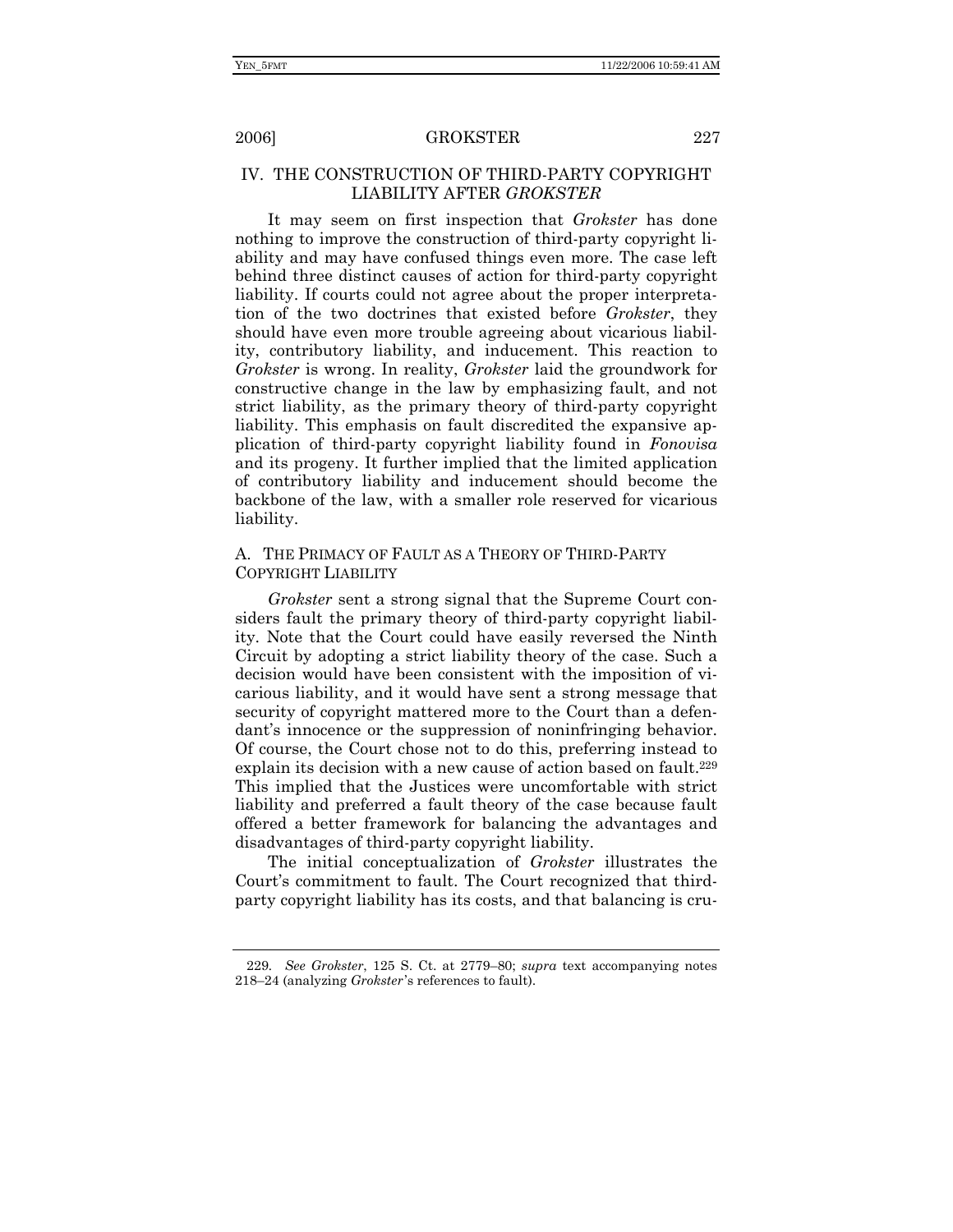cial to proper construction of the law.230 The Court knew that the case for liability against the defendants was strong, yet it eschewed strict liability in favor of fault. In fact, the Court's commitment to fault was so strong that it changed the rationale of vicarious liability from strict liability to fault. Justice Souter wrote: "One infringes contributorily by intentionally inducing or encouraging direct infringement, and infringes vicariously by profiting from direct infringement while declining to exercise a right to stop or limit it."231 At first inspection, this sentence looks like a routine statement of the basic elements for third-party copyright liability. The language feels like boilerplate, and the Court cites to the seminal cases defining those elements, *Gershwin* and *Shapiro*.232 However, closer examination reveals that something more significant is going on. The reference to *Gershwin* was generally accurate, and it obviously foreshadowed the Court's later adoption of inducement.233 However, the reference to *Shapiro* introduced an important change. *Shapiro* stated that:

When the right and ability to supervise coalesce with an obvious and direct financial interest in the exploitation of copyrighted materials even in the absence of actual knowledge that the copyright monopoly is being impaired—the purposes of copyright law may be best effectuated by the imposition of liability upon the beneficiary of that exploitation.234

This is a clear statement of strict liability. A defendant with the appropriate relationship to an infringer is liable for any infringement that occurs, no matter what. The defendant can exercise all the control that she has over the infringer in an effort to stop infringement, but this will not excuse her liability. By contrast, *Grokster*'s statement of vicarious liability allows the defendant to escape liability by exercising control. The Court

 <sup>230.</sup> *Grokster*, 125 S. Ct. at 2775 ("The more artistic protection is favored, the more technological innovation may be discouraged; the administration of copyright law is an exercise in managing the trade-off.").

<sup>231</sup>*. Id.* at 2776 (citing Gershwin Publ'g Corp. v. Columbia Artists Mgmt., Inc., 443 F.2d 1159, 1162 (2d Cir. 1971); Shapiro, Bernstein & Co. v. H.L. Green Co., 316 F.2d 304, 307 (2d Cir. 1963)).

<sup>232</sup>*. Id.*

<sup>233</sup>*.* The *Gershwin* court stated: "[O]ne who, with knowledge of the infringing activity, induces, causes or materially contributes to the infringing conduct of another, may be held liable as a 'contributory' infringer." Gershwin Publ'g Corp. v. Columbia Artists Mgmt., Inc., 443 F.2d 1159, 1162 (2d Cir. 1971) (footnote omitted).

<sup>234</sup>*.* Shapiro, Bernstein & Co. v. H.L. Green Co., 316 F.2d 304, 307 (2d Cir. 1963) (citation omitted).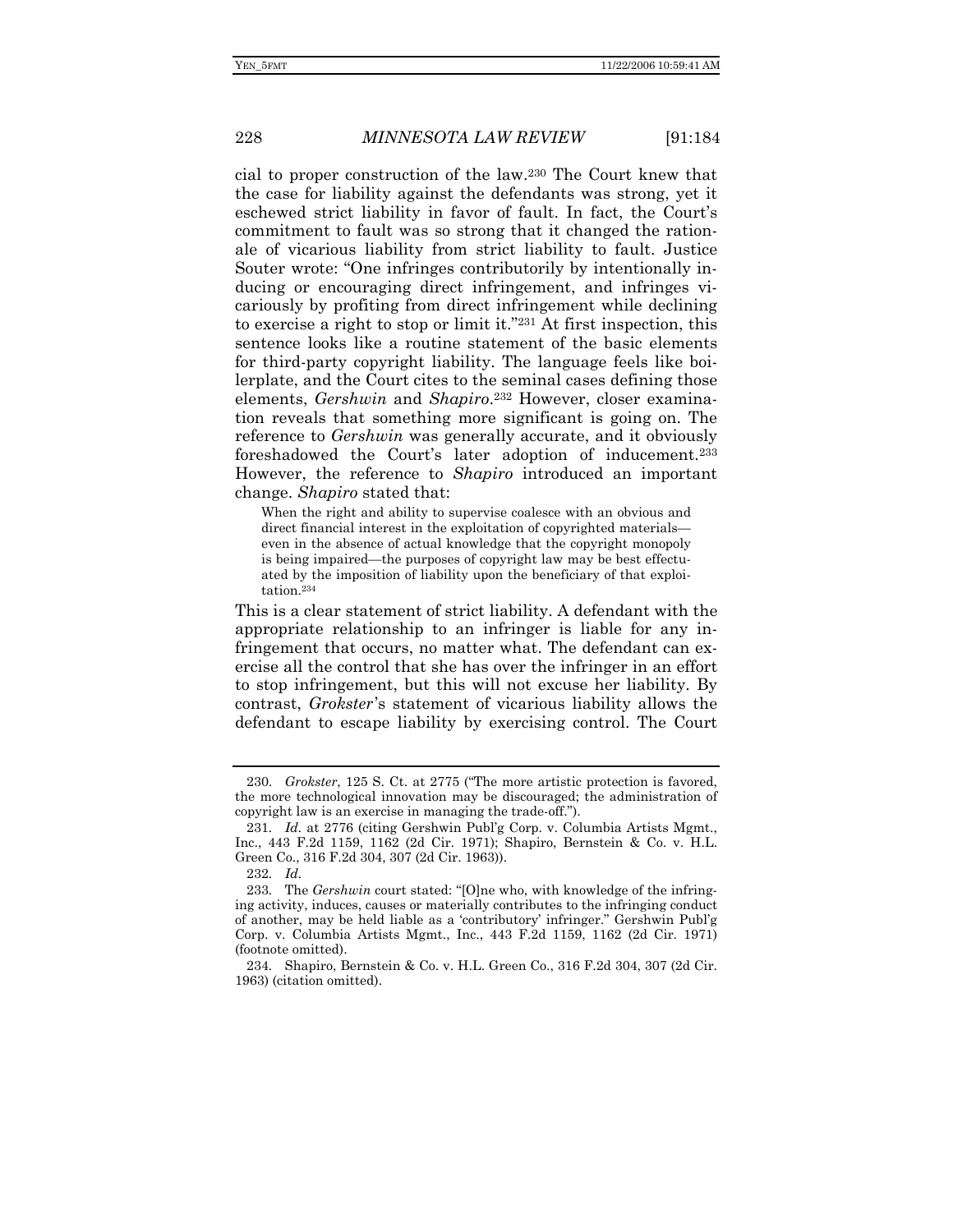stated that a defendant "infringes vicariously by profiting from direct infringement *while declining to exercise a right to stop or limit it.*"235 No longer does a defendant face liability even if she exercises control. To the contrary, she escapes liability if she exercises whatever control she has, even if she fails to stop the infringement. This means that a defendant is not at fault if she takes reasonable precaution against the possibility of harm to the plaintiff, a result that is theoretically consistent with the Court's later assertion that those who induce infringement deserve to be held liable.236

### B. THE CONSEQUENCES OF FAULT

*Grokster*'s reliance on fault points the way to an improved, more coherent construction of third-party copyright liability. Remember that judicial disagreement about fault and strict liability contributed a great deal to the inconsistencies of pre-*Grokster* law. *Grokster* settled this disagreement by clearly turning away from the strict liability rationale that supported *Polygram International Publishing, Inc. v. Nevada/TIG, Inc.*<sup>237</sup> and *Fonovisa, Inc. v. Cherry Auction, Inc.*238 This preference for fault created a framework that will govern the future interpretation of vicarious liability, contributory liability, and inducement in copyright.

First, and most importantly, courts should limit vicarious liability to a relatively narrow range of facts. Expansive application of such liability of the sort found in *Fonovisa* and *Motorvations Inc. v. M&M Inc.*239 would make perfect sense if strict liability were the primary rationale governing third-party copyright liability. However, *Grokster* made strict liability a secondary justification for such liability. Future courts should therefore restrict the application of vicarious copyright liability,

<sup>235</sup>*. Grokster*, 125 S. Ct. at 2776 (emphasis added).

 <sup>236.</sup> It is, of course, possible that the Court was simply lax in its formulation of vicarious liability and that no push toward fault was implied. There are two reasons to discount this possibility. First, the language used is an unmistakable change from *Shapiro*, and its reference to fault matches the important role played by fault in the rest of the opinion. Second, Justice Souter is a deliberate legal writer, a "lawyer's lawyer" who would not inadvertently depart from a clear, well-known formulation of doctrine.

 <sup>237. 855</sup> F. Supp. 1314 (D. Mass. 1994).

 <sup>238. 76</sup> F.3d 259 (9th Cir. 1996).

 <sup>239.</sup> No. 2:99cv0824, 2001 WL 1045617 (D. Utah July 6, 2001).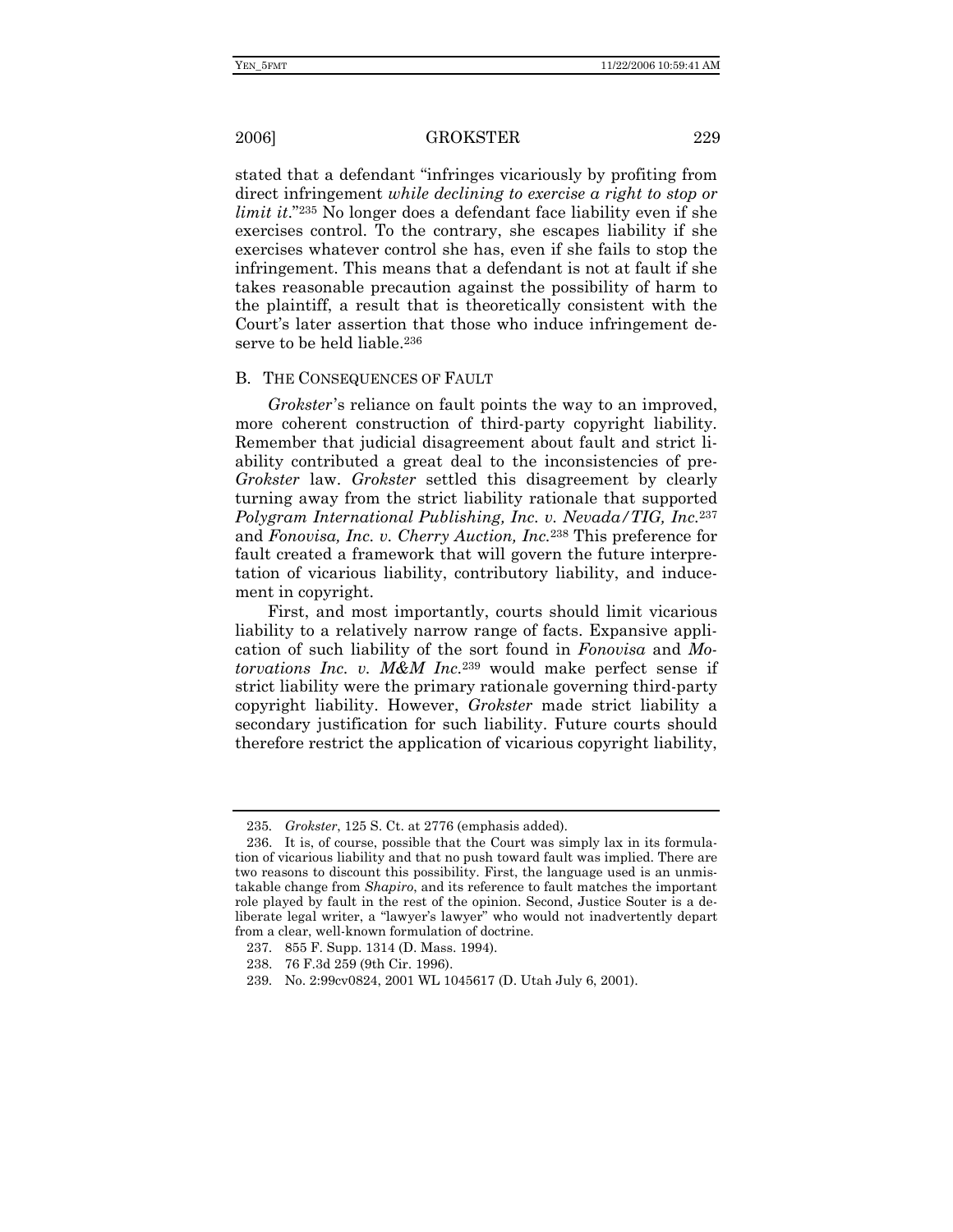perhaps to the general contours of respondeat superior, in order to avoid contradicting *Grokster*'s reliance on fault.240

Numerous factual indicia are relevant to whether an agent is an employee. These include: the extent of control that the agent and the principal have agreed the principal may exercise over details of the work; whether the agent is engaged in a distinct occupation or business; whether the type of work done by the agent is customarily done under a principal's direction or without supervision; the skill required in the agent's occupation; whether the agent or the principal supplies the tools and other instrumentalities required for the work and the place in which to perform it; the length of time during which the agent is engaged by a principal; whether the agent is paid by the job or by the time worked; whether the agent's work is part of the principal's regular business; whether the principal and the agent believe that they are creating an employment relationship; and whether the principal is or is not in business. Also relevant is the extent of control that the principal has exercised in practice over the details of the agent's work.

RESTATEMENT (THIRD) OF AGENCY § 7.07 cmt. f (Tentative Draft No. 5, 2004); *see also* Cmty. for Creative Non-Violence v. Reid, 490 U.S. 730, 751–52 (1989) (listing various factors relevant to determination of whether an employer/employee relationship exists under the laws of agency in a copyright case involving the work-made-for-hire doctrine); RESTATEMENT (SECOND) OF AGENCY § 220 (setting forth a list of factors relevant to the existence of an employer/employee relationship within agency law). The result of this generality is flexibility that permits courts to extend third-party liability to a reasonably narrow range of cases beyond the strict confines of a formal, salaried employer/employee relationship. This flexibility supports the decision reached in *Shapiro*, because the defendant store owner Green exercised a great deal of control over the behavior of its concessionaire Jalen for many years—control reasonably similar to that exercised by an employer over a formal, salaried employee. *See* Shapiro, Bernstein & Co. v. H.L. Green Co., 316 F.2d 304, 306 (2d Cir. 1963); *supra* text accompanying notes 79–91 (describing the control exercised by Green). Still, this flexibility would not support the result reached in *Perfect 10, Inc. v. Cybernet Ventures, Inc.*, 213 F. Supp. 2d 1146 (C.D. Cal. 2002), or *Motorvations*, because the defendants in those cases had considerably less control than Green did over Jalen. *See supra* text accompanying notes 137–40, 143, 150–61 (describing the control exercised by the defendants in *Perfect 10* and *Motorvations*). For additional discussion of the normative desirability of limiting vicarious liability to the approximate contours of respondeat superior, see Högberg, *supra* note 162, at 939–40.

 <sup>240.</sup> As a normative matter, employers probably should be held strictly liable for infringement committed by their employees within the scope of employment. Respondeat superior offers a sensible model for vicarious copyright liability because it preserves results that are well accepted as a matter of tort law while providing sufficiently distinct yet flexible limits on the reach of liability. In general, respondeat superior imposes liability on an employer for torts committed by an employee within the scope of employment. RESTATE-MENT (THIRD) OF AGENCY § 2.04 (Tentative Draft No. 2, 2001); RESTATEMENT (SECOND) OF AGENCY § 219 (1957). However, the relationship between employer and employee is defined in fairly general terms under the law of agency: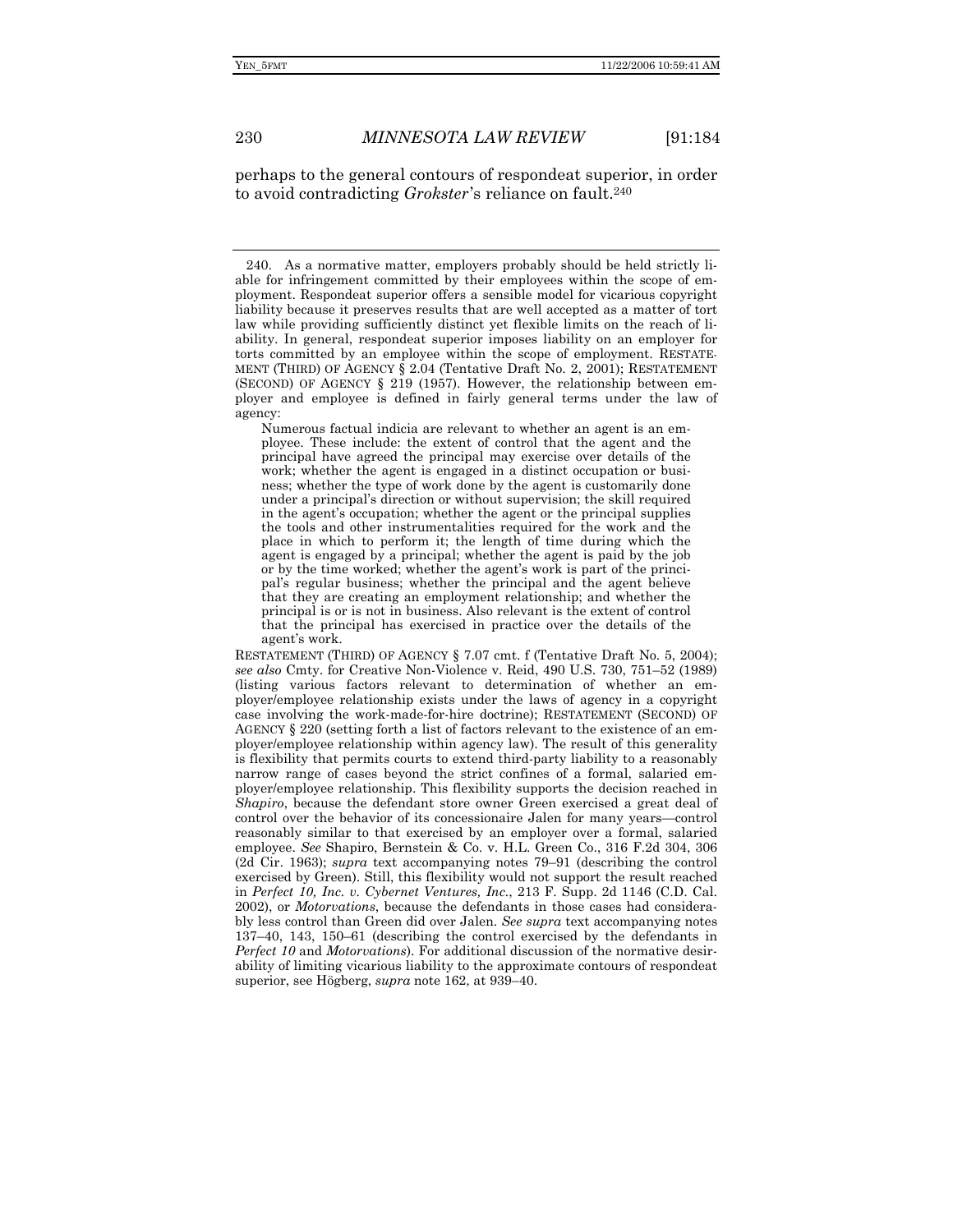Second, courts should cautiously apply contributory liability to make sure that the doctrine does not turn into a form of strict liability. As was noted earlier, courts sometimes interpret the elements of knowledge and material contribution quite expansively. This is precisely what happened in *Fonovisa* and its progeny. The result may not technically be strict liability, but the effect is quite similar because innocent defendants face a real risk of liability.241 If concern about the negative consequences of third-party copyright liability casts doubt on the expansive interpretation of vicarious liability, it should do likewise for the expansive interpretation of contributory liability. Courts should therefore eschew interpretations drawn from cases like *Fonovisa* in favor of those drawn from *Sony* precisely because *Sony* takes careful account of a defendant's potential innocence and the unintended negative social consequences of third-party copyright liability.

Third and finally, courts must vigilantly limit the scope of inducement to keep that doctrine from destroying the rationale behind fault-based third-party copyright liability. Such vigilance is necessary because plaintiffs will surely urge courts to apply inducement broadly. After all, *Sony* does not apply to inducement actions, so courts can hold defendants liable as inducers without explicitly considering the undesirable side effects of third-party copyright liability. It therefore makes sense for plaintiffs to sue under inducement whenever possible because doing so would reach many defendants who would not be liable under *Sony*.

The case for expansively applying inducement starts with the observation that defendants often know that their behavior will make significant infringement possible. If those defendants persist in such behavior, even for reasons unrelated to infringement, they should be held liable because they effectively want the infringement to happen and therefore are culpable. If accepted, this interpretation of inducement might impose liability on manufacturers of CD burners because manufacturers know that people often use those products to make infringing copies of music. The same conclusion might also apply to almost anyone whose behavior regularly supports infringement by others.242

<sup>241</sup>*. See supra* text accompanying notes 162–69, 191–202 (demonstrating how *Fonovisa* expanded third-party copyright liability).

 <sup>242.</sup> This Article is not alone in predicting that litigants will advance claims like this. *See* Jane C. Ginsburg & Sam Ricketson, *Inducers and Author-*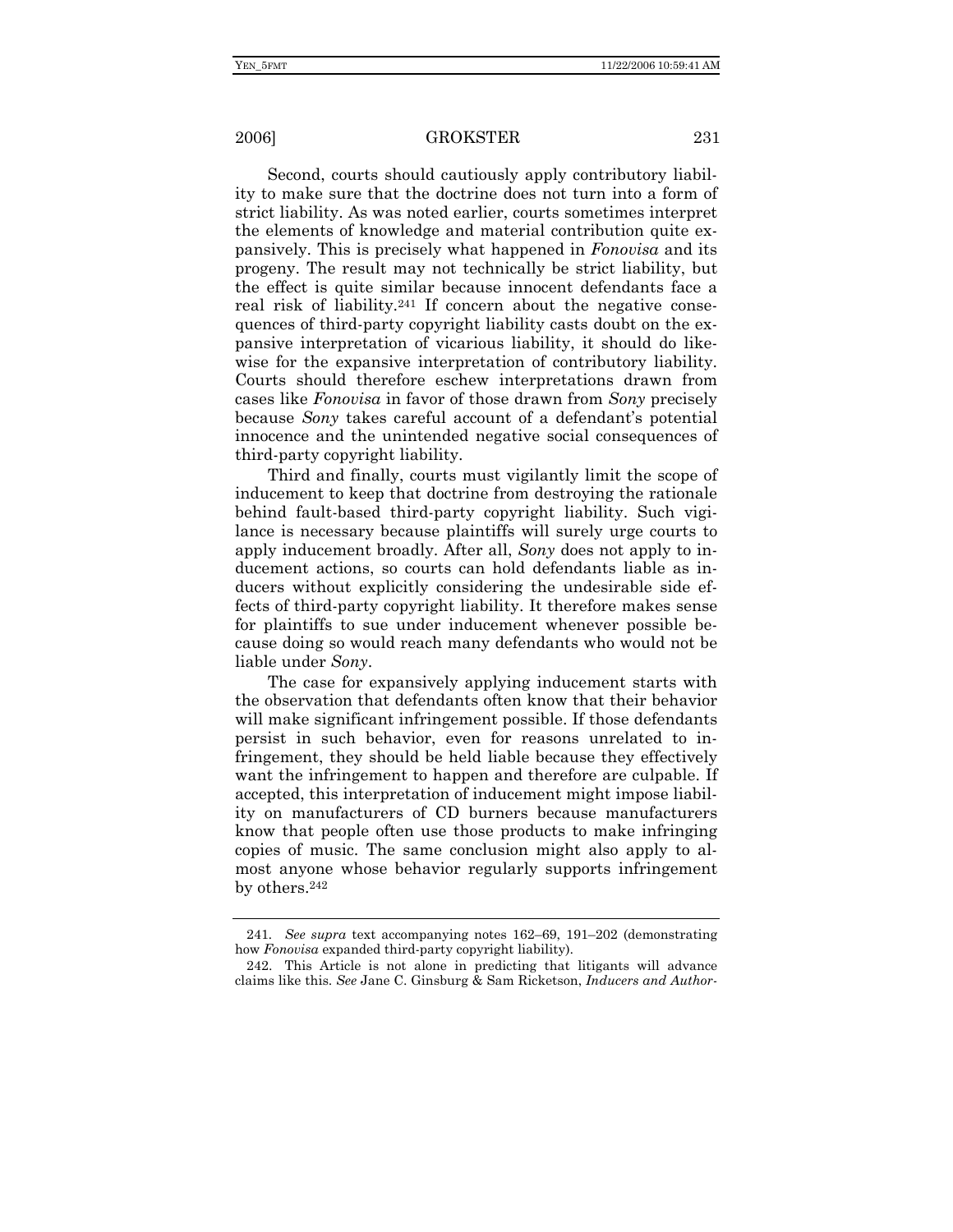Careful reflection shows that this interpretation of inducement is superficially attractive, but flawed. As an initial matter, Justice Souter's opinion carefully circumscribes inducement's reach:

[M]ere knowledge of infringing potential or of actual infringing uses would not be enough here to subject a distributor to liability. Nor would ordinary acts incident to product distribution, such as offering customers technical support or product updates, support liability in themselves. The inducement rule, instead, premises liability on purposeful, culpable expression and conduct, and thus does nothing to compromise legitimate commerce or discourage innovation having a lawful promise.<sup>243</sup>

Additionally, a broad cause of action for inducement may sound in fault, but it is inconsistent with the fault-based framework created by *Grokster*. Once again, the common law of tort provides the crucial insight, for inducement and the law of intentional tort both require intentional behavior by the defendant. In tort, courts define intent in two ways. A defendant accused of battery has intent if he acts with the express purpose of causing harmful or offensive contact on the plaintiff's body.244 Alternatively, intent exists if the defendant merely "knows with substantial certainty" that his conduct will cause such harmful or offensive contact.<sup>245</sup> This dual definition of intent shows that the suggested broad application of inducement is simply the attempt to apply the second, alternate formulation of intent from tort. The claim is that third-party copyright

*isers: A Comparison of the US Supreme Court's* Grokster *Decision and the Australian Federal Court's* KaZaa *Ruling*, 11 MEDIA & ARTS L. REV. 1, 7 (2006), *available at* http://ssrn.com/abstract=888928 (predicting that inducement will displace *Sony*-type inquiries involving substantial noninfringing uses).

 <sup>243.</sup> Metro-Goldwyn-Mayer Studios Inc. v. Grokster, Ltd., 125 S. Ct. 2764, 2780 (2005).

<sup>244</sup>*.* RESTATEMENT (SECOND) OF TORTS § 13(a) (1965) ("An actor is subject to liability to another for battery if . . . he acts intending to cause a harmful or offensive contact with the person of the other or a third person . . . .").

<sup>245</sup>*.* RESTATEMENT (THIRD) OF TORTS: LIAB. FOR PHYSICAL HARM § 1 (Proposed Final Draft No. 1, 2005) ("A person acts with the intent to produce a consequence if . . . the person acts knowing that the consequence is substantially certain to result."); RESTATEMENT (SECOND) OF TORTS § 8A ("The word 'intent' is used throughout the Restatement of this Subject to denote that the actor desires to cause consequences of his act, or that he believes that the consequences are substantially certain to result from it."). *See generally* David J. Jung & David I. Levine, *Whence Knowledge Intent? Whither Knowledge Intent?*, 20 U.C. DAVIS L. REV. 551 (1987) (reviewing intent as defined by the first *Restatement of Torts* and the *Restatement (Second) of Torts*); Kenneth W. Simons, *Rethinking Mental States*, 72 B.U. L. REV. 463, 471 (1992) (discussing intent and its role in tort law).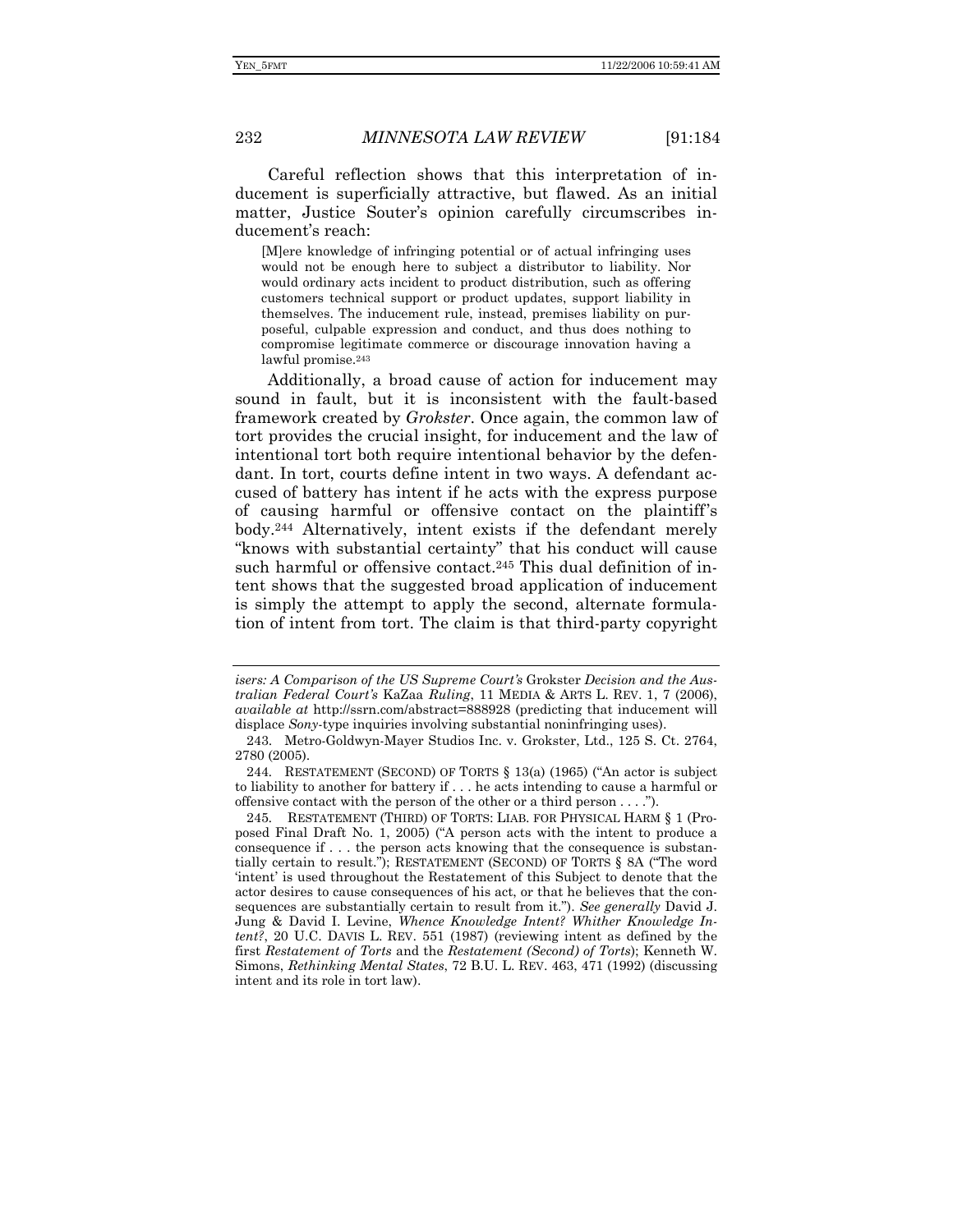defendants intentionally induce infringement if they know with substantial certainty that their behavior will lead to infringement. After all, a person who knows that his behavior will surely cause harmful or offensive contact to another "wants" that contact to happen if he doesn't change his behavior to stop it. Knowing with substantial certainty therefore makes a defendant culpable in a way that is comparable to a defendant who acts with the express purpose of causing harmful or offensive contact. Accordingly, third-party copyright defendants are as culpable as those who truly want infringement to occur simply because they know that their technologies or services lead to infringement.

The broad interpretation of inducement fails because it rests on an insufficiently nuanced understanding of tort law. The typical "knowing with substantial certainty" case involves a defendant who has certainty about a single act that exposes the plaintiff to a single instance of potential harm. In the classic case of *Garratt v. Dailey*, the defendant was a boy who pulled a chair out from under a plaintiff who was in the process of sitting down.246 The plaintiff, who fell to the ground and suffered injury, sued for battery.247 The trial court accepted the defendant's protestation that he did not want the plaintiff to get injured and found for the defendant.248 However, the Supreme Court of Washington reversed on the ground that the trial court failed to consider whether the defendant knew with substantial certainty that the plaintiff would fall to the ground because the defendant had pulled the chair away.249

By contrast, tort law does not extend liability on the basis of substantial certainty to defendants whose substantial certainty comes from the repetitive creation of risk associated with the widespread manufacture and distribution of products. Consider the sale of automobiles, guns, alcohol, and cigarettes. Those who make and sell these things know with substantial certainty that some of their products will eventually injure someone, yet they are not held liable for those injuries as bat-

 <sup>246. 279</sup> P.2d 1091, 1092 (Wash. 1955).

<sup>247</sup>*. Id.*

<sup>248</sup>*. Id.*

<sup>249</sup>*. Id.* at 1093, 1095; *see also* RESTATEMENT (SECOND) OF TORTS, § 8A illus. 1 ("*A* throws a bomb into *B*'s office for the purpose of killing *B*. *A* knows that *C*, *B*'s stenographer, is in the office. *A* has no desire to injure *C*, but knows that his act is substantially certain to do so. *C* is injured by the explosion. *A* is subject to liability to *C* for an intentional tort.").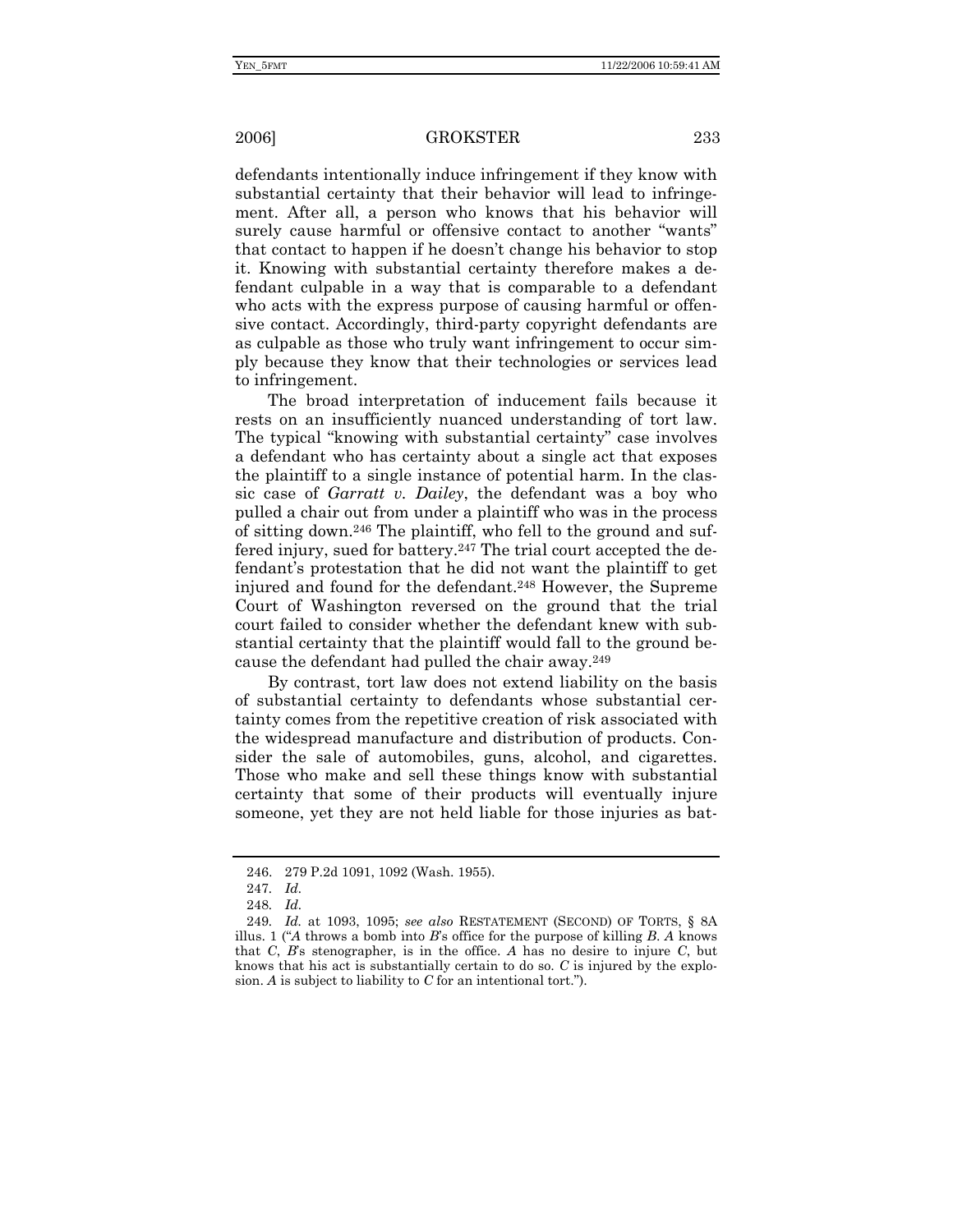terers. Liability, if any, exists under doctrines like negligence and products liability.250

The reasons for this are instructive. People have legitimate reasons for making and selling items like cars, guns, alcohol, and cigarettes. If battery were to control tort responsibility for the injuries these products cause, liability would turn on a blunt determination of whether the defendants knew that people would be injured. Manufacturers of widely distributed products always know that injuries are inevitable, so liability would seem certain. However, such a result would be absurd and unfair because the legitimate reasons for making these items sometimes make the associated risk of injury reasonable. Doctrines like negligence and products liability consider the reasonableness of a defendant's behavior in sophisticated ways that battery does not.251 It is therefore a mistake to determine the liability of manufacturers on the basis of substantial certainty because doing so would supplant the sophisticated balancing analyses of negligence or products liability.252 Courts

 <sup>250.</sup> RESTATEMENT (THIRD) OF TORTS: LIAB. FOR PHYSICAL HARM § 1 cmt. e ("The applications of the substantial-certainty test should be limited to situations in which the defendant has knowledge to a substantial certainty that the conduct will bring about harm to a particular victim, or to someone within a small class of potential victims within a localized area."). Other authors have also discussed these issues. *See* James A. Henderson, Jr. & Aaron D. Twerski, *Intent and Recklessness in Tort: The Practical Craft of Restating Law,* 54 VAND. L. REV. 1133, 1138–43 (2001) (noting the need to limit intent based on substantial certainty); Anthony J. Sebok, *Purpose, Belief, and Recklessness: Pruning the* Restatement (Third)*'s Definition of Intent*, 54 VAND. L. REV. 1165, 1172–73 (2001).

 <sup>251.</sup> Both negligence and products liability weigh the social value of the defendant's behavior against any associated risks. Defendants become liable if these risks are unreasonable when compared against any social value. RE-STATEMENT (THIRD) OF TORTS: PRODS. LIAB.  $\S$  2(b) (1998) ("A product . . . is defective in design when the foreseeable risks of harm posed by the product could have been reduced or avoided by the adoption of a reasonable alternative design . . . and the omission of the alternative design renders the product not reasonably safe."); RESTATEMENT (SECOND) OF TORTS § 291 ("[An] act is negligent if the risk is of such magnitude as to outweigh what the law regards as the utility of the act or of the particular manner in which it is done."); *see also*  RESTATEMENT (THIRD) OF TORTS: PRODS. LIAB. § 2 cmt. d (analyzing numerous cases involving design-defect and the risk-benefit tests and suggesting that the design-defect test in products liability cases is similar to the negligence analysis of reasonableness).

<sup>252</sup>*. See* Craig M. Lawson, *The Puzzle of Intended Harm in the Tort of Battery*, 74 TEMP. L. REV. 355, 362–65 (2001) (noting that broad readings of intent would improperly swallow huge areas of negligence or strict products liability law).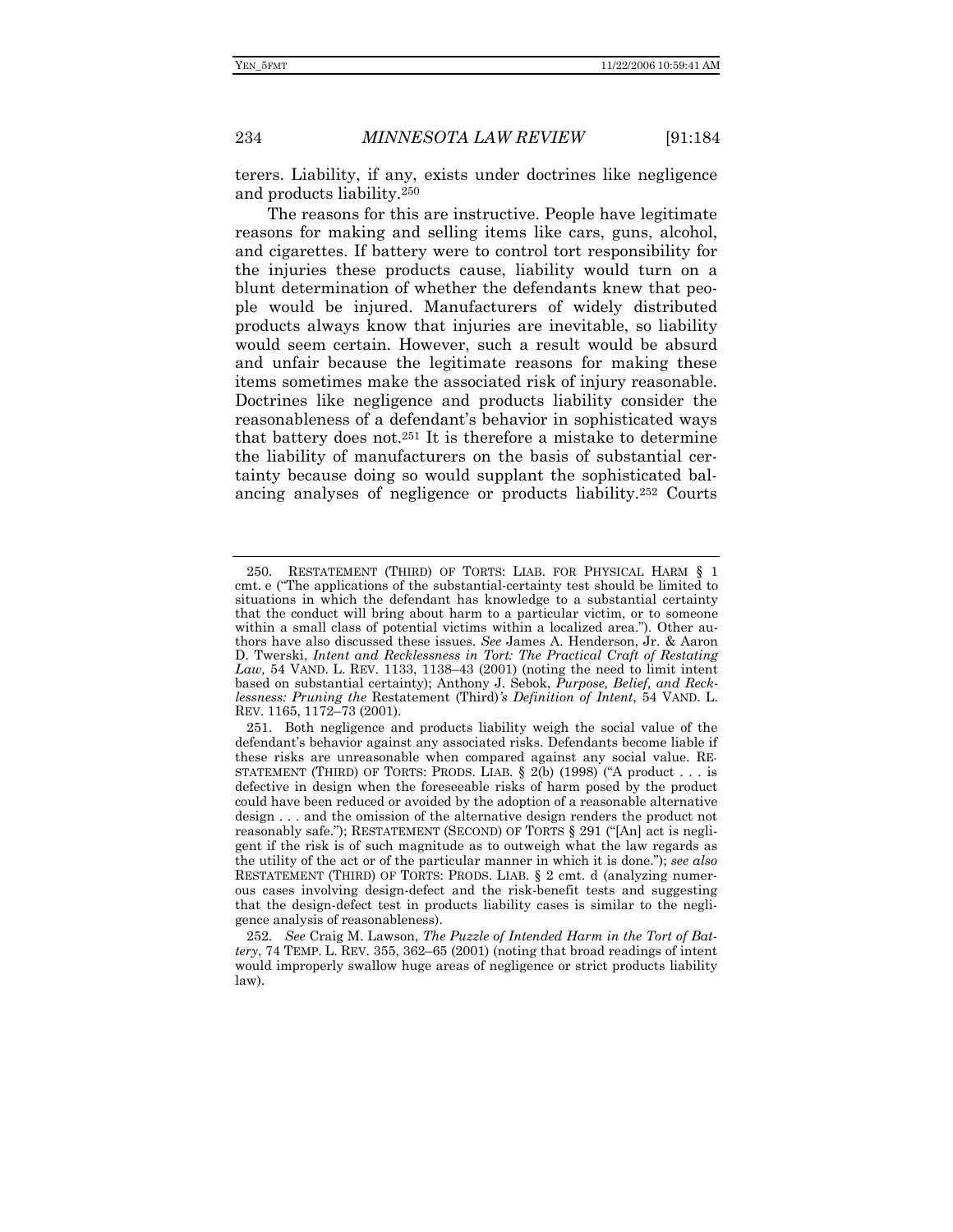understand this, and that is why they reject intentional tort liability in such cases.

For example, in *Shaw v. Brown & Williamson Tobacco Corp.*, the plaintiff sued a cigarette manufacturer for injuries the plaintiff contended arose from exposure to second-hand smoke.<sup>253</sup> The plaintiff's complaint included claims for negligence and battery.254 The defendant responded by moving to dismiss all of the plaintiff's claims.255 The court granted the defendant's motion on battery, but it allowed the plaintiff's claim for negligent failure to warn to proceed.256

With respect to battery, the plaintiff argued that the manufacturer knew with substantial certainty that second hand smoke would eventually contact an unwilling person, causing injury.257 The logic of this claim is similar to the argument that a manufacturer of technology induces infringement because it knows that someone will eventually use the technology for infringement. The *Shaw* court recognized this logic, and rejected it:

Brown & Williamson did not know with a substantial degree of certainty that second-hand smoke would touch any particular nonsmoker. While it may have had knowledge that second-hand smoke would reach some non-smokers, the Court finds that such generalized knowledge is insufficient to satisfy the intent requirement for battery. Indeed, as defendant points out, a finding that Brown & Williamson has committed a battery by manufacturing cigarettes would be tantamount to holding manufacturers of handguns liable in battery for exposing third parties to gunfire. Such a finding would expose the courts to a flood of farfetched and nebulous litigation concerning the tort of battery. It is unsurprising that neither plaintiffs nor the Court have been able to unearth any case where a manufacturer of cigarettes or handguns was found to have committed a battery against those allegedly injured by its products.258

258*. Id.* It is worth noting that courts in workers' compensation cases sometimes appear to expand the understanding of intent along the lines suggested by the *Shaw* plaintiff. The facts of these cases typically involve an employer whose negligent behavior leads to an employee's injury. The employee sues the employer, but the employer moves to dismiss on the ground that workers' compensation provides the exclusive remedy for the employee's in-

 <sup>253. 973</sup> F. Supp. 539, 541–42 (D. Md. 1997).

<sup>254</sup>*. Id.* 

<sup>255</sup>*. Id.* at 542.

<sup>256</sup>*. Id.* at 552.

<sup>257</sup>*. Id.* at 548 ("Plaintiffs argue that the intent requirement is satisfied by Brown & Williamson's intentional manufacture, marketing, and distribution of Raleigh cigarettes, on the basis that such acts 'set[] in motion the inevitable series of events leading to plaintiff Robert Shaw's injuries.'" (alteration in original)).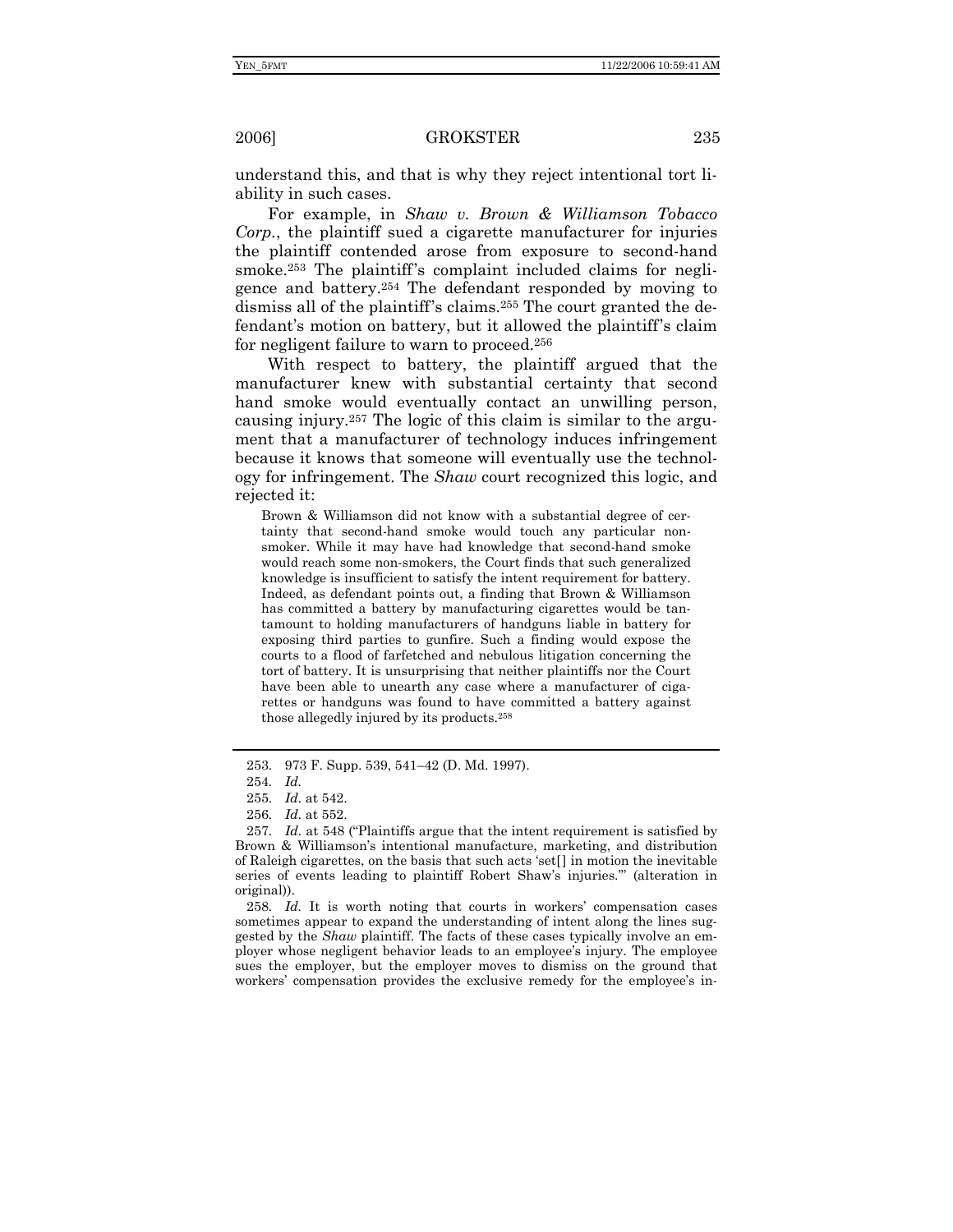The foregoing shows why it is important to limit the reach of inducement. If *Grokster*'s inducement is the conceptual analog of an intentional tort, then traditional doctrines shaped by *Sony* are conceptual analogs of negligence and products liability. Remember that *Sony*'s assessment of noninfringing uses essentially asks whether a defendant's conduct is reasonable. If a technology has sufficient noninfringing uses, then it is reasonable to make and sell it. If those uses are lacking, selling the technology is unreasonable and liability follows.

Courts need to apply inducement narrowly because broad application will destroy the nuanced analysis established by *Sony* and endorsed in *Grokster*. Many, if not all, manufacturers of technology stand in positions similar to those occupied by manufacturers of socially valuable products because technology makers know that someone will eventually use their products to infringe. If courts adopt a broad interpretation of inducement, then substantial certainty about the consequence of infringement will be enough to establish third-party copyright liability, even in cases where the defendants make technology with substantial noninfringing uses. Such a result would make no sense because it would destroy our ability to distinguish between culpable defendants who sell technology with no legitimate uses and innocent defendants who sell technology with legitimate uses. These defendants can be separated only if the law is sensitive to the presence of noninfringing uses in cases where defendants do not want infringement to occur. Courts must therefore limit the reach of intentional inducement in order to preserve the nuances associated with the *Sony* rule, just as they limit the reach of battery to preserve the nuances of negligence and products liability.259

jury. Employees generally fight these motions for dismissal by claiming that the employer deliberately or intentionally injured the employee because the employer knew with substantial certainty that its behavior would cause injury to an employee. Courts sometimes accept this argument, suggesting that "knowledge with substantial certainty" makes otherwise negligent conduct intentional. However, these cases are better understood as defining the scope of workers' compensation and not the general shape of tort law. *See* Suarez v. Dickmont Plastics Corp., 639 A.2d 507, 508 (Conn. 1994); Turner v. PCR, Inc., 754 So. 2d 683, 684 (Fla. 2000), *superseded by statute*, FLA. STAT. § 440.11(1)(b) (2003), *as recognized in* Travelers Indem. Co. v. PCR Inc., 889 So. 2d 779, 781 & n.1, 784 n.5 (Fla. 2004); Sherner v. Conoco, Inc., 995 P.2d 990, 998–99 (Mont. 2000); Birklid v. Boeing Co., 904 P.2d 278, 280–81 (Wash. 1995).

<sup>259</sup>*. See* Metro-Goldwyn-Mayer Studios Inc. v. Grokster, Ltd., 125 S. Ct. 2764, 2781 n.12 (2005) ("Of course, in the absence of other evidence of intent, a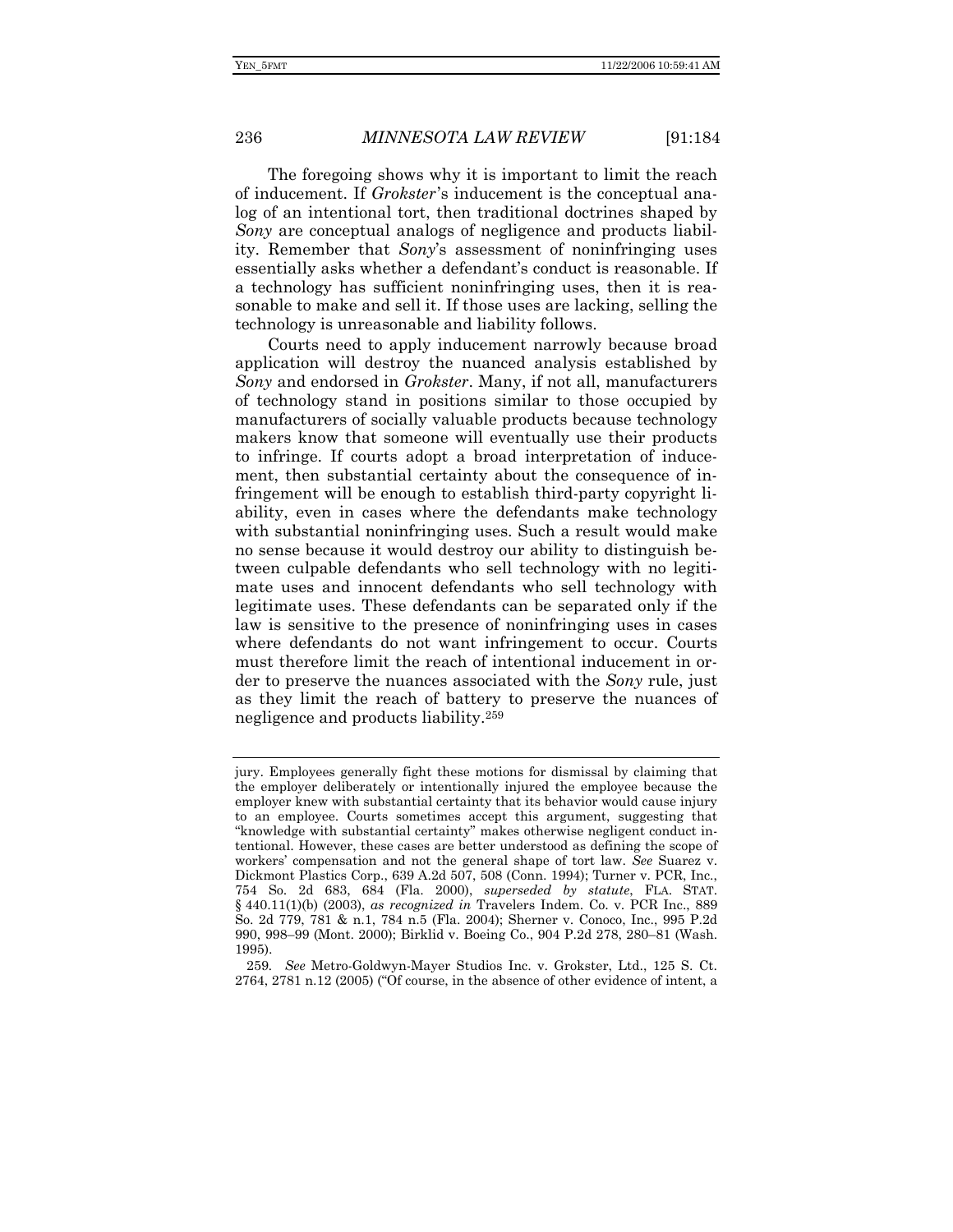Supporters of expansive third-party copyright liability will understandably balk at the suggestion made here. In their opinion, cases like *Sony* are far too lenient on defendants because they leave behind loopholes to be exploited by cynical faulty defendants. Expansive interpretations of third-party copyright liability are therefore necessary, they argue, because those interpretations make it possible to hold all faulty defendants liable. These supporters acknowledge the exposure of innocent defendants to liability and the suppression of noninfringing behavior as unfortunate, but they argue that these consequences are less important than guaranteeing the security of copyright against cynically faulty behavior. It is therefore important for courts to follow the lead of cases like *Fonovisa* and interpret contributory liability and inducement as broadly as possible.

To be sure, the arguments suggested here have some appeal, but *Grokster* has accounted for them rather well. The argument in favor of expansive liability operates from a concern that cynical defendants will deliberately encourage infringement in hopes of profiting from it. This is exactly what happened in *Fonovisa*, where the defendants purposefully helped infringers hide their identities in order to protect the rental fees paid by infringers.260 There is, however, no longer much need to interpret third-party copyright liability expansively to catch these defendants because a properly limited inducement cause of action can do so with a much smaller risk of unfortunate consequences.

Remember that the touchstone of inducement is the deliberate promotion of infringement by others.261 Inducement will therefore impose liability on many, if not all, of the cynical defendants whose behavior justifies the expansive interpretation of third-party copyright liability, and it will accomplish this

court would be unable to find contributory infringement liability merely based on a failure to take affirmative steps to prevent infringement, if the device otherwise was capable of substantial noninfringing uses. Such a holding would tread too close to the *Sony* safe harbor."); Henderson & Twerski, *supra* note 250, at 1138–43 (discussing the importance of limiting the reach of intentional torts based on substantial certainty); Sebok, *supra* note 250, at 1172–73 (identifying problems with intent based on substantial certainty and advocating its elimination).

<sup>260</sup>*.* Fonovisa, Inc. v. Cherry Auction, Inc., 847 F. Supp. 1492, 1494 (E.D. Cal. 1994), *rev'd*, 76 F.3d 259 (9th Cir. 1996).

<sup>261</sup>*. See Grokster*, 125 S. Ct. at 2777–78; *supra* text accompanying note 221 (quoting *Grokster*).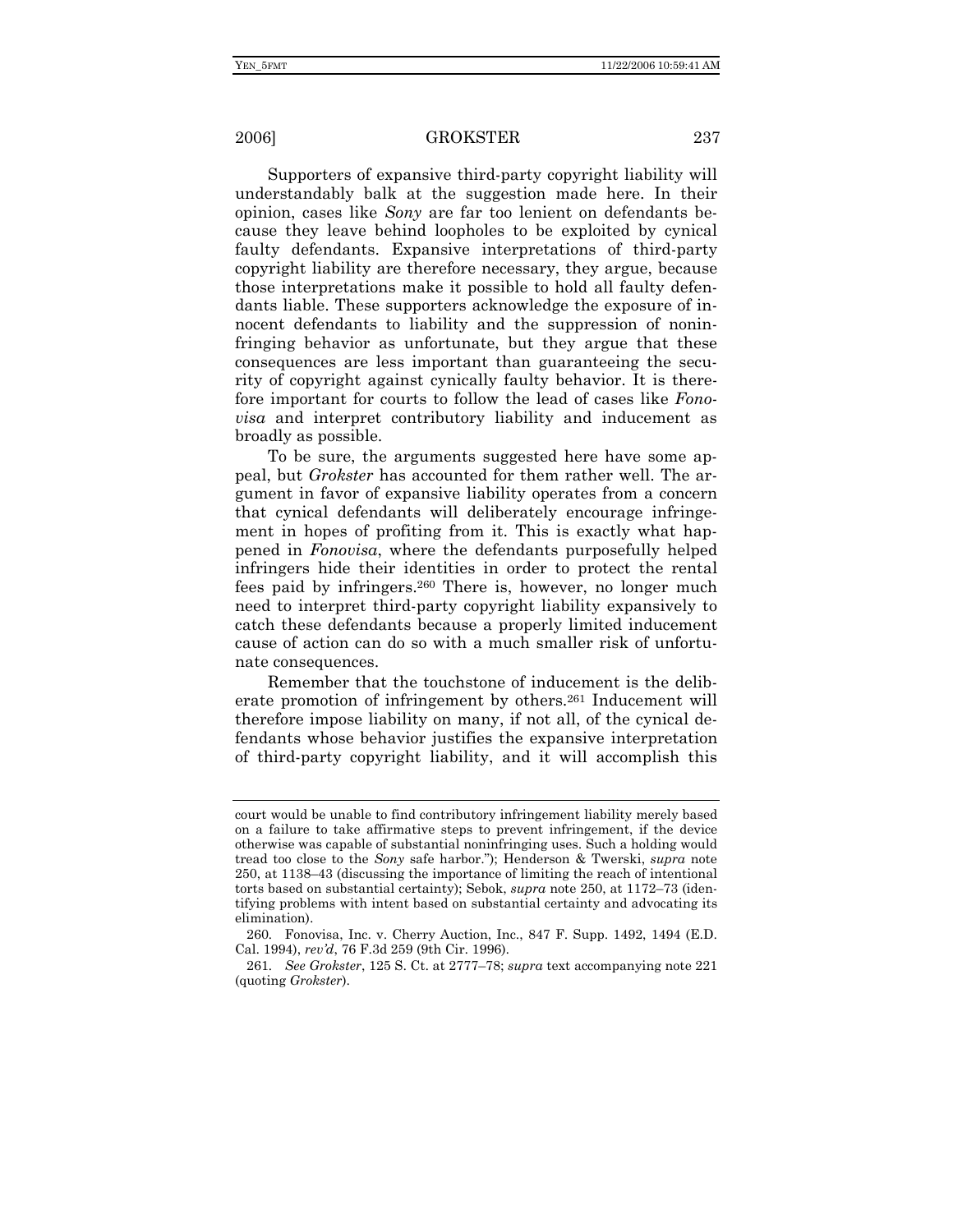task with relatively few unfortunate side effects. *Fonovisa*'s expansive interpretation of contributory liability successfully held cynically faulty defendants liable, but it paved the way for claims against all kinds of innocent defendants like Internet service providers, credit card companies, and even the electric company.262 If the *Fonovisa* court had applied inducement to its cynical defendants, it would likely have found them liable because the defendants behaved in a manner deliberately calculated to assist infringers.263 However, the same reasoning would not have exposed Internet service providers, credit card companies, or the electric company to liability because none of them wants infringement to occur. In short, *Grokster* effectively eliminated the need for expansive interpretations of contributory liability by endorsing inducement, a cause of action that achieves the goals of expansive contributory liability with far fewer undesirable side effects.264 This answers the concerns of those who argue for the expansive interpretation of third-party copyright liability.

<sup>262</sup>*. See supra* text accompanying notes 162–69 (analyzing the effects of an expansive interpretation of third-party copyright liability).

<sup>263</sup>*. See supra* text accompanying notes 109–16, 202 (describing the *Fonovisa* defendants' behavior and the court's perception that the defendants were cynically culpable).

 <sup>264.</sup> This Article does not claim that every expansive third-party copyright liability case was correctly decided. Indeed, some of those cases were mistakes that could have been avoided if courts had used the analytical tools suggested here. For example, consider the finding of vicarious liability against Malone in *Motorvations Inc. v. M&M Inc.*, No. 2:99cv0824, 2001 WL 1045617 (D. Utah July 6, 2001). Recall that Malone was held vicariously liable for infringement committed by the advertiser Whipple despite never dealing with Whipple at all. The court justified finding liability against Malone because it was afraid that other defendants would take advantage of an ambiguity in the law to escape liability. *Id.* The court's solution was to interpret the law so that Malone was liable. *See supra* note 202 (discussing *Motorvations*). *Motorvations* is troubling because it holds a defendant vicariously liable for the infringement of another despite having only a remote business relationship with the infringer. The court's motivation for doing so is perfectly understandable, but the results make overbroad liability far too likely. This problem could have been avoided by using the framework suggested by this Article. Malone would probably have escaped vicarious liability because it did not have a respondeat superior relationship with Whipple. Also, Malone would probably have escaped inducement and contributory liability because it neither wanted infringement to occur nor acted in an unreasonably careless manner. At the same time, the court would not have had to worry as much about future cynical defendants escaping liability because those defendants would likely want infringement to occur. The court could have accordingly used inducement to impose liability on those defendants.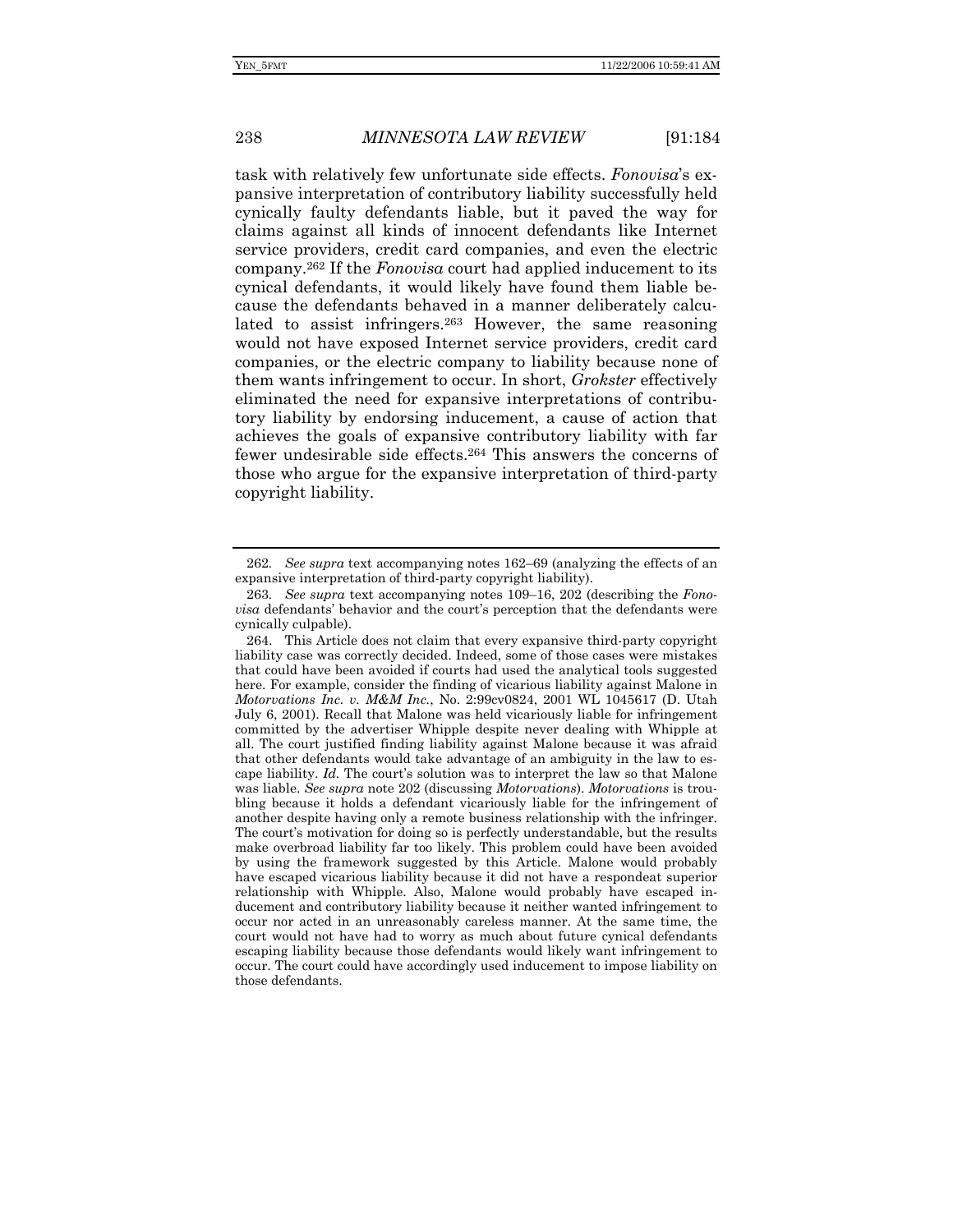C. THE IMPROVED CONSTRUCTION OF THIRD-PARTY COPYRIGHT LIABILITY

It is now possible to summarize the improved construction of third-party copyright liability after *Grokster*. There are now three causes of action for such liability: vicarious liability, contributory liability, and inducement. In the vast majority of cases, the existence of liability depends on a showing that the defendant is at fault. This means that contributory liability and inducement will govern most third-party copyright liability cases, with vicarious liability limited to those cases where agency principles such as respondeat superior would impose strict liability on defendants. Additionally, courts should apply contributory liability and inducement conservatively. In particular, courts must avoid interpreting contributory liability in expansive ways that expose innocent defendants to liability and suppress noninfringing behavior. Instead, courts should make sure that the law of contributory liability remains sensitive to the culpability of defendants and the social costs and benefits associated with their behavior. Finally, inducement should be found only when the defendant acts for the express purpose of encouraging infringement. Plaintiffs should not be allowed to recover when a defendant simply knows with substantial certainty that his behavior will support infringement. Such a construction of the law is flawed because it would destroy the sensitive balancing that must occur when the defendant does not deliberately want infringement to occur.

### **CONCLUSION**

This Article began with a description of third-party copyright liability before *Grokster*. It showed that pre-*Grokster* law had an inconsistent structure that led to significantly divergent interpretations of the law. This divergence made the law incoherent because plaintiffs and defendants alike could never be sure what line of cases the courts would apply. The Article then analyzed *Grokster* and showed that the Supreme Court has made significant choices that imply a limited construction of third-party copyright liability. To be sure, some will not agree about whether the Supreme Court's choices are normatively desirable, and they will argue for a return to expansive thirdparty liability. However, the Article has shown that the limited approach described here will accomplish many of the objectives that inspire expansive liability with far fewer negative consequences.